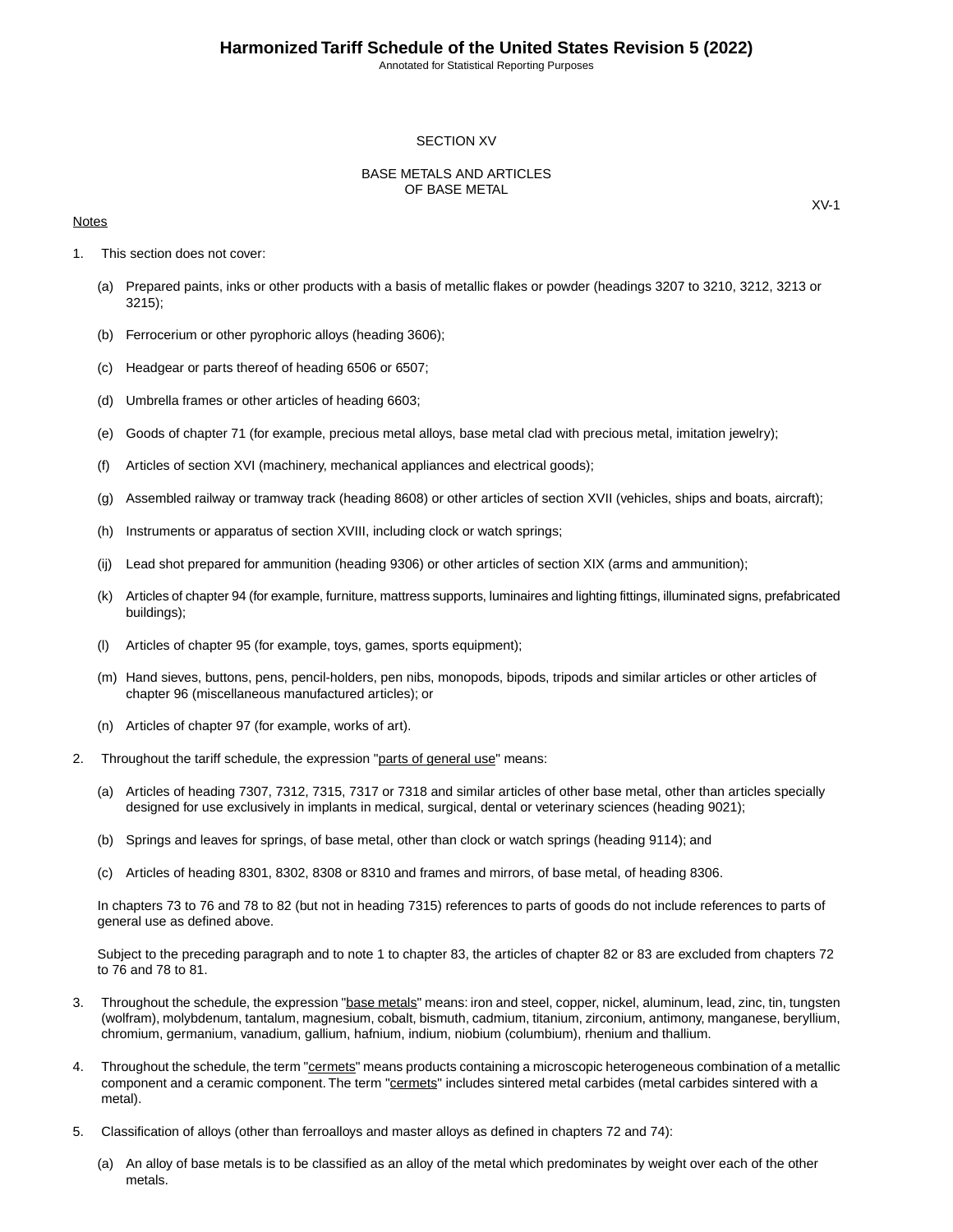Annotated for Statistical Reporting Purposes

Notes (con.)

- (b) An alloy composed of base metals of this section and of elements not falling within this section is to be treated as an alloy of base metals of this section if the total weight of such metals equals or exceeds the total weight of the other elements present.
- (c) In this section the term "alloys" includes sintered mixtures of metal powders, heterogeneous intimate mixtures obtained by melting (other than cermets) and intermetallic compounds.
- 6. Unless the context otherwise requires, any reference in the tariff schedule to a base metal includes a reference to alloys which, by virtue of note 5 above, are to be classified as alloys of that metal.
- 7. Classification of composite articles:

Except where the headings otherwise require, articles of base metal (including articles of mixed materials treated as articles of base metal under the General Rules of Interpretation) containing two or more base metals are to be treated as articles of the base metal predominating by weight over each of the other metals. For this purpose:

- (a) Iron and steel, or different kinds of iron or steel, are regarded as one and the same metal;
- (b) An alloy is regarded as being entirely composed of that metal as an alloy of which, by virtue of note 5, it is classified; and
- (c) A cermet of heading 8113 is regarded as a single base metal.
- 8. In this section, the following expressions have the meanings hereby assigned to them:
	- (a) Waste and scrap
		- (i) All metal waste and scrap;
		- (ii) Metal goods definitely not usable as such because of breakage, cutting-up, wear or other reasons.
	- (b) Powders

Products of which 90 percent or more by weight passes through a sieve having a mesh aperture of 1 mm.

- 9. For the purposes of chapters 74 to 76 and 78 to 81, the following expressions have the meanings hereby assigned to them:
	- (a) Bars and rods

Rolled, extruded, drawn or forged products, not in coils, which have a uniform solid cross section along their whole length in the shape of circles, ovals, rectangles (including squares), equilateral triangles or regular convex polygons (including "flattened circles" and "modified rectangles", of which two opposite sides are convex arcs, the other two sides being straight, of equal length and parallel). Products with a rectangular (including square), triangular or polygonal cross section may have corners rounded along their whole length. The thickness of such products which have a rectangular (including "modified rectangular") cross section exceeds one-tenth of the width. The expression also covers cast or sintered products, of the same forms and dimensions, which have been subsequently worked after production (otherwise than by simple trimming or de-scaling), provided that they have not thereby assumed the character of articles or products of other headings.

Wire bars and billets of chapter 74 with their ends tapered or otherwise worked simply to facilitate their entry into machines for converting them into, for example, drawing stock (wire rod) or tubes, are however to be taken to be unwrought copper of heading 7403. This provision applies *mutatis mutandis* to the products of chapter 81.

#### (b) Profiles

Rolled, extruded, drawn, forged or formed products, coiled or not, of a uniform cross section along their whole length, which do not conform to any of the definitions of bars, rods, wire, plates, sheets, strip, foil, tubes or pipes. The expression also covers cast or sintered products, of the same forms, which have been subsequently worked after production (otherwise than by simple trimming or de-scaling), provided that they have not thereby assumed the character of articles or products of other headings.

#### (c) Wire

Rolled, extruded or drawn products, in coils, which have a uniform solid cross section along their whole length in the shape of circles, ovals, rectangles (including squares), equilateral triangles or regular convex polygons (including "flattened circles" and "modified rectangles", of which two opposite sides are convex arcs, the other two sides being straight, of equal length and parallel). Products with a rectangular (including square), triangular or polygonal cross section may have corners rounded along their whole

#### XV-2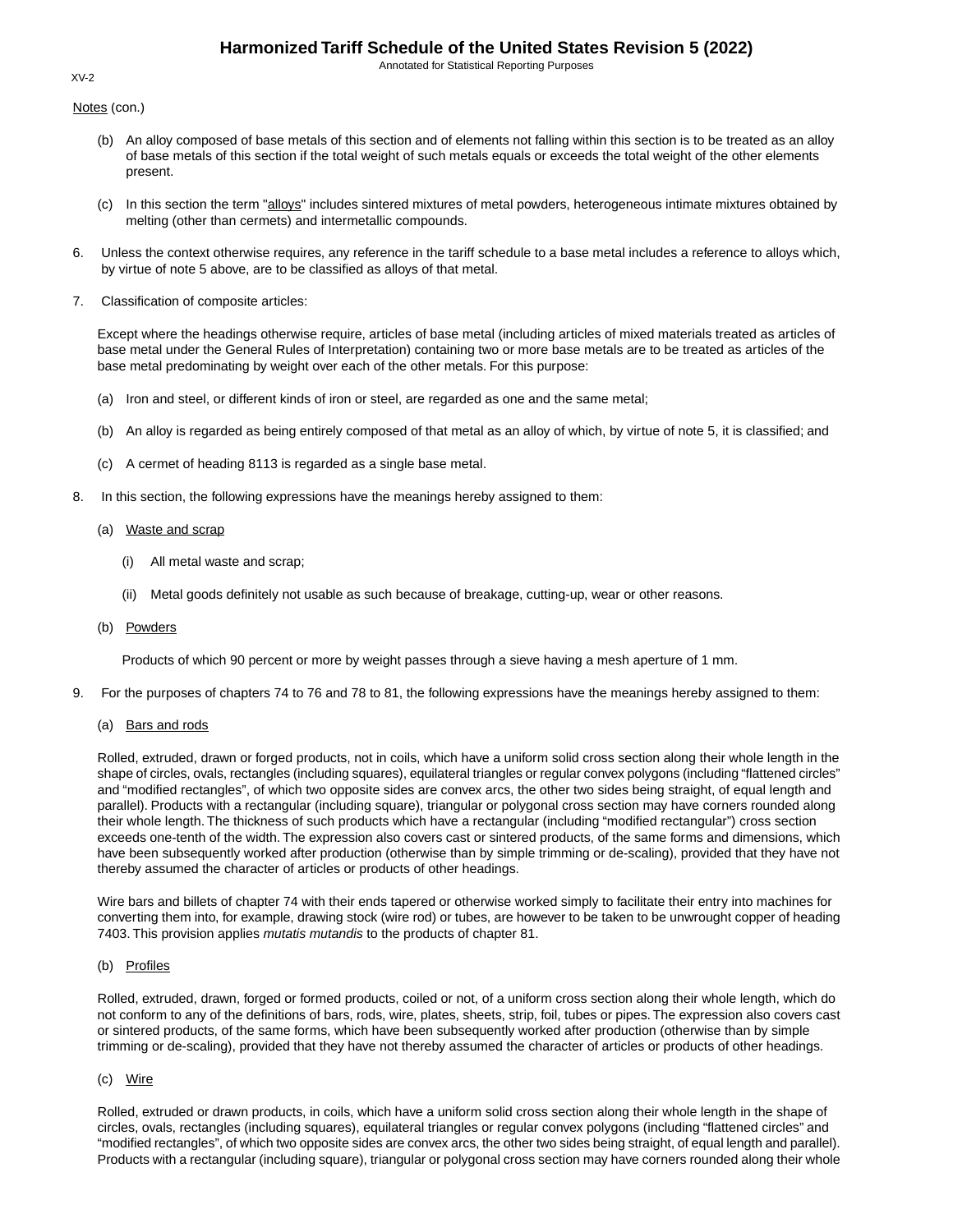#### Notes (con.)

length.The thickness of such products which have a rectangular (including "modified rectangular") cross section exceeds one-tenth of the width.

#### (d) Plates, sheets, strip and foil

Flat-surfaced products (other than the unwrought products), coiled or not, of solid rectangular (other than square) cross section with or without rounded corners (including "modified rectangles" of which two opposite sides are convex arcs, the other two sides being straight, of equal length and parallel) of a uniform thickness, which are:

-of rectangular (including square) shape with a thickness not exceeding one-tenth of the width;

-of a shape other than rectangular or square, of any size, provided that they do not assume the character of articles or products of other headings.

Headings for plates, sheets, strip, and foil apply, *inter alia*, to plates, sheets, strip, and foil with patterns (for example, grooves, ribs, checkers, tears, buttons, lozenges) and to such products which have been perforated, corrugated, polished or coated, provided that they do not thereby assume the character of articles or products of other headings.

#### (e) Tubes and pipes

Hollow products, coiled or not, which have a uniform cross section with only one enclosed void along their whole length in the shape of circles, ovals, rectangles (including squares), equilateral triangles or regular convex polygons, and which have a uniform wall thickness. Products with a rectangular (including square), equilateral triangular or regular convex polygonal cross section, which may have corners rounded along their whole length, are also to be considered as tubes and pipes provided the inner and outer cross sections are concentric and have the same form and orientation. Tubes and pipes of the foregoing cross sections may be polished, coated, bent, threaded, drilled, waisted, expanded, cone-shaped or fitted with flanges, collars or rings.

#### Additional U.S. Note

1. For the purposes of this section, the term "*unwrought*" refers to metal, whether or not refined, in the form of ingots, blocks, lumps, billets, cakes, slabs, pigs, cathodes, anodes, briquettes, cubes, sticks, grains, sponge, pellets, flattened pellets, rounds, rondelles, shot and similar manufactured primary forms, but does not cover rolled, forged, drawn or extruded products, tubular products or cast or sintered forms which have been machined or processed otherwise than by simple trimming, scalping or descaling.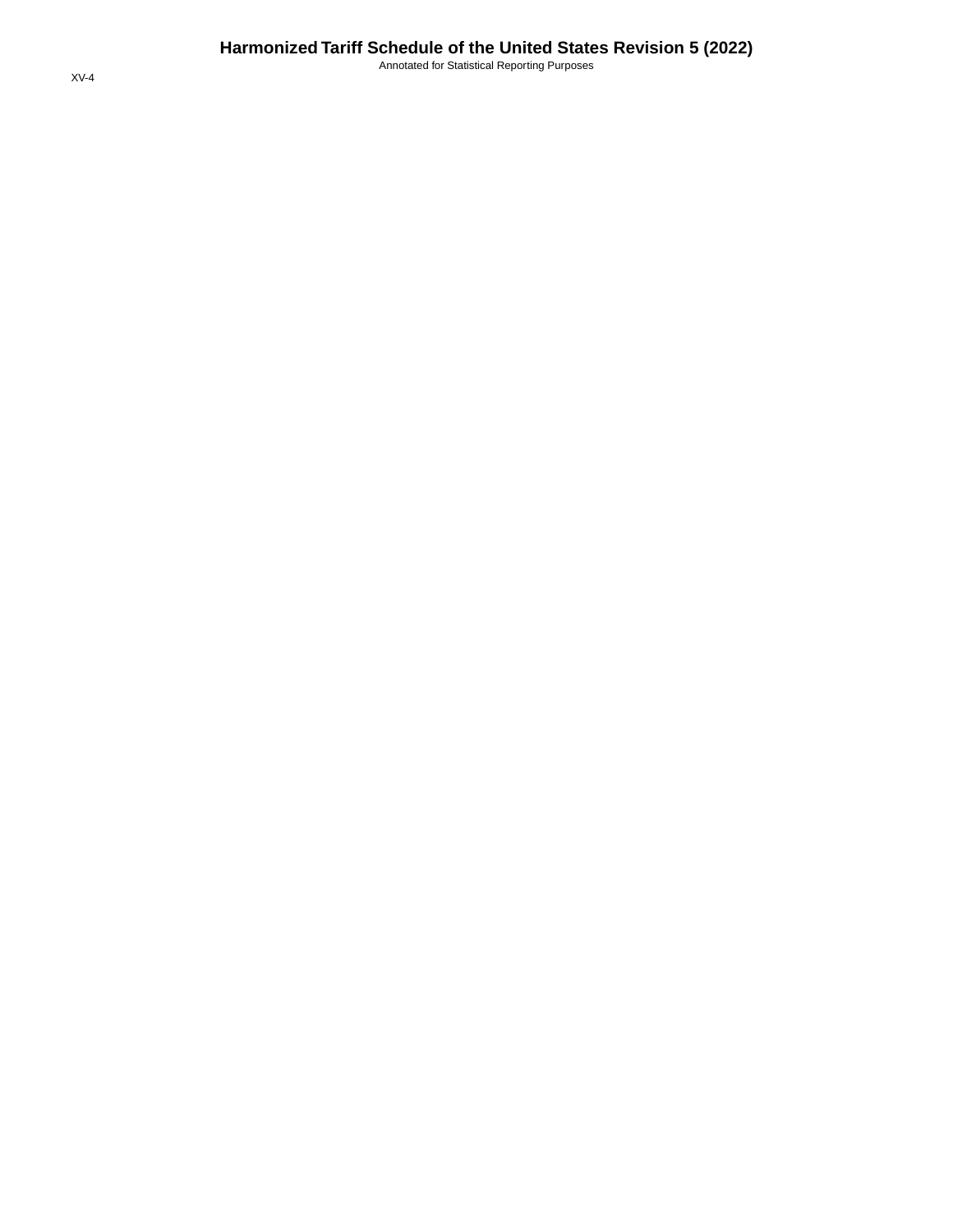#### CHAPTER 72

#### IRON AND STEEL

#### **Notes**

XV 72-1

1. In this chapter and, in the case of notes (d), (e) and (f) below throughout the tariff schedule, the following expressions have the meanings hereby assigned to them:

#### (a) Pig iron

Iron-carbon alloys not usefully malleable, containing more than 2 percent by weight of carbon and which may contain by weight one or more other elements within the following limits:

- not more than 10 percent of chromium
- not more than 6 percent of manganese
- not more than 3 percent of phosphorus
- not more than 8 percent of silicon
- a total of not more than 10 percent of other elements.

#### (b) Spiegeleisen

Iron-carbon alloys containing by weight more than 6 percent but not more than 30 percent of manganese and otherwise conforming to the specification at (a) above.

(c) Ferroalloys

Alloys in pigs, blocks, lumps or similar primary forms, in forms obtained by continuous casting and also in granular or powder forms, whether or not agglomerated, commonly used as an additive in the manufacture of other alloys or as deoxidants, desulfurizing agents or for similar uses in ferrous metallurgy and generally not usefully malleable, containing by weight 4 percent or more of the element iron and one or more of the following:

- more than 10 percent of chromium
- more than 30 percent of manganese
- more than 3 percent of phosphorus
- more than 8 percent of silicon

- a total of more than 10 percent of other elements, excluding carbon, subject to a maximum content of 10 percent in the case of copper.

(d) Steel

Ferrous materials other than those of heading 7203 which (with the exception of certain types produced in the form of castings) are usefully malleable and which contain by weight 2 percent or less of carbon. However, chromium steels may contain higher proportions of carbon.

(e) Stainless steel

Alloy steels containing, by weight 1.2 percent or less of carbon and 10.5 percent or more of chromium, with or without other elements.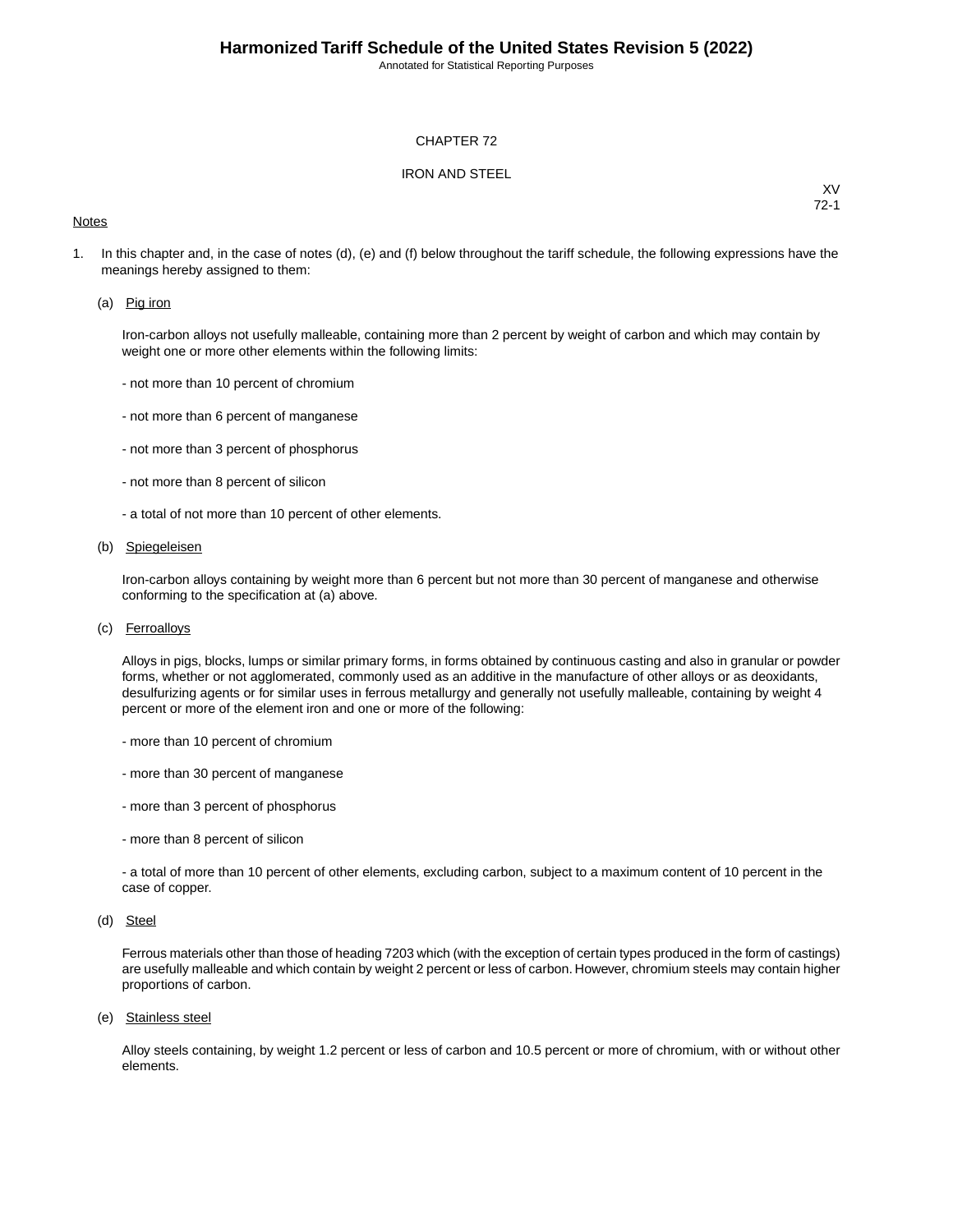Notes (con.) XV 72-2

(f) Other alloy steel

Steels not complying with the definition of stainless steel and containing by weight one or more of the following elements in the proportion shown:

- 0.3 percent or more of aluminum
- 0.0008 percent or more of boron
- 0.3 percent or more of chromium
- 0.3 percent or more of cobalt
- 0.4 percent or more of copper
- 0.4 percent or more of lead
- 1.65 percent or more of manganese
- 0.08 percent or more of molybdenum
- 0.3 percent or more of nickel
- 0.06 percent or more of niobium
- 0.6 percent or more of silicon.
- 0.05 percent or more of titanium
- 0.3 percent or more of tungsten (wolfram)
- 0.1 percent or more of vanadium
- 0.05 percent or more of zirconium
- 0.1 percent or more of other elements (except sulfur, phosphorus, carbon and nitrogen), taken separately.

#### (g) Remelting scrap ingots of iron or steel

Products roughly cast in the form of ingots without feeder-heads or hot tops, or of pigs, having obvious surface faults and not complying with the chemical composition of pig iron, spiegeleisen or ferroalloys.

(h) Granules

Products of which less than 90 percent by weight passes through a sieve with a mesh aperture of 1 mm and of which 90 percent or more by weight passes through a sieve with a mesh aperture of 5 mm.

#### (ij) Semifinished products

Continuous cast products of solid section, whether or not subjected to primary hot-rolling; and

Other products of solid section, which have not been further worked than subjected to primary hot-rolling or roughly shaped by forging, including blanks for angles, shapes or sections.

These products are not presented in coils.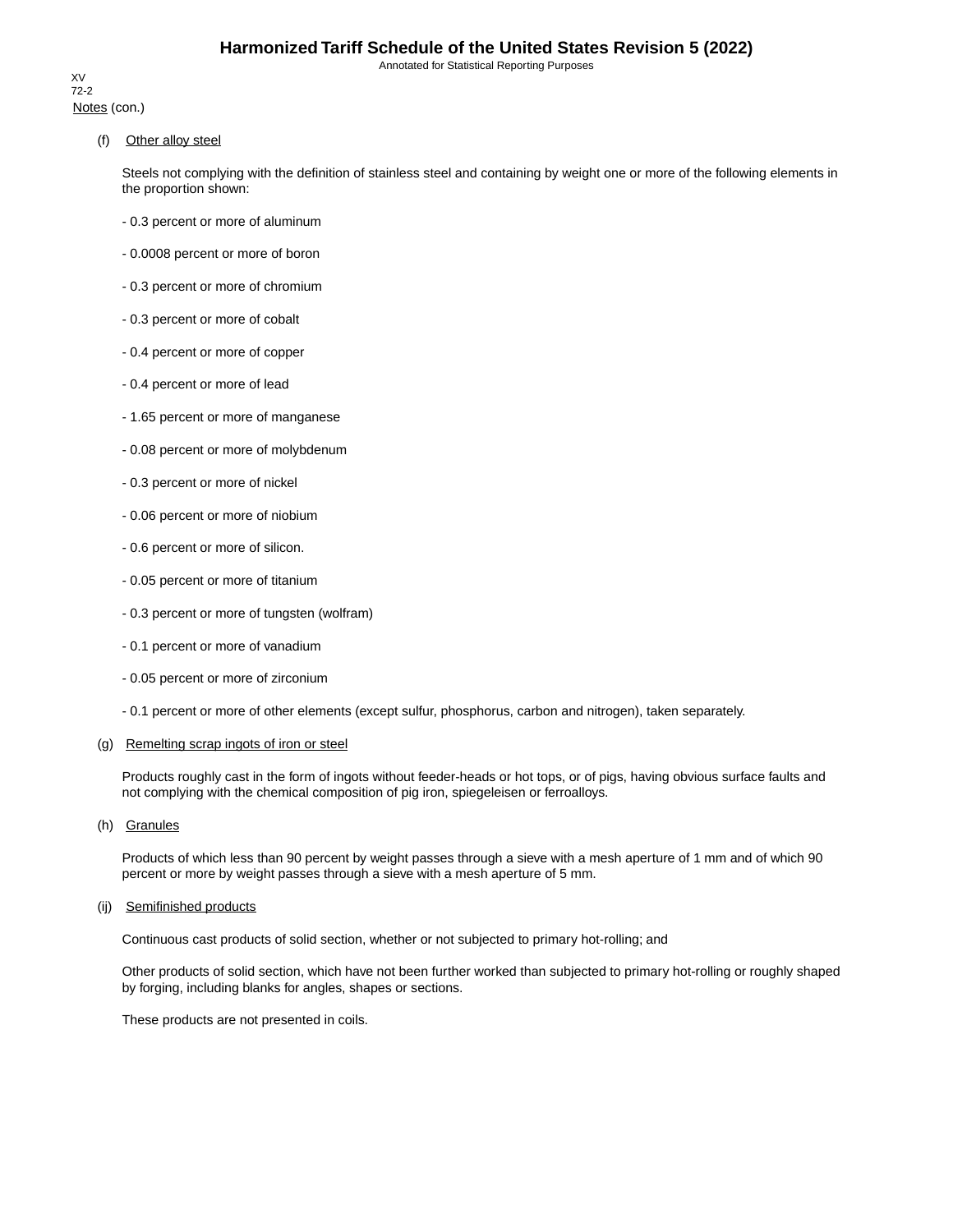Notes (con.)

(k) Flat-rolled products

Rolled products of solid rectangular (other than square) cross section, which do not conform to the definition at (ij) above in the form of:

- coils of successively superimposed layers, or

- straight lengths, which if of a thickness less than 4.75 mm are of a width measuring at least 10 times the thickness or if of a thickness of 4.75 mm or more are of a width which exceeds 150 mm and measures at least twice the thickness.

Flat-rolled products include those with patterns in relief derived directly from rolling (for example, grooves, ribs, checkers, tears, buttons, lozenges) and those which have been perforated, corrugated or polished, provided that they do not thereby assume the character of articles or products of other headings.

Flat-rolled products of a shape other than rectangular or square, of any size, are to be classified as products of a width of 600 mm or more, provided that they do not assume the character of articles or products of other headings.

(l) Bars and rods, hot-rolled, in irregularly wound coils

Hot-rolled products in irregularly wound coils, which have a solid cross section in the shape of circles, segments of circles, ovals, rectangles (including squares), triangles or other convex polygons (including "flattened circles" and "modified rectangles", of which two opposite sides are convex arcs, the other two sides being straight, of equal length and parallel).These products may have indentations, ribs, grooves or other deformations produced during the rolling process (reinforcing bars and rods).

(m) Other bars and rods

Products which do not conform to any of the definitions at (ij), (k) or (l) above or to the definition of wire, which have a uniform solid cross section along their whole length in the shape of circles, segments of circles, ovals, rectangles (including squares), triangles or other convex polygons (including "flattened circles" and "modified rectangles", of which two opposite sides are convex arcs, the other two sides being straight, of equal length and parallel). These products may:

- have indentations, ribs, grooves or other deformations produced during the rolling process (reinforcing bars and rods);

- be twisted after rolling.

#### (n) Angles, shapes and sections

Products having a uniform solid cross section along their whole length which do not conform to any of the definitions at (ij), (k), (l) or (m) above or to the definition of wire.

Chapter 72 does not include products of heading 7301 or 7302.

(o) Wire

Cold-formed products in coils, of any uniform solid cross section along their whole length, which do not conform to the definition of flat-rolled products.

(p) Hollow drill bars and rods

Hollow bars and rods of any cross section, suitable for drills, of which the greatest external dimension of the cross section exceeds 15 mm but does not exceed 52 mm, and of which the greatest internal dimension does not exceed one half of the greatest external dimension. Hollow bars and rods of iron or steel not conforming to this definition are to be classified in heading 7304.

- 2. Ferrous metals clad with another ferrous metal are to be classified as products of the ferrous metal predominating by weight.
- 3. Iron or steel products obtained by electrolytic deposition, by pressure casting or by sintering are to be classified according to their form, their composition and their appearance, in the headings of this chapter appropriate to similar hot-rolled products.

#### Subheading Notes

In this chapter the following expressions have the meanings hereby assigned to them: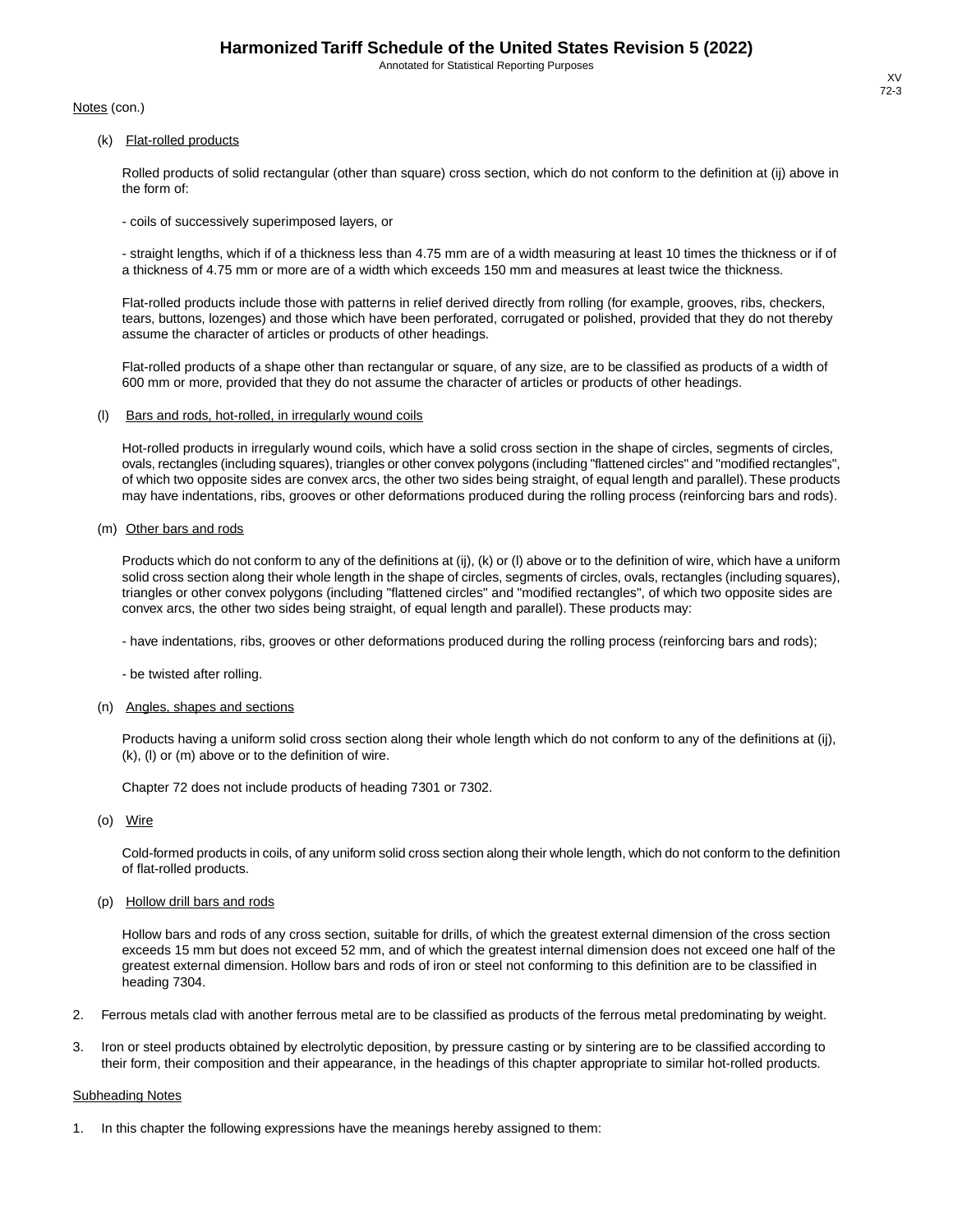Subheading Notes (con.) XV 72-4

(a) Alloy pig iron

Pig iron containing, by weight, one or more of the following elements in the specified proportions:

- more than 0.2 percent of chromium
- more than 0.3 percent of copper
- more than 0.3 percent of nickel
- more than 0.1 percent of any of the following elements: aluminum, molybdenum, titanium, tungsten (wolfram), vanadium.

#### (b) Nonalloy free-cutting steel

Nonalloy steel containing by weight one or more of the following elements in the specified proportions:

- 0.08 percent or more of sulfur
- 0.1 percent or more of lead
- more than 0.05 percent of selenium
- more than 0.01 percent of tellurium
- more than 0.05 percent of bismuth.
- (c) Silicon electrical steel

Alloy steels containing by weight at least 0.6 percent but not more than 6 percent of silicon and not more than 0.08 percent of carbon. They may also contain by weight not more than 1 percent of aluminum but no other element in a proportion that would give the steel the characteristics of another alloy steel.

(d) High-speed steel

Alloy steels containing, with or without other elements, at least two of the three elements molybdenum, tungsten and vanadium with a combined content by weight of 7 percent or more, 0.6 percent or more of carbon and 3 to 6 percent of chromium.

(e) Silico-manganese steel

Alloy steels containing by weight:

- not more than 0.7 percent of carbon,
- 0.5 percent or more but not more than 1.9 percent of manganese, and

- 0.6 percent or more but not more than 2.3 percent of silicon, but no other element in a proportion that would give the steel the characteristics of another alloy steel.

2. For the classification of ferroalloys in the subheadings of heading 7202 the following rule should be observed:

A ferroalloy is considered as binary and classified under the relevant subheading (if it exists) if only one of the alloy elements exceeds the minimum percentage laid down in chapter note 1(c); by analogy, it is considered respectively as ternary or quaternary if two or three alloy elements exceed the minimum percentage.

For the application of this rule, the unspecified "other elements" referred to in chapter note 1(c) must each exceed 10 percent by weight.

#### Additional U.S. Notes

- 1. For the purposes of the tariff schedule the following expressions have the meanings hereby assigned to them:
	- (a) High-strength steel

Flat-rolled products of a thickness of less than 3 mm and having a minimum yield point of 275 MPa or of a thickness of 3 mm or more and having a minimum yield point of 355 MPa.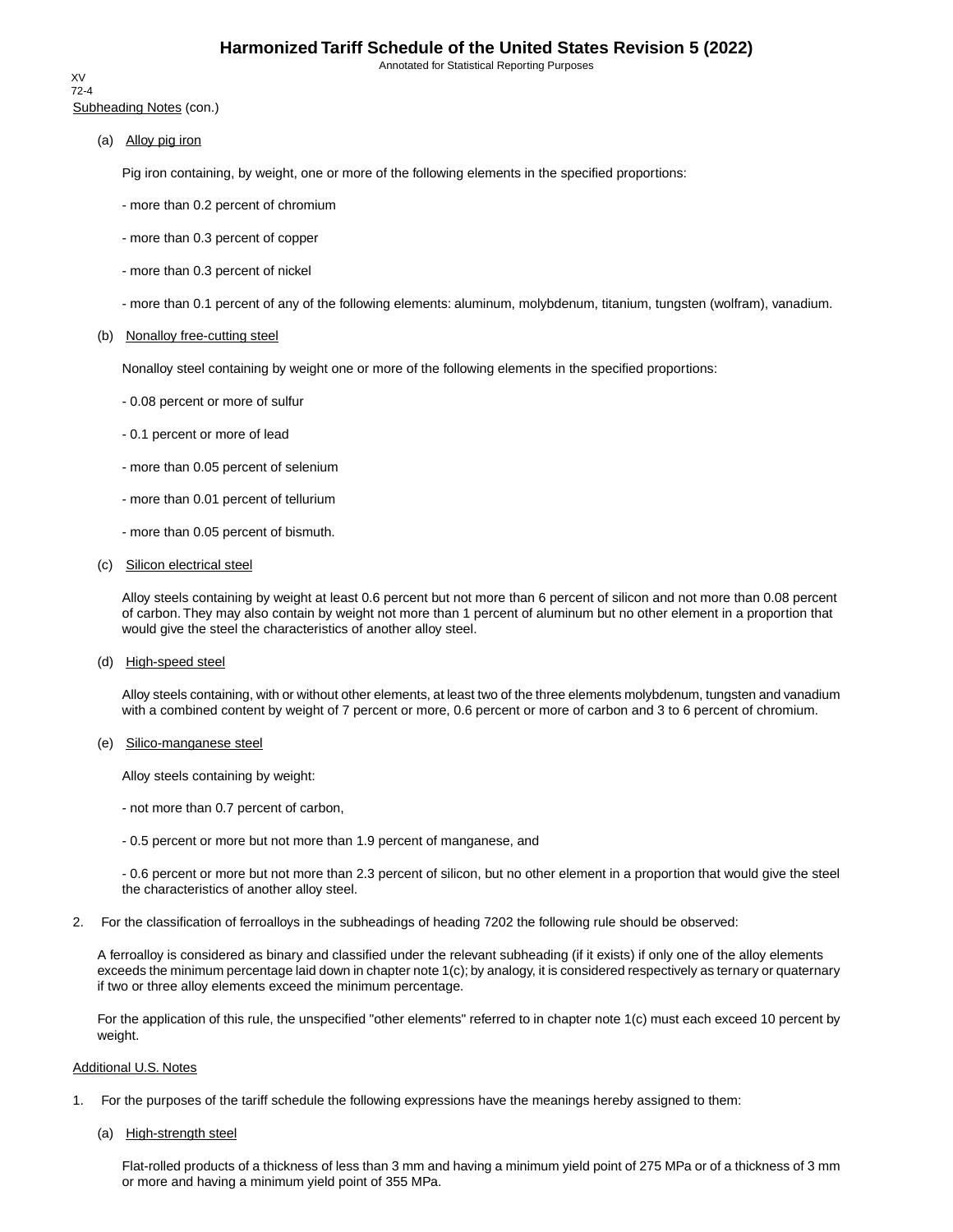#### Additional U.S. Notes (con.)

(b) Universal mill plate

Flat-rolled products rolled on four faces or in a closed box pass, of a width exceeding 150 mm but not exceeding 1,250 mm and of thickness of not less than 4 mm, not in coils and without patterns in relief.

#### (c) Concrete reinforcing bars and rods

Hot-rolled bars and rods containing indentations, ribs, grooves or other deformations produced during the rolling process or twisted after rolling.

(d) Razor blade steel

Flat-rolled products of stainless steel not over 0.25 mm in thickness and not over 23 mm in width, and containing by weight not over 14.7 percent of chromium, certified at the time of entry to be used in the manufacture of razor blades.

(e) Tool steel

Alloy steels which contain the following combinations of elements in the quantity by weight respectively indicated:

- (i) more than 1.2 percent carbon and more than 10.5 percent chromium; or
- (ii) not less than 0.3 percent carbon and 1.25 percent or more but less than 10.5 percent chromium; or
- (iii) not less than 0.85 percent carbon and 1 percent to 1.8 percent, inclusive, manganese; or
- (iv) 0.9 percent to 1.2 percent, inclusive, chromium and 0.9 percent to 1.4 percent, inclusive, molybdenum; or
- (v) not less than 0.5 percent carbon and not less than 3.5 percent molybdenum; or
- (vi) not less than 0.5 percent carbon and not less than 5.5 percent tungsten.

#### (f) Chipper knife steel

Alloy tool steels which contain, in addition to iron, each of the following elements by weight in the amount specified:

- (i) not less than 0.48 nor more than 0.55 percent of carbon;
- (ii) not less than 0.2 nor more than 0.5 percent of manganese;
- (iii) not less than 0.75 nor more than 1.05 percent of silicon;
- (iv) not less than 7.25 nor more than 8.75 percent of chromium;
- (v) not less than 1.25 nor more than 1.75 percent of molybdenum;
- (vi) none, or not more than 1.75 percent of tungsten; and
- (vii) not less than 0.2 nor more than 0.55 percent of vanadium.
- (g) Heat-resisting steel

Alloy steels containing by weight less than 0.3 percent of carbon and 4 percent or more but less than 10.5 percent of chromium.

(h) Ball-bearing steel

Alloy tool steels which contain, in addition to iron, each of the following elements by weight in the amount specified:

- (i) not less than 0.95 nor more than 1.13 percent of carbon;
- (ii) not less than 0.22 nor more than 0.48 percent of manganese;
- (iii) none, or not more than 0.03 percent of sulfur;
- (iv) none, or not more than 0.03 percent of phosphorus;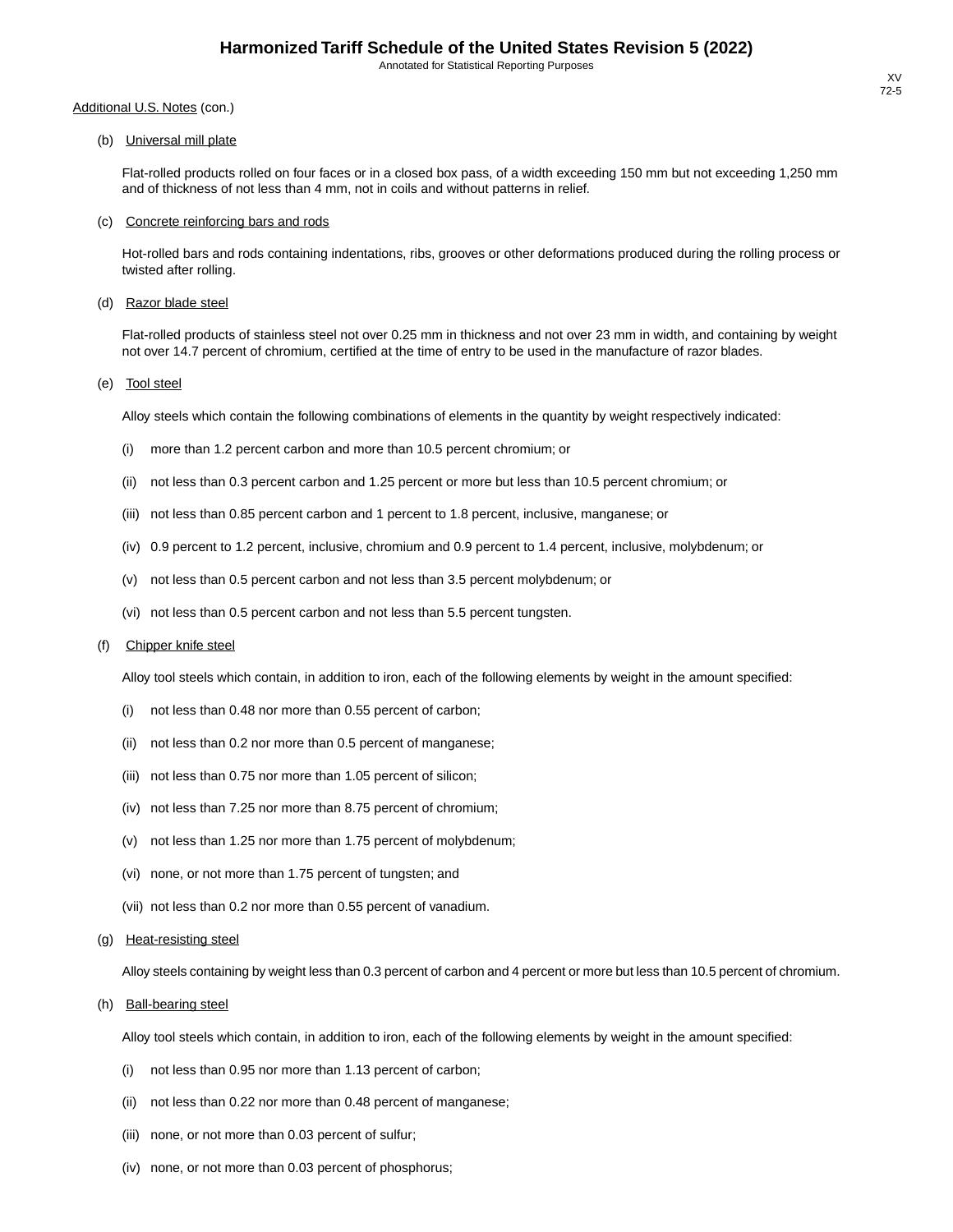Annotated for Statistical Reporting Purposes

Additional U.S. Notes (con.) XV 72-6

- (v) not less than 0.18 nor more than 0.37 percent of silicon;
- (vi) not less than 1.25 nor more than 1.65 percent of chromium;
- (vii) none, or not more than 0.28 percent of nickel;
- (viii) none, or not more than 0.38 percent of copper; and
- (ix) none, or not more than 0.09 percent of molybdenum.
- 2. For the purposes of this chapter, unless the context provides otherwise, the term "further worked" refers to products subjected to any of the following surface treatments: polishing and burnishing; artificial oxidation; chemical surface treatments such as phosphatizing, oxalating and borating; coating with metal; coating with nonmetallic substances (e.g., enameling, varnishing, lacquering, painting, coating with plastics materials); or cladding.
- 3. No allowance or reduction of duties for partial damage or loss in consequence of discoloration or rust occurring before entry shall be made upon iron or steel or upon any article of iron or steel.

#### Statistical Notes

- 1. For the purposes of the tariff schedule, the expression high-nickel alloy steel refers to alloy steel containing by weight 24 percent or more of nickel, with or without other elements.
- 2. For the purposes of subheading 7204.10, waste and scrap of cast iron includes but is not necessarily limited to: cupola cast (ISRI number 252); charging box cast (ISRI number 253); heavy breakable cast (ISRI number 254); hammer blocks or bases (ISRI number 255); burnt iron (ISRI number 256); mixed cast (ISRI number 257); stove plate, clean cast iron stove (ISRI number 258); clean auto cast (ISRI numbers 259, 262 and 263); motor blocks (ISRI number 260); drop broken machinery cast (ISRI number 261); malleable (ISRI number 264); ingot molds and stools (ISRI numbers 265 and 266); and railroad ferrous scrap consisting of cast iron No. 1, No. 2, No. 3 and No. 4, cast iron brake shoes and No. 1 wheels.
- 3. For the purposes of subheading 7204.41 or 7204.49 the expression:
	- (a) No. 1 heavy melting includes, but is not necessarily limited to:

No. 1 heavy melting steel (ISRI numbers 200, 201 and 202); bundled No. 1 steel (ISRI number 217); cast steel (ISRI number 233); springs and crankshafts (ISRI number 244); ship scrap; and railroad ferrous scrap consisting of cast steel No. 1 and No. 2, railroad No. 1 melting steel, spring steel, destroyed steel cars, destroyed steel car sides and box car roofs (note: other types of railroad ferrous scrap are included in some of the grades listed below);

(b) No. 2 heavy melting includes, but is not necessarily limited to:

No. 2 heavy melting steel (ISRI numbers 203, 204, 205 and 206); bundled No. 2 steel (ISRI number 218); foundry steel (ISRI numbers 242 and 243); and hard steel cut 76 cm and under (ISRI number 248);

(c) No. 1 bundles includes, but is not necessarily limited to:

No. 1 busheling (ISRI number 207); new black sheet clippings (ISRI number 207A); No. 1 bundles (ISRI number 208); electric furnace bundles (ISRI number 235); silicon-bearing steel busheling, clippings, and bundles (ISRI numbers 239, 240 and 250); No. 1 railroad ferrous sheet scrap; and car clips;

(d) No. 2 bundles includes, but is not necessarily limited to:

No. 2 bundles (ISRI number 209); No. 3 bundles (ISRI number 214); incinerator bundles (ISRI number 215); terne plate bundles (ISRI number 216); and auto slabs (ISRI numbers 224 and 225);

(e) Borings, shovelings and turnings includes, but it not necessarily limited to:

Machine shop turnings, shoveling turnings and iron borings (ISRI numbers 219, 220, 221, 222 and 223); briquetted iron borings (ISRI number 226); briquetted steel turnings (ISRI number 227); alloy free turnings (ISRI numbers 245, 246 and 247); heavy turnings (ISRI number 251); chemical borings, No. 1 and No. 2 (ISRI numbers 267 and 271); malleable borings (ISRI number 270); steel shavings; and railroad ferrous scrap consisting of No. 1 turnings and No. 2 turnings, drillings and/or borings;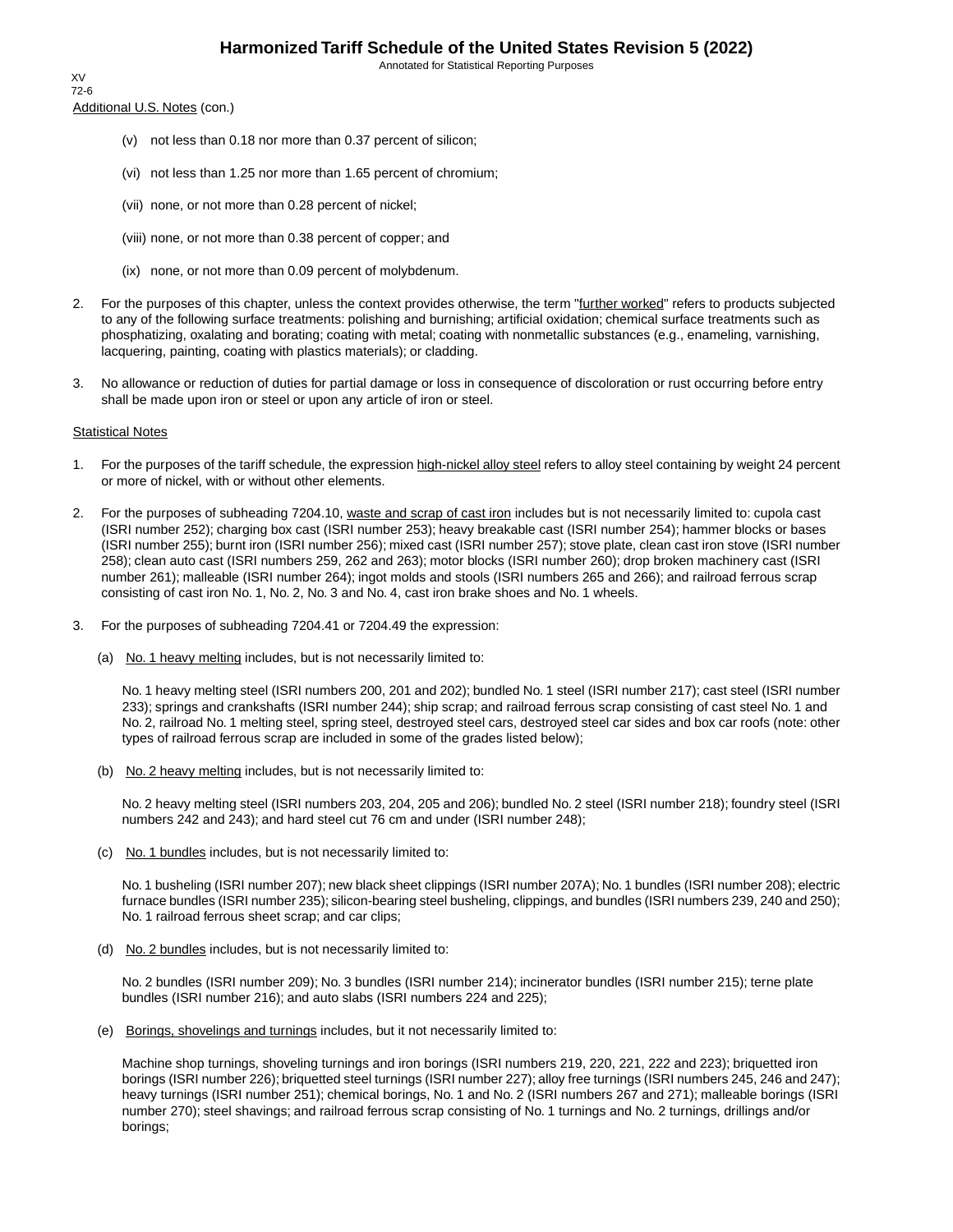#### Statistical Notes (con.)

(f) Shredded scrap includes, but is not necessarily limited to:

Shredded clippings (ISRI number 212); and shredded automobile scrap (ISRI numbers 210 and 211);

(g) Cut plate and structural includes but is not necessarily limited to:

Billet, bloom and forge crops (ISRI number 229); bar crops, punchings and plate scrap (ISRI numbers 230 and 234); plate and structural (ISRI numbers 231, 232, 236, 237 and 238); chargeable ingots and ingot butts (ISRI number 241); and chargeable slab crops (ISRI number 249).

- 4. (a) "Advanced" high strength steel refers to flat-rolled products of a thickness of less than 3 mm that meet the definition of high-strength steel in Additional U.S. Note 1(a) to chapter 72 and have a minimum tensile strength of 590 MPa or more but less than 980 MPa. "Ultra" high-strength steel refers to flat-rolled products of a thickness of less than 3 mm that meet the definition of high-strength steel in Additional U.S. Note 1(a) to chapter 72 and have a minimum tensile strength of 980 MPa or more.
	- (b) "Other" high-strength steel refers to flat-rolled products of a thickness of less than 3 mm that meet the definition of high-strength steel in Additional U.S. Note 1(a) to chapter 72 and have a minimum tensile strength of less than 590 MPa.

#### 5. Tire cord-quality steel wire rod

Rod measuring 5.0 mm or more but not more than 6.0 mm in cross-sectional diameter, with an average partial decarburization of no more than 70 micrometers in depth (maximum 200 micrometers); having no non-deformable inclusions with a thickness (measured perpendicular to the rolling direction) greater than 20 micrometers; and, containing by weight the following elements in proportions:

– 0.68 percent or more carbon,

- less than 0.01 percent of aluminum,
- 0.040 percent or less, in aggregate, of phosphorus and sulfur,
- 0.008 percent or less of nitrogen, and
- not more than 0.55 percent, in the aggregate, of copper, nickel and chromium.

#### 6. Cold Heading Quality (CHQ)

Rod suitable for cold heading, forging, or thread rolling, and meeting standard ASTM F2282.

#### 7. Welding quality wire rod

Rod measuring less than 10 mm in diameter having less than 0.2 percent carbon, less than 0.04 percent sulfur, and less than 0.04 percent phosphorus, suitable for drawing or rolling to final size for use as:

- (i) an uncoated or plated or copper coated solid welding wire or rod;
- (ii) the core wire or core rod for covered shielded metal arc ("SMAW") welding electrode, or
- (iii) the formed jacket of a flux cored welding electrode

that is suitable for consumption in the electric arc welding process.

8. Spring round wire

For the purposes of statistical reporting number 7223.00.1005, the term "spring round wire" means wire suitable for the manufacture of springs and meeting ASTM standard A313.

#### Compiler's Note

The provisions of subchapter II of chapter 99 (Miscellaneous Tariff Bills or MTBs), the provisions of the Generalized System of Preferences (GSP) found in General Note 4 and most product exclusions from the additional tariffs on products of China in subchapter III of chapter 99 expired on December 31, 2020. However, no endnotes or footnotes relating to these provisions have been deleted as of the issue date of this edition.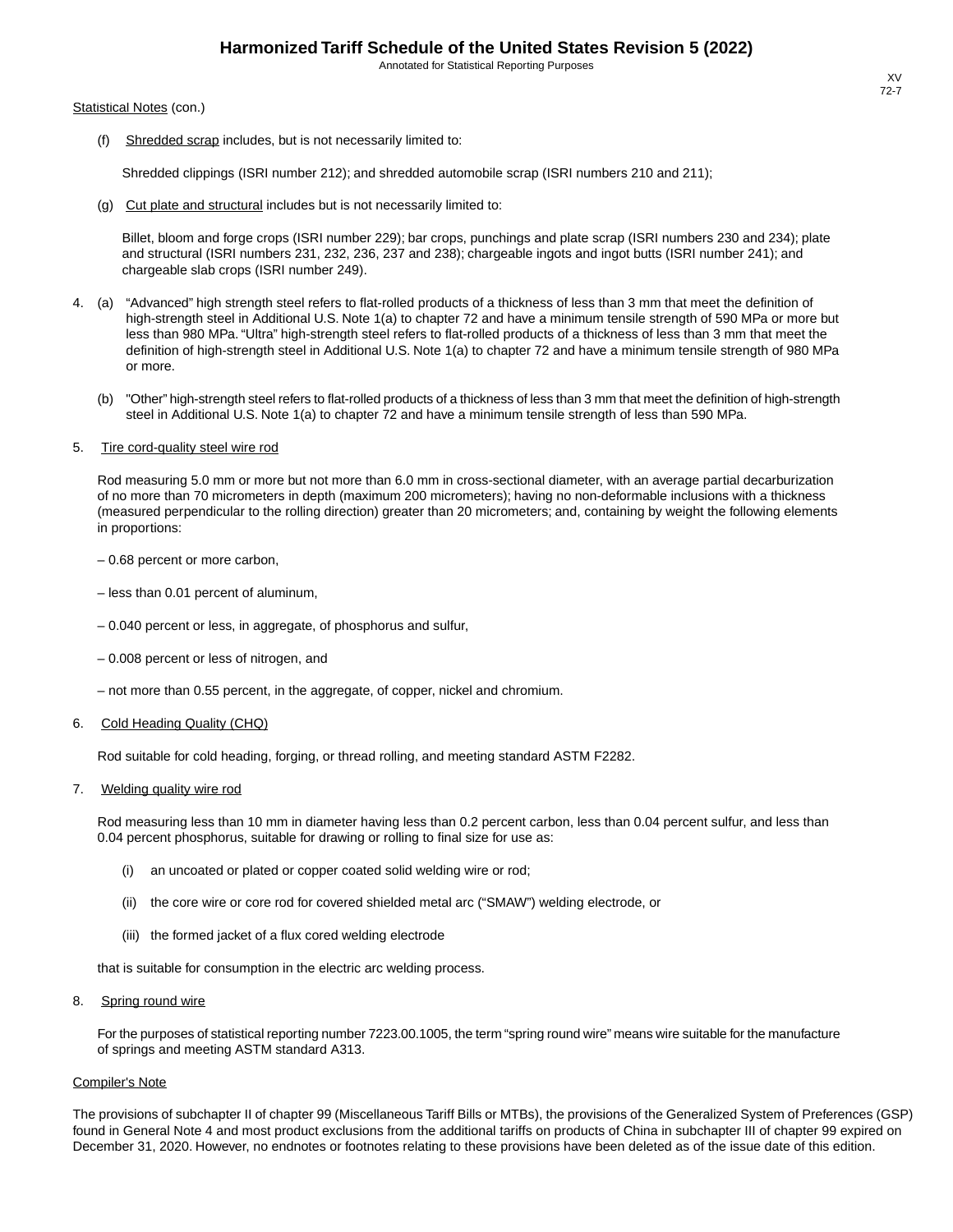Annotated for Statistical Reporting Purposes

| Heading/                         | Stat.       |                                                                                                                                            | Unit                           |         | Rates of Duty                                                                  |                |
|----------------------------------|-------------|--------------------------------------------------------------------------------------------------------------------------------------------|--------------------------------|---------|--------------------------------------------------------------------------------|----------------|
| Subheading                       | Suf-<br>fix | <b>Article Description</b>                                                                                                                 | of<br>Quantity                 | General | $\mathbf{1}$<br>Special                                                        | $\overline{2}$ |
|                                  |             | I. PRIMARY MATERIALS; PRODUCTS IN GRANULAR OR<br>POWDER FORM                                                                               |                                |         |                                                                                |                |
| 7201<br>7201.10.00 00            |             | Pig iron and spiegeleisen in pigs, blocks or other primary forms:<br>Nonalloy pig iron containing by weight 0.5 percent or less            |                                |         |                                                                                | \$1.11/t       |
| 7201.20.00 00                    |             | Nonalloy pig iron containing by weight more than 0.5                                                                                       |                                |         |                                                                                | \$1.11/t       |
| 7201.50<br>7201.50.30 00         |             | Alloy pig iron; spiegeleisen:                                                                                                              |                                |         |                                                                                | \$1.11/t       |
| 7201.50.60 00                    |             |                                                                                                                                            |                                |         |                                                                                | 0.5%           |
| 7202<br>7202.11<br>7202.11.10 00 |             | Ferroalloys:<br>Ferromanganese:<br>Containing by weight more than 2 percent of carbon:<br>Containing by weight more than 2 percent but not |                                |         | Free (A*, AU, BH,                                                              | 6.5%           |
|                                  |             |                                                                                                                                            | Mn kg                          |         | CL, CO, D, E, IL,<br>JO, KR, MA, OM,<br>P, PA, PE, S, SG)                      |                |
| 7202.11.50 00                    |             | Containing by weight more than 4 percent of                                                                                                |                                |         |                                                                                |                |
|                                  |             |                                                                                                                                            | kg 1.5% <sup>1/</sup><br>Mn kg |         | Free (A+, AU, BH,<br>CL, CO, D, E, IL,<br>JO, KR, MA, OM,<br>P, PA, PE, S, SG) | 10.5%          |
| 7202.19<br>7202.19.10 00         |             | Other:<br>Containing by weight not more than 1 percent of                                                                                  | kg 2.3% <sup>1/</sup>          |         | Free (A, AU, BH, CL, 22%                                                       |                |
|                                  |             |                                                                                                                                            | Mn kg                          |         | CO, D, E, IL, JO,<br>KR, MA, OM, P,<br>PA, PE, S, SG)                          |                |
| 7202.19.50 00                    |             | Containing by weight more than 1 percent but not                                                                                           | Mn kg                          |         | Free (A, AU, BH, CL, 6.5%<br>CO, D, E, IL, JO,                                 |                |
|                                  |             |                                                                                                                                            |                                |         | KR, MA, OM, P,<br>PA, PE, S, SG)                                               |                |
|                                  |             |                                                                                                                                            |                                |         |                                                                                |                |
|                                  |             |                                                                                                                                            |                                |         |                                                                                |                |
|                                  |             |                                                                                                                                            |                                |         |                                                                                |                |
|                                  |             |                                                                                                                                            |                                |         |                                                                                |                |
|                                  |             |                                                                                                                                            |                                |         |                                                                                |                |
|                                  |             |                                                                                                                                            |                                |         |                                                                                |                |
|                                  |             |                                                                                                                                            |                                |         |                                                                                |                |
|                                  |             |                                                                                                                                            |                                |         |                                                                                |                |
|                                  |             |                                                                                                                                            |                                |         |                                                                                |                |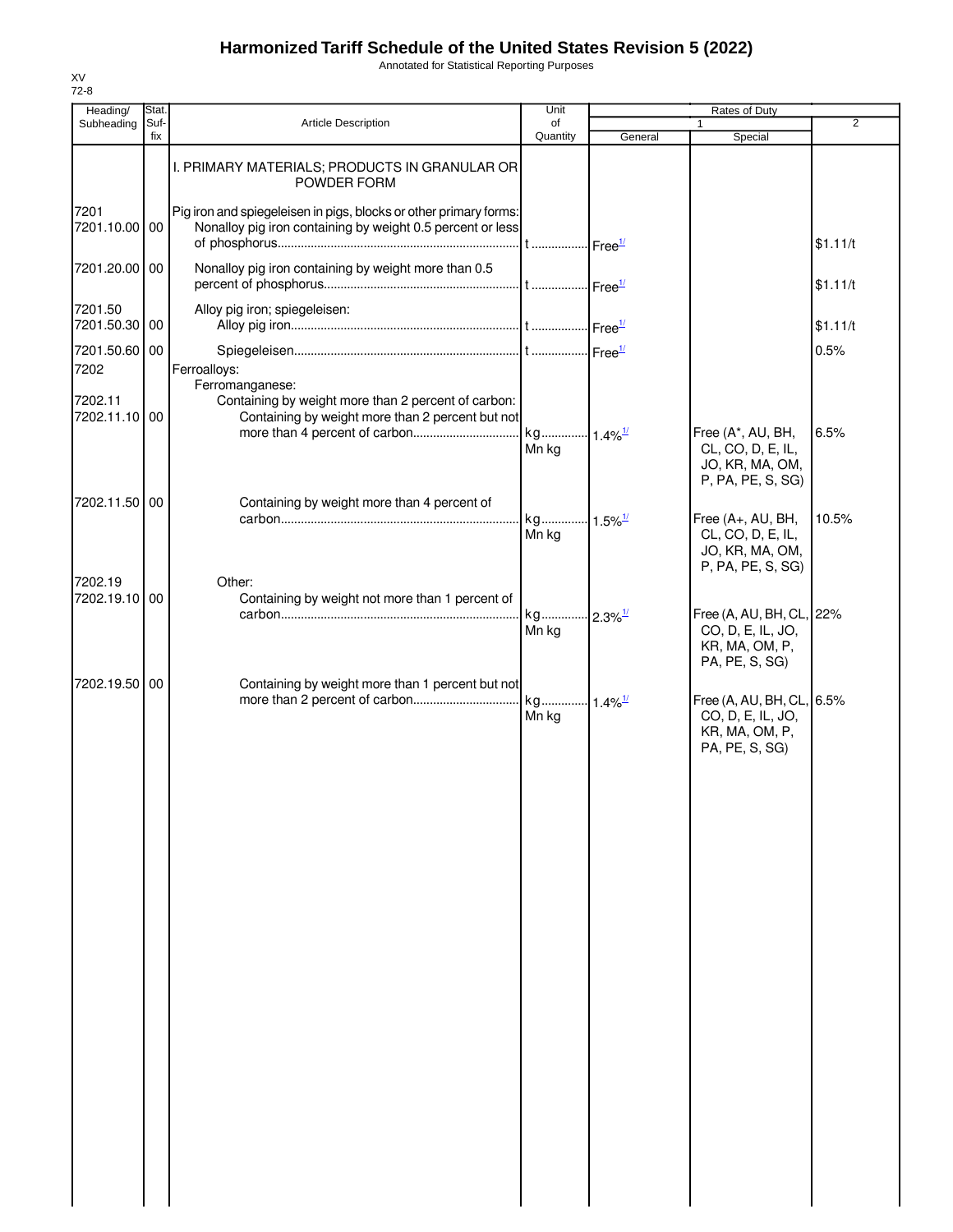Annotated for Statistical Reporting Purposes

| Heading/                 | Stat.       |                                                                                                                                                                                                                | Unit                                    |                    | Rates of Duty                                                                  |                                  |
|--------------------------|-------------|----------------------------------------------------------------------------------------------------------------------------------------------------------------------------------------------------------------|-----------------------------------------|--------------------|--------------------------------------------------------------------------------|----------------------------------|
| Subheading               | Suf-<br>fix | Article Description                                                                                                                                                                                            | of<br>Quantity                          | General            | 1<br>Special                                                                   | $\overline{2}$                   |
| 7202 (con.)              |             | Ferroalloys: (con.)                                                                                                                                                                                            |                                         |                    |                                                                                |                                  |
| 7202.21<br>7202.21.10 00 |             | Ferrosilicon:<br>Containing by weight more than 55 percent of silicon:<br>Containing by weight more than 55 percent but not<br>more than 80 percent of silicon:<br>Containing by weight more than 3 percent of |                                         |                    |                                                                                |                                  |
|                          |             |                                                                                                                                                                                                                | kg 1.1% <sup>1/</sup><br>Si kg          |                    | Free (A*, AU, BH,<br>CL, CO, D, E, IL,<br>JO, KR, MA, OM,<br>P, PA, PE, S, SG) | 11.5%                            |
| 7202.21.50 00            |             |                                                                                                                                                                                                                | kg 1.5% <sup>1/</sup><br>Si kg          |                    | Free (A*, AU, BH,<br>CL, CO, D, E, IL,<br>JO, KR, MA, OM,<br>P, PA, PE, S, SG) | 11.5%                            |
| 7202.21.75 00            |             | Containing by weight more than 80 percent but not                                                                                                                                                              |                                         |                    |                                                                                |                                  |
|                          |             |                                                                                                                                                                                                                | Si kg                                   |                    | Free (A+, AU, BH,<br>CL, CO, D, E, IL,<br>JO, KR, MA, OM,<br>P, PA, PE, S, SG) | 9%                               |
| 7202.21.90 00            |             | Containing by weight more than 90 percent of                                                                                                                                                                   |                                         |                    |                                                                                |                                  |
|                          |             |                                                                                                                                                                                                                | kg 5.8% <sup>1/</sup><br>Si kg          |                    | Free (A+, AU, BH,<br>CL, CO, D, E, IL,<br>JO, KR, MA, OM,<br>P, PA, PE, S, SG) | 40%                              |
| 7202.29.00               |             |                                                                                                                                                                                                                |                                         | Free <sup>1/</sup> |                                                                                | 4.4¢/kg on<br>silicon<br>content |
|                          | 10          | Containing by weight over 2 percent of                                                                                                                                                                         | kg<br>Si kg                             |                    |                                                                                |                                  |
|                          | 50          |                                                                                                                                                                                                                | kg                                      |                    |                                                                                |                                  |
| 7202.30.00               | 00          |                                                                                                                                                                                                                | Si kg<br>kg 3.9% <sup>1/</sup><br>Mn kg |                    | Free (A*, AU, BH,<br>CL, CO, D, E, IL,<br>JO, KR, MA, OM,                      | 23%                              |
|                          |             |                                                                                                                                                                                                                |                                         |                    | P, PA, PE, S, SG)                                                              |                                  |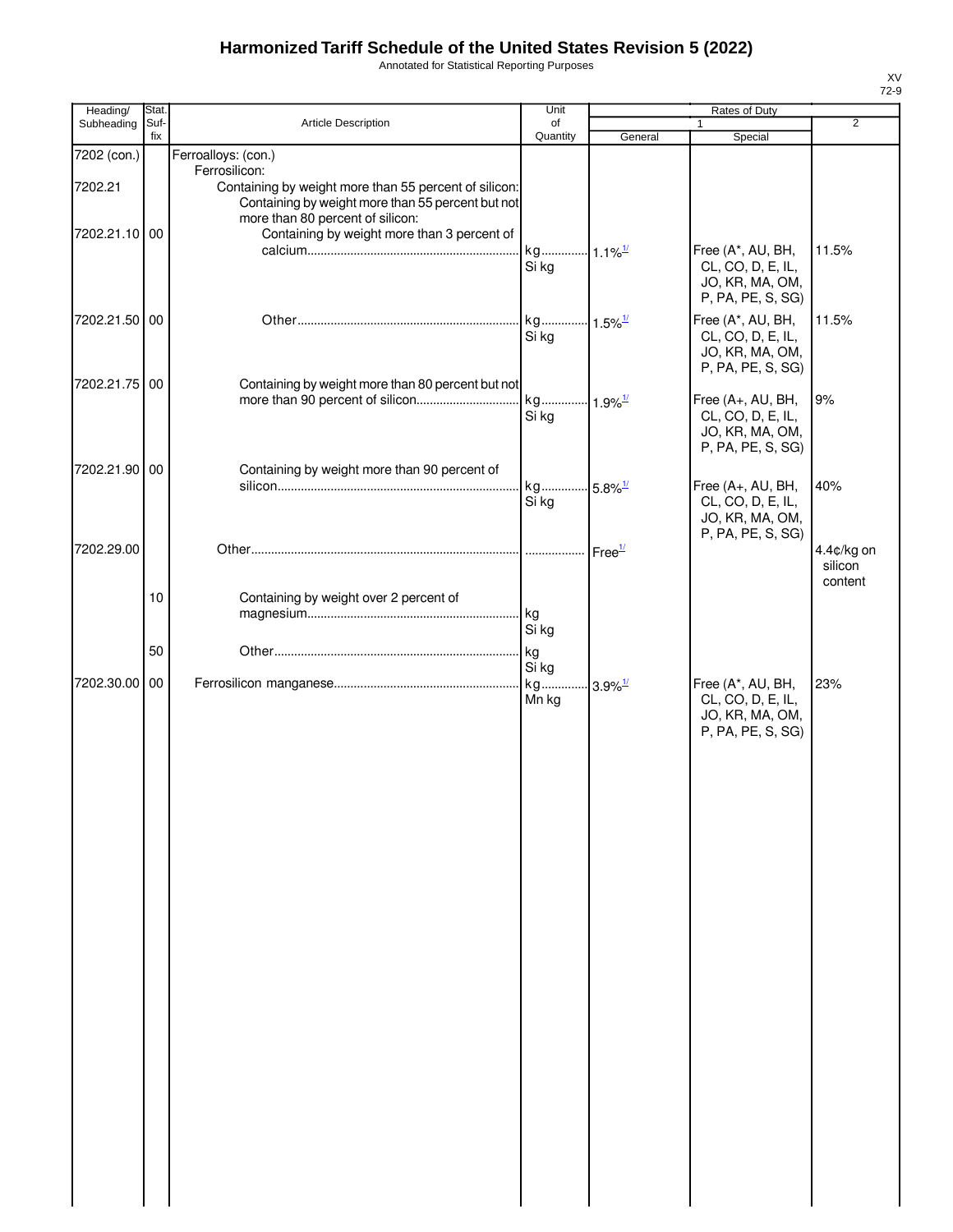Annotated for Statistical Reporting Purposes

| Subheading<br>7202 (con.)<br>7202.41.00 00<br>7202.49<br>7202.49.10 00<br>7202.49.50 | Suf-<br>fix | Article Description<br>Ferroalloys: (con.)<br>Ferrochromium: | of<br>Quantity<br>Cr kg | General                                    | $\mathbf{1}$<br>Special<br>Free (A*, AU, BH, | $\overline{2}$<br>7.5% |
|--------------------------------------------------------------------------------------|-------------|--------------------------------------------------------------|-------------------------|--------------------------------------------|----------------------------------------------|------------------------|
|                                                                                      |             |                                                              |                         |                                            |                                              |                        |
|                                                                                      |             |                                                              |                         |                                            |                                              |                        |
|                                                                                      |             |                                                              |                         |                                            |                                              |                        |
|                                                                                      |             |                                                              |                         |                                            |                                              |                        |
|                                                                                      |             |                                                              |                         |                                            | CL, CO, D, E, IL,                            |                        |
|                                                                                      |             |                                                              |                         |                                            | JO, KR, MA, OM,<br>P, PA, PE, S, SG)         |                        |
|                                                                                      |             |                                                              |                         |                                            |                                              |                        |
|                                                                                      |             | Other:                                                       |                         |                                            |                                              |                        |
|                                                                                      |             | Containing by weight more than 3 percent of                  |                         |                                            |                                              |                        |
|                                                                                      |             |                                                              | kg 1.9% <sup>1/</sup>   |                                            | Free (A+, AU, BH,                            | 7.5%                   |
|                                                                                      |             |                                                              | Cr kg                   |                                            | CL, CO, D, E, IL,                            |                        |
|                                                                                      |             |                                                              |                         |                                            | JO, KR, MA, OM,<br>P, PA, PE, S, SG)         |                        |
|                                                                                      |             |                                                              |                         |                                            |                                              |                        |
|                                                                                      |             |                                                              |                         |                                            | Free (A, AU, BH, CL, 30%                     |                        |
|                                                                                      |             |                                                              |                         |                                            | CO, D, E, IL, JO,                            |                        |
|                                                                                      |             |                                                              |                         |                                            | KR, MA, OM, P,                               |                        |
|                                                                                      |             |                                                              |                         |                                            | PA, PE, S, SG)                               |                        |
|                                                                                      | 10          | Containing by weight more than 0.5 percent                   |                         |                                            |                                              |                        |
|                                                                                      |             |                                                              | kg                      |                                            |                                              |                        |
|                                                                                      |             |                                                              | Cr kg                   |                                            |                                              |                        |
|                                                                                      | 90          |                                                              | kg                      |                                            |                                              |                        |
|                                                                                      |             |                                                              | Cr kg                   |                                            |                                              |                        |
| 7202.50.00 00                                                                        |             |                                                              | kg                      | $10\%$ <sup><math>\frac{1}{2}</math></sup> | Free (A, AU, BH, CL, 25%                     |                        |
|                                                                                      |             |                                                              | Cr kg                   |                                            | CO, D, E, IL, JO,                            |                        |
|                                                                                      |             |                                                              |                         |                                            | KR, MA, OM, P,                               |                        |
|                                                                                      |             |                                                              |                         |                                            | PA, PE, S, SG)                               |                        |
| 7202.60.00 00                                                                        |             |                                                              |                         |                                            |                                              | 6.6¢/kg                |
|                                                                                      |             |                                                              | Ni kg                   |                                            |                                              |                        |
| 7202.70.00 00                                                                        |             |                                                              |                         |                                            | Free (A+, AU, BH,                            | 31.5%                  |
|                                                                                      |             |                                                              | Mo kg                   |                                            | CL, CO, D, E, IL,                            |                        |
|                                                                                      |             |                                                              |                         |                                            | JO, KR, MA, OM,                              |                        |
|                                                                                      |             |                                                              |                         |                                            | P, PA, PE, S, SG)                            |                        |
| 7202.80.00 00                                                                        |             |                                                              |                         |                                            | Free (A, AU, BH, CL, 35%                     |                        |
|                                                                                      |             |                                                              | W kg                    |                                            | CO, D, E, IL, JO,                            |                        |
|                                                                                      |             |                                                              |                         |                                            | KR, MA, OM, P,                               |                        |
|                                                                                      |             |                                                              |                         |                                            | PA, PE, S, SG)                               |                        |
|                                                                                      |             |                                                              |                         |                                            |                                              |                        |
|                                                                                      |             |                                                              |                         |                                            |                                              |                        |
|                                                                                      |             |                                                              |                         |                                            |                                              |                        |
|                                                                                      |             |                                                              |                         |                                            |                                              |                        |
|                                                                                      |             |                                                              |                         |                                            |                                              |                        |
|                                                                                      |             |                                                              |                         |                                            |                                              |                        |
|                                                                                      |             |                                                              |                         |                                            |                                              |                        |
|                                                                                      |             |                                                              |                         |                                            |                                              |                        |
|                                                                                      |             |                                                              |                         |                                            |                                              |                        |
|                                                                                      |             |                                                              |                         |                                            |                                              |                        |
|                                                                                      |             |                                                              |                         |                                            |                                              |                        |
|                                                                                      |             |                                                              |                         |                                            |                                              |                        |
|                                                                                      |             |                                                              |                         |                                            |                                              |                        |
|                                                                                      |             |                                                              |                         |                                            |                                              |                        |
|                                                                                      |             |                                                              |                         |                                            |                                              |                        |
|                                                                                      |             |                                                              |                         |                                            |                                              |                        |
|                                                                                      |             |                                                              |                         |                                            |                                              |                        |
|                                                                                      |             |                                                              |                         |                                            |                                              |                        |
|                                                                                      |             |                                                              |                         |                                            |                                              |                        |
|                                                                                      |             |                                                              |                         |                                            |                                              |                        |
|                                                                                      |             |                                                              |                         |                                            |                                              |                        |
|                                                                                      |             |                                                              |                         |                                            |                                              |                        |
|                                                                                      |             |                                                              |                         |                                            |                                              |                        |
|                                                                                      |             |                                                              |                         |                                            |                                              |                        |
|                                                                                      |             |                                                              |                         |                                            |                                              |                        |
|                                                                                      |             |                                                              |                         |                                            |                                              |                        |
|                                                                                      |             |                                                              |                         |                                            |                                              |                        |
|                                                                                      |             |                                                              |                         |                                            |                                              |                        |

XV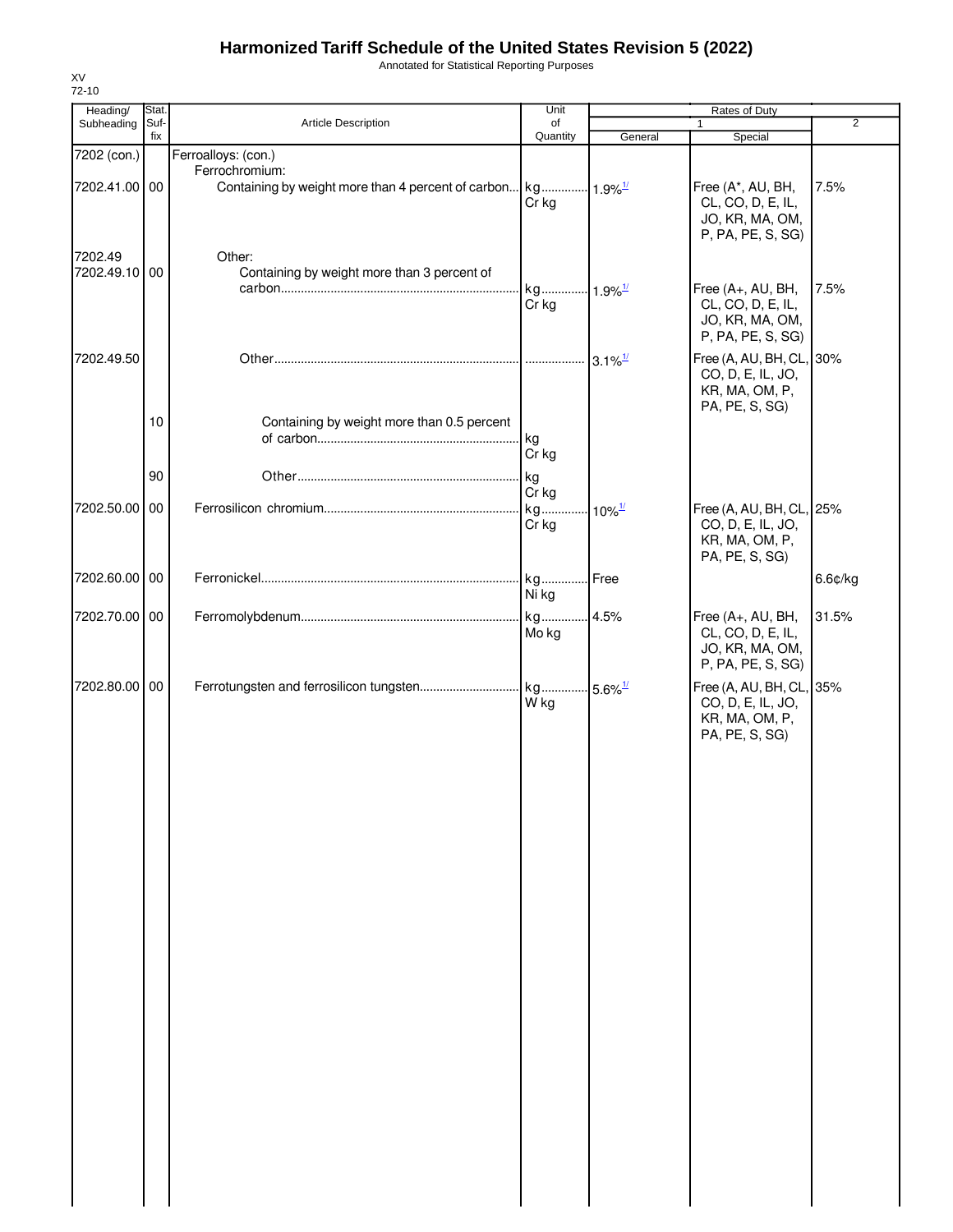Annotated for Statistical Reporting Purposes

| Heading/                 | Stat.       |                                                                                                                                                                                                                                        | Unit           |                     | Rates of Duty                                                                     |                |
|--------------------------|-------------|----------------------------------------------------------------------------------------------------------------------------------------------------------------------------------------------------------------------------------------|----------------|---------------------|-----------------------------------------------------------------------------------|----------------|
| Subheading               | Suf-<br>fix | <b>Article Description</b>                                                                                                                                                                                                             | of<br>Quantity | General             | $\mathbf{1}$<br>Special                                                           | $\overline{2}$ |
| 7202 (con.)              |             | Ferroalloys: (con.)                                                                                                                                                                                                                    |                |                     |                                                                                   |                |
| 7202.91.00 00            |             | Other:                                                                                                                                                                                                                                 |                |                     | Free (A+, AU, BH,<br>CL, CO, D, E, IL,<br>JO, KR, MA, OM,<br>P, PA, PE, S, SG)    | 25%            |
| 7202.92.00 00            |             |                                                                                                                                                                                                                                        | V kg           |                     | Free (A+, AU, BH,<br>CL, CO, E, IL, JO,<br>KR, MA, OM, P,<br>PA, PE, S, SG)       | 25%            |
| 7202.93<br>7202.93.40 00 |             | Ferroniobium:<br>Containing by weight less than 0.02 percent of<br>phosphorus or sulfur or less than 0.4 percent of                                                                                                                    | kg 5%          |                     | Free (A+, AU, BH,                                                                 | 25%            |
|                          |             |                                                                                                                                                                                                                                        |                |                     | CL, CO, D, E, IL,<br>JO, KR, MA, OM,<br>P, PA, PE, S, SG)                         |                |
| 7202.93.80 00            |             |                                                                                                                                                                                                                                        |                |                     | Free (A*, AU, BH,<br>CL, CO, D, E, IL,<br>JO, KR, MA, OM,<br>P, PA, PE, S, SG)    | 25%            |
| 7202.99<br>7202.99.10    | 00          | Other:                                                                                                                                                                                                                                 |                |                     | Free (A*, AU, BH,<br>CL, CO, D, E, IL,<br>JO, KR, MA, OM,<br>P, PA, PE, S, SG)    | 25%            |
| 7202.99.20               | 00          |                                                                                                                                                                                                                                        |                |                     | Free (A, AU, BH, CL, 25%<br>CO, D, E, IL, JO,<br>KR, MA, OM, P,<br>PA, PE, S, SG) |                |
| 7202.99.80               |             |                                                                                                                                                                                                                                        |                | $5\%$ <sup>2/</sup> | Free (A+, AU, BH,<br>CL, CO, D, E, IL,<br>JO, KR, MA, OM,<br>P, PA, PE, S, SG)    | 25%            |
|                          | 20          |                                                                                                                                                                                                                                        |                |                     |                                                                                   |                |
| 7203                     | 40          | Ferrous products obtained by direct reduction of iron ore and<br>other spongy ferrous products, in lumps, pellets or similar<br>forms; iron having a minimum purity by weight of 99.94 percent,<br>in lumps, pellets or similar forms: |                |                     |                                                                                   |                |
| 7203.10.00 00            |             | Ferrous products obtained by direct reduction of iron                                                                                                                                                                                  |                |                     |                                                                                   |                |
|                          |             |                                                                                                                                                                                                                                        |                |                     |                                                                                   | \$2.21/t       |
| 7203.90.00 00            |             |                                                                                                                                                                                                                                        |                |                     |                                                                                   | \$2.21/t       |
|                          |             |                                                                                                                                                                                                                                        |                |                     |                                                                                   |                |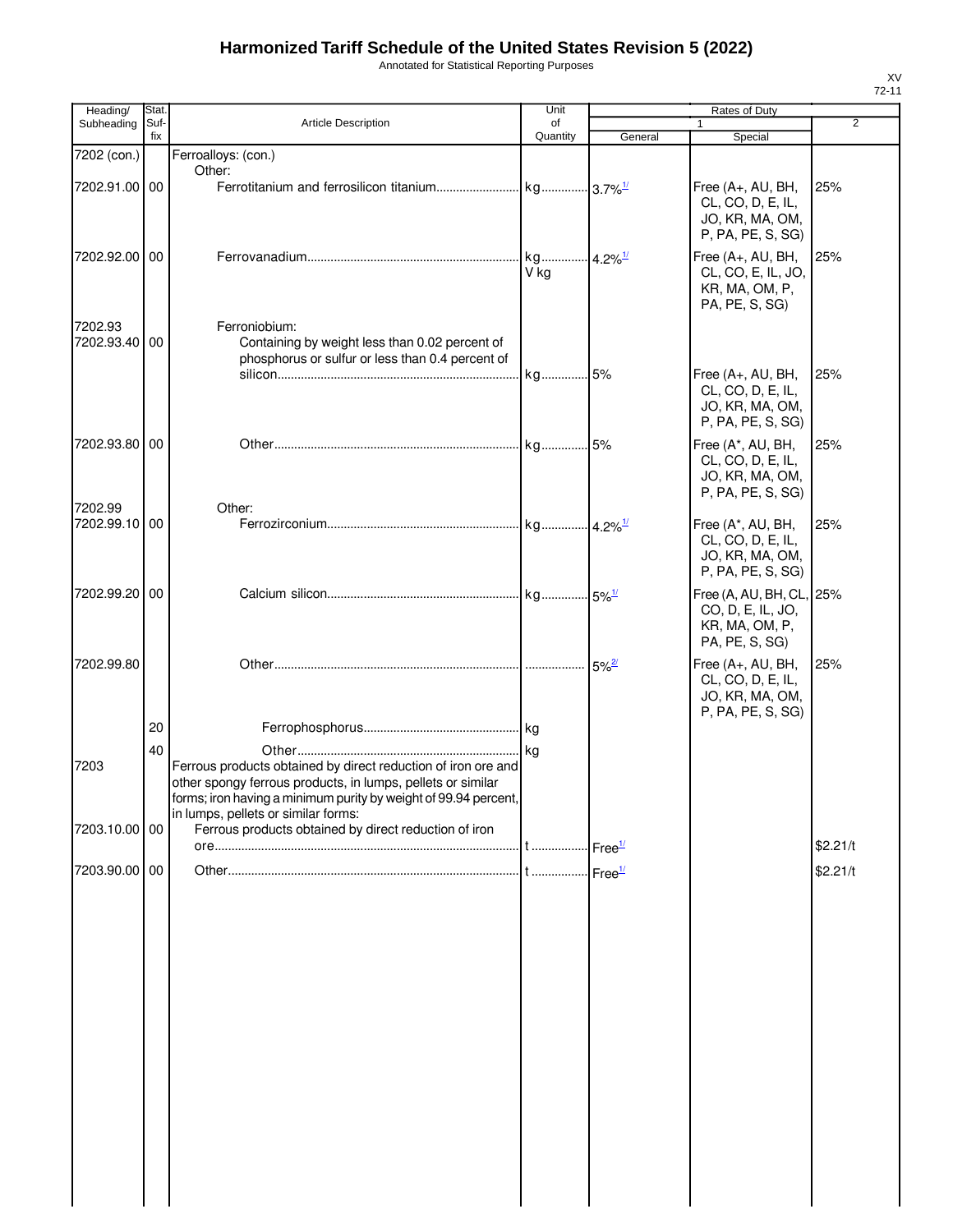Annotated for Statistical Reporting Purposes

| Heading/      | Stat.       |                                                                                                                                     | Unit           |                            | Rates of Duty |                |
|---------------|-------------|-------------------------------------------------------------------------------------------------------------------------------------|----------------|----------------------------|---------------|----------------|
| Subheading    | Suf-<br>fix | Article Description                                                                                                                 | of<br>Quantity | General                    | Special       | $\overline{2}$ |
| 7204          |             | Ferrous waste and scrap; remelting scrap ingots of iron or                                                                          |                |                            |               |                |
|               |             | steel:                                                                                                                              |                |                            |               |                |
| 7204.10.00 00 |             |                                                                                                                                     |                |                            |               | 74¢/t          |
|               |             | Waste and scrap of alloy steel:                                                                                                     |                |                            |               |                |
| 7204.21.00 00 |             |                                                                                                                                     |                |                            |               | 74¢/t          |
| 7204.29.00 00 |             |                                                                                                                                     |                | $\cdot$ Free $\frac{1}{2}$ |               | 74c/t          |
| 7204.30.00 00 |             |                                                                                                                                     |                |                            |               | Free           |
| 7204.41.00    |             | Other waste and scrap:<br>Turnings, shavings, chips, milling waste, sawdust,<br>filings, trimmings and stampings, whether or not in |                |                            |               | 74¢/t          |
|               | 20          |                                                                                                                                     |                |                            |               |                |
|               | 40          |                                                                                                                                     |                |                            |               |                |
|               | 60          |                                                                                                                                     |                |                            |               |                |
|               | 80          |                                                                                                                                     |                |                            |               |                |
| 7204.49.00    |             |                                                                                                                                     |                | Free <sup>1/</sup>         |               | 74c/t          |
|               | 20          |                                                                                                                                     |                |                            |               |                |
|               | 40          |                                                                                                                                     |                |                            |               |                |
|               |             | Other:                                                                                                                              |                |                            |               |                |
|               | 60          |                                                                                                                                     |                |                            |               |                |
|               | 70          |                                                                                                                                     |                |                            |               |                |
| 7204.50.00    | 80<br>00    |                                                                                                                                     |                |                            |               | 74¢/t          |
| 7205          |             | Granules and powders, of pig iron, spiegeleisen, iron or steel:                                                                     |                | $\cdot$ Free $\frac{1}{2}$ |               |                |
| 7205.10.00 00 |             |                                                                                                                                     |                |                            |               | 3%             |
|               |             | Powders:                                                                                                                            |                |                            |               |                |
| 7205.21.00    | 00          |                                                                                                                                     |                |                            |               | 45%            |
| 7205.29.00    | -00         |                                                                                                                                     |                |                            |               | \$2.21/t       |
|               |             |                                                                                                                                     |                |                            |               |                |
|               |             |                                                                                                                                     |                |                            |               |                |
|               |             |                                                                                                                                     |                |                            |               |                |
|               |             |                                                                                                                                     |                |                            |               |                |
|               |             |                                                                                                                                     |                |                            |               |                |
|               |             |                                                                                                                                     |                |                            |               |                |
|               |             |                                                                                                                                     |                |                            |               |                |
|               |             |                                                                                                                                     |                |                            |               |                |
|               |             |                                                                                                                                     |                |                            |               |                |
|               |             |                                                                                                                                     |                |                            |               |                |
|               |             |                                                                                                                                     |                |                            |               |                |
|               |             |                                                                                                                                     |                |                            |               |                |
|               |             |                                                                                                                                     |                |                            |               |                |
|               |             |                                                                                                                                     |                |                            |               |                |
|               |             |                                                                                                                                     |                |                            |               |                |
|               |             |                                                                                                                                     |                |                            |               |                |
|               |             |                                                                                                                                     |                |                            |               |                |
|               |             |                                                                                                                                     |                |                            |               |                |
|               |             |                                                                                                                                     |                |                            |               |                |
|               |             |                                                                                                                                     |                |                            |               |                |
|               |             |                                                                                                                                     |                |                            |               |                |
|               |             |                                                                                                                                     |                |                            |               |                |
|               |             |                                                                                                                                     |                |                            |               |                |
|               |             |                                                                                                                                     |                |                            |               |                |
|               |             |                                                                                                                                     |                |                            |               |                |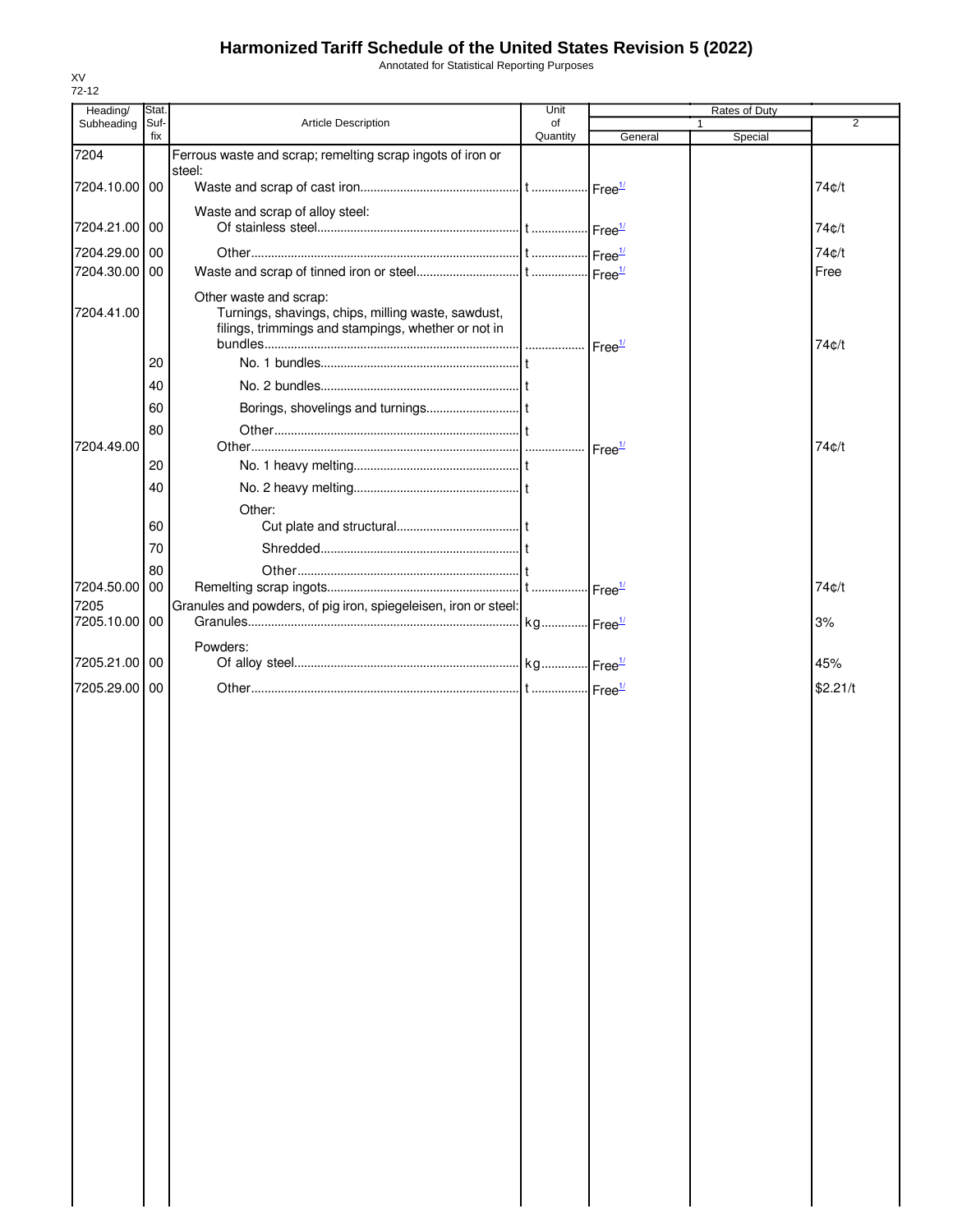Annotated for Statistical Reporting Purposes

| Heading/              | Stat.       |                                                              | Unit           |                    | Rates of Duty           |     |
|-----------------------|-------------|--------------------------------------------------------------|----------------|--------------------|-------------------------|-----|
| Subheading            | Suf-<br>fix | Article Description                                          | of<br>Quantity | General            | $\mathbf{1}$<br>Special | 2   |
|                       |             |                                                              |                |                    |                         |     |
|                       |             | II. IRON AND NONALLOY STEEL                                  |                |                    |                         |     |
| 7206                  |             | Iron and nonalloy steel in ingots or other primary forms     |                |                    |                         |     |
| 7206.10.00 00         |             | (excluding iron of heading 7203):                            |                |                    |                         | 20% |
|                       |             |                                                              |                |                    |                         |     |
| 7206.90.00 00<br>7207 |             | Semifinished products of iron or nonalloy steel:             |                |                    |                         | 20% |
|                       |             | Containing by weight less than 0.25 percent of carbon:       |                |                    |                         |     |
| 7207.11.00 00         |             | Of rectangular (including square) cross section, the         |                |                    |                         |     |
|                       |             | width measuring less than twice the thickness kg Free3       |                |                    |                         | 20% |
| 7207.12.00            |             | Other, of rectangular (other than square) cross              |                |                    |                         |     |
|                       | 10          | Having a width measuring less than four times the            |                | Free <sup>3/</sup> |                         | 20% |
|                       |             |                                                              |                |                    |                         |     |
|                       | 50          | Having a width measuring at least four times the             |                |                    |                         |     |
|                       |             |                                                              |                |                    |                         |     |
| 7207.19.00            |             |                                                              |                | Free <sup>3/</sup> |                         | 20% |
|                       | 30          |                                                              |                |                    |                         |     |
| 7207.20.00            | 90          | Containing by weight 0.25 percent or more of carbon    Free3 |                |                    |                         | 20% |
|                       |             | Of rectangular (including square) cross section:             |                |                    |                         |     |
|                       | 25          | Having a width measuring less than four times the            |                |                    |                         |     |
|                       |             |                                                              |                |                    |                         |     |
|                       | 45          | Having a width measuring at least four times the             |                |                    |                         |     |
|                       | 75          |                                                              |                |                    |                         |     |
|                       | 90          |                                                              |                |                    |                         |     |
|                       |             |                                                              |                |                    |                         |     |
|                       |             |                                                              |                |                    |                         |     |
|                       |             |                                                              |                |                    |                         |     |
|                       |             |                                                              |                |                    |                         |     |
|                       |             |                                                              |                |                    |                         |     |
|                       |             |                                                              |                |                    |                         |     |
|                       |             |                                                              |                |                    |                         |     |
|                       |             |                                                              |                |                    |                         |     |
|                       |             |                                                              |                |                    |                         |     |
|                       |             |                                                              |                |                    |                         |     |
|                       |             |                                                              |                |                    |                         |     |
|                       |             |                                                              |                |                    |                         |     |
|                       |             |                                                              |                |                    |                         |     |
|                       |             |                                                              |                |                    |                         |     |
|                       |             |                                                              |                |                    |                         |     |
|                       |             |                                                              |                |                    |                         |     |
|                       |             |                                                              |                |                    |                         |     |
|                       |             |                                                              |                |                    |                         |     |
|                       |             |                                                              |                |                    |                         |     |
|                       |             |                                                              |                |                    |                         |     |
|                       |             |                                                              |                |                    |                         |     |
|                       |             |                                                              |                |                    |                         |     |
|                       |             |                                                              |                |                    |                         |     |
|                       |             |                                                              |                |                    |                         |     |
|                       |             |                                                              |                |                    |                         |     |
|                       |             |                                                              |                |                    |                         |     |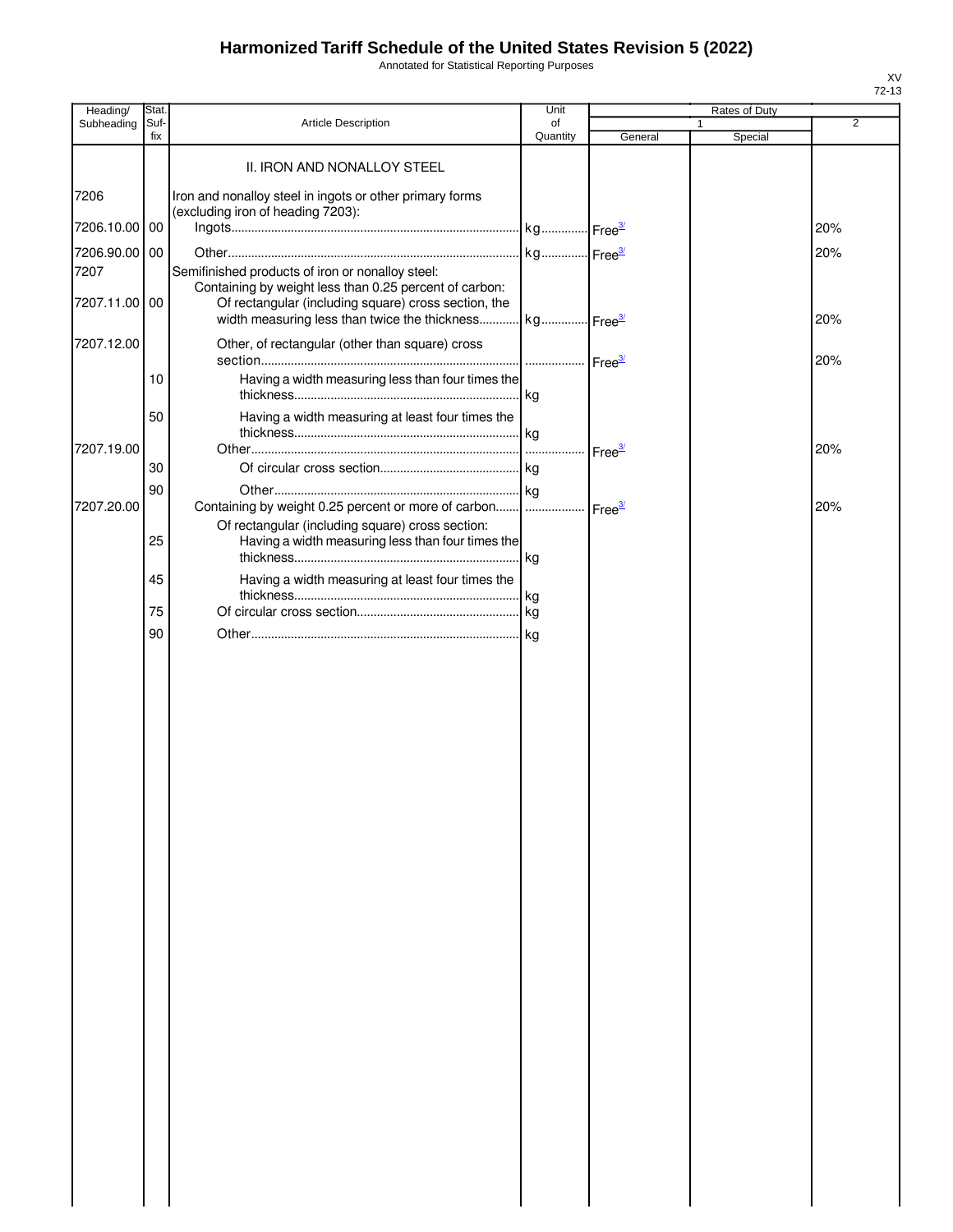Annotated for Statistical Reporting Purposes

| Heading/      | Stat.       |                                                                                                                                      | Unit           |         |              | Rates of Duty |                  |
|---------------|-------------|--------------------------------------------------------------------------------------------------------------------------------------|----------------|---------|--------------|---------------|------------------|
| Subheading    | Suf-<br>fix | <b>Article Description</b>                                                                                                           | of<br>Quantity | General | $\mathbf{1}$ | Special       | 2                |
| 7208          |             | Flat-rolled products of iron or nonalloy steel, of a width of                                                                        |                |         |              |               |                  |
| 7208.10       |             | 600 mm or more, hot-rolled, not clad, plated or coated:<br>In coils, not further worked than hot-rolled, with patterns<br>in relief: |                |         |              |               |                  |
| 7208.10.15 00 |             |                                                                                                                                      |                |         |              |               | $0.4$ ¢/kg + 20% |
| 7208.10.30 00 |             | Other:                                                                                                                               |                |         |              |               | 20%              |
| 7208.10.60 00 |             |                                                                                                                                      |                |         |              |               | 20%              |
| 7208.25       |             | Other, in coils, not further worked than hot-rolled, pickled:<br>Of a thickness of 4.75 mm or more:                                  |                |         |              |               |                  |
| 7208.25.30 00 |             |                                                                                                                                      |                |         |              |               | 20%              |
| 7208.25.60 00 |             |                                                                                                                                      |                |         |              |               | $0.4$ ¢/kg + 20% |
| 7208.26.00    |             | Of a thickness of 3 mm or more but less than                                                                                         |                |         |              |               | $0.4$ ¢/kg + 20% |
|               | 30          |                                                                                                                                      |                |         |              |               |                  |
|               | 60          |                                                                                                                                      |                |         |              |               |                  |
| 7208.27.00    |             |                                                                                                                                      |                |         |              |               | $0.4$ ¢/kg + 20% |
|               | 40          | High-strength steel:<br>"Advanced" or "ultra" of a kind described in                                                                 |                |         |              |               |                  |
|               | 45          |                                                                                                                                      |                |         |              |               |                  |
|               | 60          |                                                                                                                                      |                |         |              |               |                  |
|               |             | Other, in coils, not further worked than hot-rolled:                                                                                 |                |         |              |               |                  |
| 7208.36.00    |             |                                                                                                                                      |                |         |              |               | 20%              |
|               | 30          |                                                                                                                                      |                |         |              |               |                  |
| 7208.37.00    | 60          | Of a thickness of 4.75 mm or more but not exceeding                                                                                  |                |         |              |               |                  |
|               |             |                                                                                                                                      |                |         |              |               | 20%              |
|               | 30          |                                                                                                                                      |                |         |              |               |                  |
| 7208.38.00    | 60          | Of a thickness of 3 mm or more but less than                                                                                         |                |         |              |               | 20%              |
|               | 15          |                                                                                                                                      |                |         |              |               |                  |
|               |             | Other:                                                                                                                               |                |         |              |               |                  |
|               | 30          |                                                                                                                                      |                |         |              |               |                  |
|               | 90          |                                                                                                                                      |                |         |              |               |                  |
| 7208.39.00    |             |                                                                                                                                      |                |         |              |               | 20%              |
|               |             | High-strength steel:                                                                                                                 |                |         |              |               |                  |
|               | 20          | "Advanced" or "ultra" of a kind described in                                                                                         |                |         |              |               |                  |
|               |             |                                                                                                                                      |                |         |              |               |                  |
|               | 25          | Other:                                                                                                                               |                |         |              |               |                  |
|               | 30          |                                                                                                                                      |                |         |              |               |                  |
|               | 90          |                                                                                                                                      |                |         |              |               |                  |
|               |             |                                                                                                                                      |                |         |              |               |                  |
|               |             |                                                                                                                                      |                |         |              |               |                  |
|               |             |                                                                                                                                      |                |         |              |               |                  |
|               |             |                                                                                                                                      |                |         |              |               |                  |
|               |             |                                                                                                                                      |                |         |              |               |                  |
|               |             |                                                                                                                                      |                |         |              |               |                  |
|               |             |                                                                                                                                      |                |         |              |               |                  |
|               |             |                                                                                                                                      |                |         |              |               |                  |
|               |             |                                                                                                                                      |                |         |              |               |                  |
|               |             |                                                                                                                                      |                |         |              |               |                  |
|               |             |                                                                                                                                      |                |         |              |               |                  |
|               |             |                                                                                                                                      |                |         |              |               |                  |
|               |             |                                                                                                                                      |                |         |              |               |                  |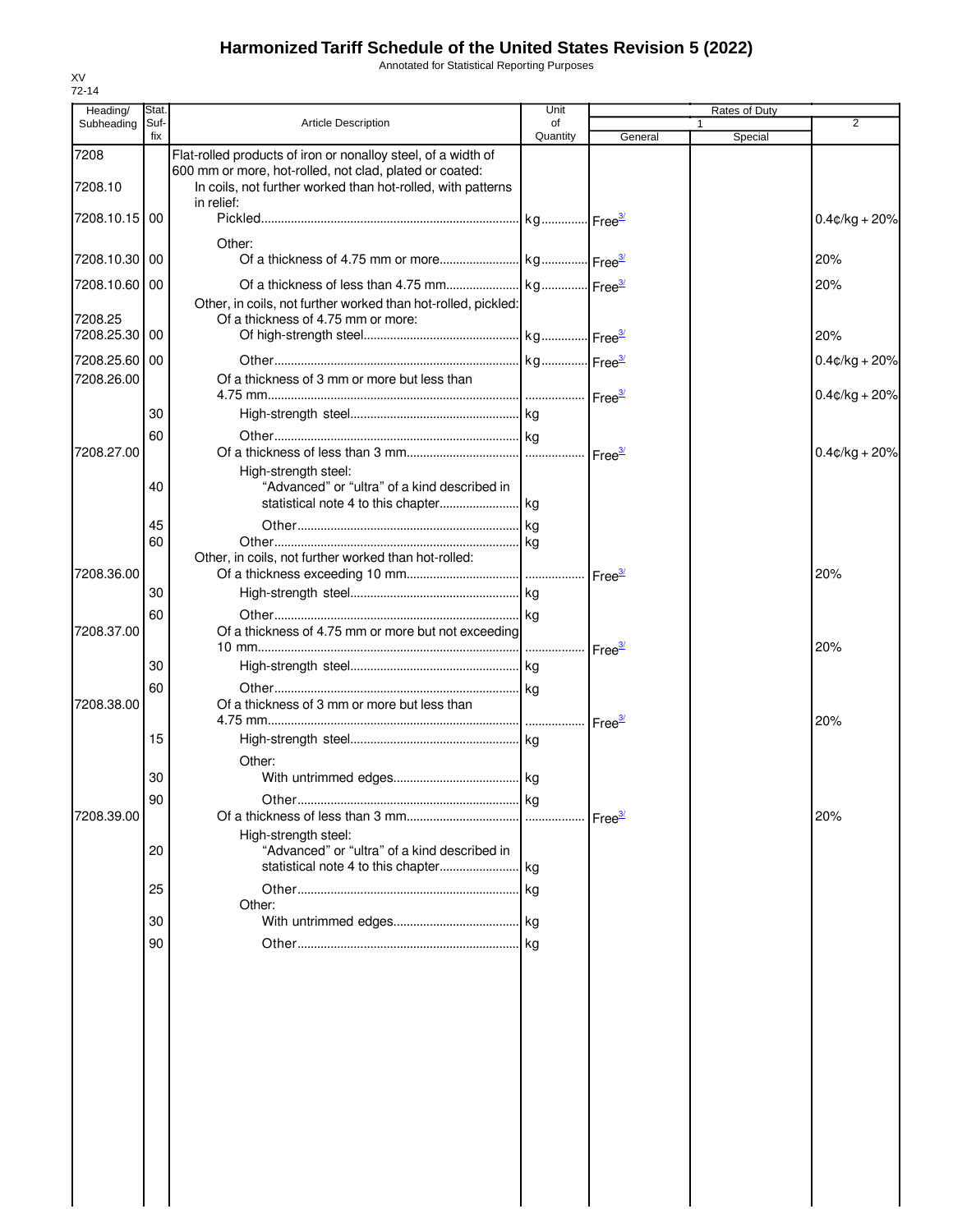Annotated for Statistical Reporting Purposes

| Heading/      | Stat.       |                                                                                                                                                 | Unit           |         | Rates of Duty           |                  |
|---------------|-------------|-------------------------------------------------------------------------------------------------------------------------------------------------|----------------|---------|-------------------------|------------------|
| Subheading    | Suf-<br>fix | <b>Article Description</b>                                                                                                                      | of<br>Quantity | General | $\mathbf{1}$<br>Special | $\overline{2}$   |
| 7208 (con.)   |             | Flat-rolled products of iron or nonalloy steel, of a width of                                                                                   |                |         |                         |                  |
| 7208.40       |             | 600 mm or more, hot-rolled, not clad, plated or coated: (con.)<br>Not in coils, not further worked than hot-rolled, with patterns<br>in relief: |                |         |                         |                  |
| 7208.40.30    |             |                                                                                                                                                 |                |         |                         | 20%              |
|               | 30          |                                                                                                                                                 |                |         |                         |                  |
|               | 60          |                                                                                                                                                 |                |         |                         |                  |
| 7208.40.60    |             |                                                                                                                                                 |                |         |                         | 20%              |
|               | 30          |                                                                                                                                                 |                |         |                         |                  |
| 7208.51.00    | 60          | Other, not in coils, not further worked than hot-rolled:                                                                                        |                |         |                         | 20%              |
|               | 30          |                                                                                                                                                 |                |         |                         |                  |
|               |             | Other:                                                                                                                                          |                |         |                         |                  |
|               | 45          |                                                                                                                                                 |                |         |                         |                  |
|               | 60          |                                                                                                                                                 |                |         |                         |                  |
| 7208.52.00 00 |             | Of a thickness of 4.75 mm or more but not exceeding                                                                                             |                |         |                         |                  |
|               |             |                                                                                                                                                 |                |         |                         | 20%              |
| 7208.53.00 00 |             | Of a thickness of 3 mm or more but less than                                                                                                    |                |         |                         | 20%              |
| 7208.54.00 00 |             |                                                                                                                                                 |                |         |                         | 20%              |
| 7208.90.00 00 |             |                                                                                                                                                 |                |         |                         | 20%              |
| 7209          |             | Flat-rolled products of iron or nonalloy steel, of a width of<br>600 mm or more, cold-rolled (cold-reduced), not clad, plated<br>or coated:     |                |         |                         |                  |
| 7209.15.00 00 |             | In coils, not further worked than cold-rolled (cold-reduced):                                                                                   |                |         |                         | $0.4$ ¢/kg + 20% |
| 7209.16.00    |             | Of a thickness exceeding 1 mm but less than 3 mm    Free <sup>34</sup>                                                                          |                |         |                         | $0.4$ ¢/kg + 20% |
|               |             | Of high-strength steel:<br>Annealed:                                                                                                            |                |         |                         |                  |
|               | 40          | "Advanced" or "ultra" of a kind described<br>in statistical note 4 to this chapter kg                                                           |                |         |                         |                  |
|               | 45<br>60    |                                                                                                                                                 |                |         |                         |                  |
|               |             | Other:                                                                                                                                          |                |         |                         |                  |
|               | 70          |                                                                                                                                                 |                |         |                         |                  |
|               | 91          |                                                                                                                                                 | l ka           |         |                         |                  |
|               |             |                                                                                                                                                 |                |         |                         |                  |
|               |             |                                                                                                                                                 |                |         |                         |                  |
|               |             |                                                                                                                                                 |                |         |                         |                  |
|               |             |                                                                                                                                                 |                |         |                         |                  |
|               |             |                                                                                                                                                 |                |         |                         |                  |
|               |             |                                                                                                                                                 |                |         |                         |                  |
|               |             |                                                                                                                                                 |                |         |                         |                  |
|               |             |                                                                                                                                                 |                |         |                         |                  |
|               |             |                                                                                                                                                 |                |         |                         |                  |
|               |             |                                                                                                                                                 |                |         |                         |                  |
|               |             |                                                                                                                                                 |                |         |                         |                  |
|               |             |                                                                                                                                                 |                |         |                         |                  |
|               |             |                                                                                                                                                 |                |         |                         |                  |
|               |             |                                                                                                                                                 |                |         |                         |                  |
|               |             |                                                                                                                                                 |                |         |                         |                  |
|               |             |                                                                                                                                                 |                |         |                         |                  |
|               |             |                                                                                                                                                 |                |         |                         |                  |
|               |             |                                                                                                                                                 |                |         |                         |                  |
|               |             |                                                                                                                                                 |                |         |                         |                  |
|               |             |                                                                                                                                                 |                |         |                         |                  |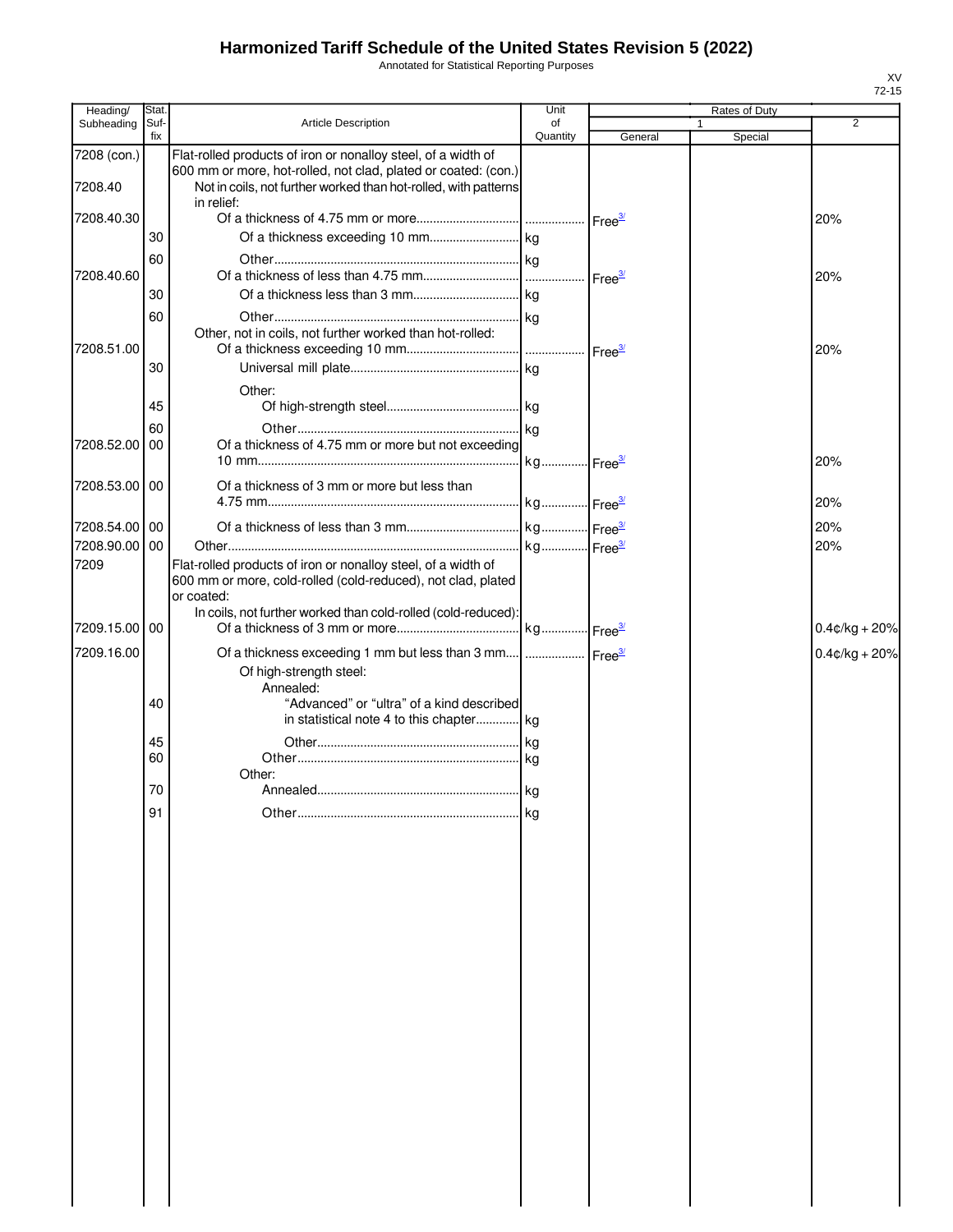Annotated for Statistical Reporting Purposes

| Heading/                       | Stat.       |                                                                                                                                                                                                                     | Unit           |                    | Rates of Duty          |                                      |
|--------------------------------|-------------|---------------------------------------------------------------------------------------------------------------------------------------------------------------------------------------------------------------------|----------------|--------------------|------------------------|--------------------------------------|
| Subheading                     | Suf-<br>fix | <b>Article Description</b>                                                                                                                                                                                          | of<br>Quantity | General            | $\mathbf 1$<br>Special | $\overline{2}$                       |
| 7209 (con.)                    |             | Flat-rolled products of iron or nonalloy steel, of a width of<br>600 mm or more, cold-rolled (cold-reduced), not clad, plated<br>or coated: (con.)<br>In coils, not further worked than cold-rolled (cold-reduced): |                |                    |                        |                                      |
| 7209.17.00                     |             | (con.)<br>Of a thickness of 0.5 mm or more but not exceeding                                                                                                                                                        |                |                    |                        | $0.4$ ¢/kg + 20%                     |
|                                |             | Of high-strength steel:<br>Annealed:                                                                                                                                                                                |                |                    |                        |                                      |
|                                | 40          | "Advanced" or "ultra" of a kind described<br>in statistical note 4 to this chapter kg                                                                                                                               |                |                    |                        |                                      |
|                                | 45<br>60    | Other:                                                                                                                                                                                                              |                |                    |                        |                                      |
|                                | 70          |                                                                                                                                                                                                                     |                |                    |                        |                                      |
|                                | 91          |                                                                                                                                                                                                                     |                |                    |                        |                                      |
| 7209.18<br>7209.18.15          |             | Of a thickness of less than 0.5 mm:                                                                                                                                                                                 |                |                    |                        | $0.4$ ¢/kg + 20%                     |
|                                | 30          |                                                                                                                                                                                                                     |                |                    |                        |                                      |
| 7209.18.25                     | 60          | Other:<br>Of a thickness of less than 0.361 mm                                                                                                                                                                      |                |                    |                        |                                      |
|                                |             |                                                                                                                                                                                                                     |                |                    |                        | 20%                                  |
|                                | 20          |                                                                                                                                                                                                                     |                |                    |                        |                                      |
|                                | 85          |                                                                                                                                                                                                                     |                |                    |                        |                                      |
| 7209.18.60                     |             |                                                                                                                                                                                                                     |                | Free <sup>3/</sup> |                        | $0.4$ ¢/kg + 20%                     |
|                                | 20          |                                                                                                                                                                                                                     |                |                    |                        |                                      |
|                                | 90          | Not in coils, not further worked than cold-rolled<br>(cold-reduced):                                                                                                                                                |                |                    |                        |                                      |
| 7209.25.00 00                  |             |                                                                                                                                                                                                                     |                |                    |                        | $0.4$ ¢/kg + 20%                     |
| 7209.26.00 00                  |             | Of a thickness exceeding 1 mm but less than 3 mm kg Free <sup>34</sup>                                                                                                                                              |                |                    |                        | $0.4$ ¢/kg + 20%                     |
| 7209.27.00 00                  |             | Of a thickness of 0.5 mm or more but not exceeding                                                                                                                                                                  |                |                    |                        | $0.4$ ¢/kg + 20%                     |
| 7209.28.00 00<br>7209.90.00 00 |             |                                                                                                                                                                                                                     |                |                    |                        | $0.4$ ¢/kg + 20%<br>$0.4$ ¢/kg + 20% |
|                                |             |                                                                                                                                                                                                                     |                |                    |                        |                                      |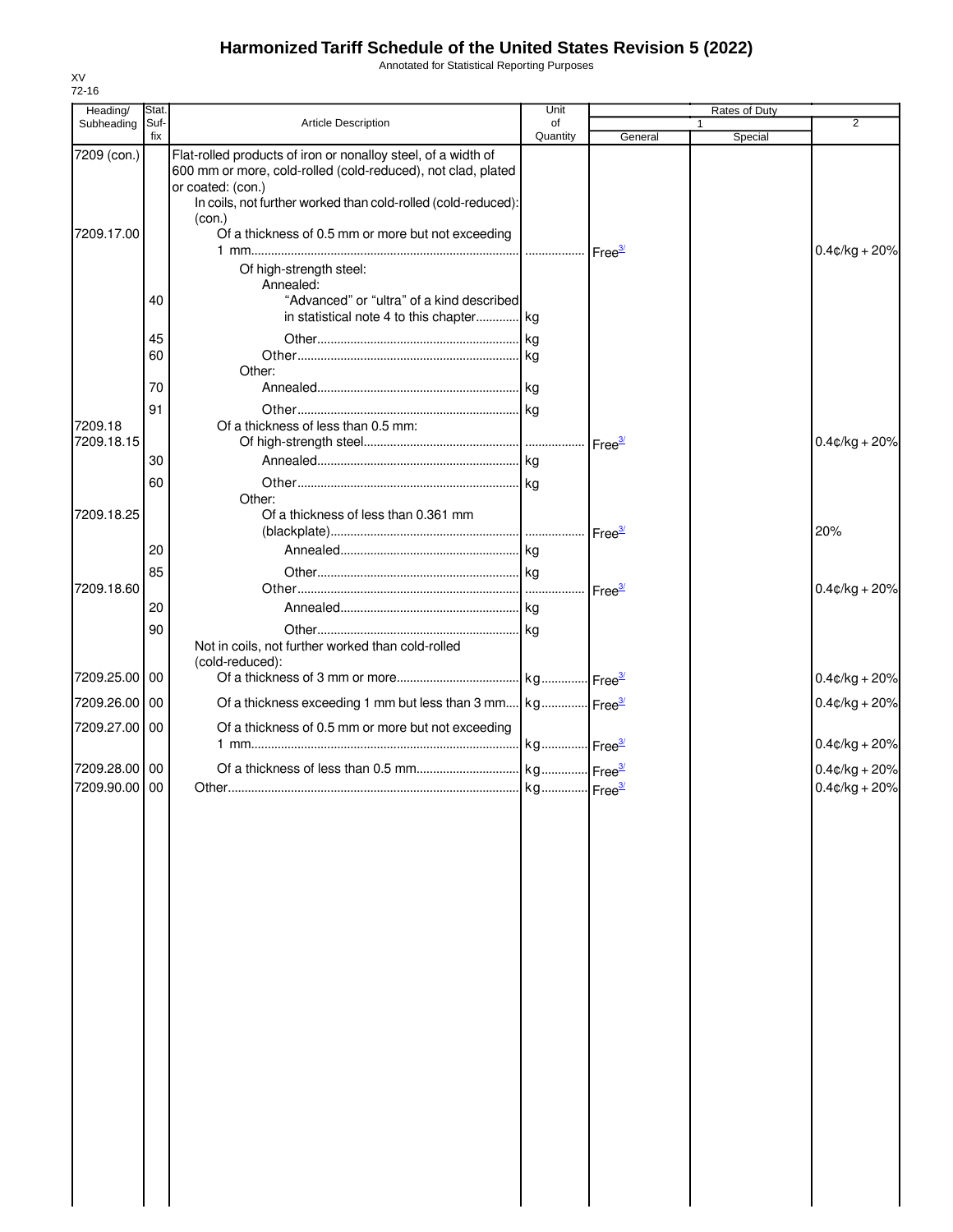Annotated for Statistical Reporting Purposes

| Heading/                 | Stat.       |                                                                                                                                        | Unit           |         | Rates of Duty |                  |
|--------------------------|-------------|----------------------------------------------------------------------------------------------------------------------------------------|----------------|---------|---------------|------------------|
| Subheading               | Suf-<br>fix | <b>Article Description</b>                                                                                                             | of<br>Quantity | General | Special       | 2                |
| 7210                     |             | Flat-rolled products of iron or nonalloy steel, of a width of<br>600 mm or more, clad, plated or coated:<br>Plated or coated with tin: |                |         |               |                  |
| 7210.11.00 00            |             |                                                                                                                                        |                |         |               | 6%               |
| 7210.12.00 00            |             |                                                                                                                                        |                |         |               | 6%               |
| 7210.20.00 00            |             | Plated or coated with lead, including terne-plate kg Free <sup>4/</sup>                                                                |                |         |               | 6%               |
| 7210.30.00               |             |                                                                                                                                        |                |         |               | 21.5%            |
|                          | 30<br>60    |                                                                                                                                        |                |         |               |                  |
|                          |             | Otherwise plated or coated with zinc:                                                                                                  |                |         |               |                  |
| 7210.41.00               | 00          |                                                                                                                                        |                |         |               | 21.5%            |
| 7210.49.00               |             |                                                                                                                                        |                |         |               | 21.5%            |
|                          | 40          | Of high-strength steel:<br>"Advanced" or "ultra" of a kind described in                                                                |                |         |               |                  |
|                          | 45          |                                                                                                                                        |                |         |               |                  |
|                          | 91          | Other:                                                                                                                                 |                |         |               |                  |
|                          | 95          |                                                                                                                                        |                |         |               |                  |
| 7210.50.00               |             | Plated or coated with chromium oxides or with chromium                                                                                 |                |         |               | 45%              |
|                          | 20          |                                                                                                                                        |                |         |               |                  |
|                          | 90          |                                                                                                                                        |                |         |               |                  |
| 7210.61.00               | 00          | Plated or coated with aluminum:<br>Plated or coated with aluminum-zinc alloys kg Free <sup>34</sup>                                    |                |         |               | 21.5%            |
| 7210.69.00 00            |             |                                                                                                                                        |                |         |               | 21.5%            |
| 7210.70                  |             | Painted, varnished or coated with plastics:                                                                                            |                |         |               |                  |
| 7210.70.30 00            |             | Not coated or plated with metal and not clad kg Free <sup>34</sup>                                                                     |                |         |               | $0.4$ ¢/kg + 20% |
| 7210.70.60               |             |                                                                                                                                        |                |         |               | 21.5%            |
|                          | 30          | Zinc coated or plated:                                                                                                                 |                |         |               |                  |
|                          | 60          |                                                                                                                                        |                |         |               |                  |
|                          | 90          |                                                                                                                                        |                |         |               |                  |
| 7210.90<br>7210.90.10 00 |             | Other:<br>Clad.                                                                                                                        |                |         |               | 30%              |
|                          |             |                                                                                                                                        |                |         |               |                  |
| 7210.90.60 00            |             | Other:<br>Electrolytically coated or plated with base metal kg Free <sup>3/</sup>                                                      |                |         |               | 45%              |
| 7210.90.90 00            |             |                                                                                                                                        |                |         |               | 21.5%            |
|                          |             |                                                                                                                                        |                |         |               |                  |
|                          |             |                                                                                                                                        |                |         |               |                  |
|                          |             |                                                                                                                                        |                |         |               |                  |
|                          |             |                                                                                                                                        |                |         |               |                  |
|                          |             |                                                                                                                                        |                |         |               |                  |
|                          |             |                                                                                                                                        |                |         |               |                  |
|                          |             |                                                                                                                                        |                |         |               |                  |
|                          |             |                                                                                                                                        |                |         |               |                  |
|                          |             |                                                                                                                                        |                |         |               |                  |
|                          |             |                                                                                                                                        |                |         |               |                  |
|                          |             |                                                                                                                                        |                |         |               |                  |
|                          |             |                                                                                                                                        |                |         |               |                  |
|                          |             |                                                                                                                                        |                |         |               |                  |
|                          |             |                                                                                                                                        |                |         |               |                  |
|                          |             |                                                                                                                                        |                |         |               |                  |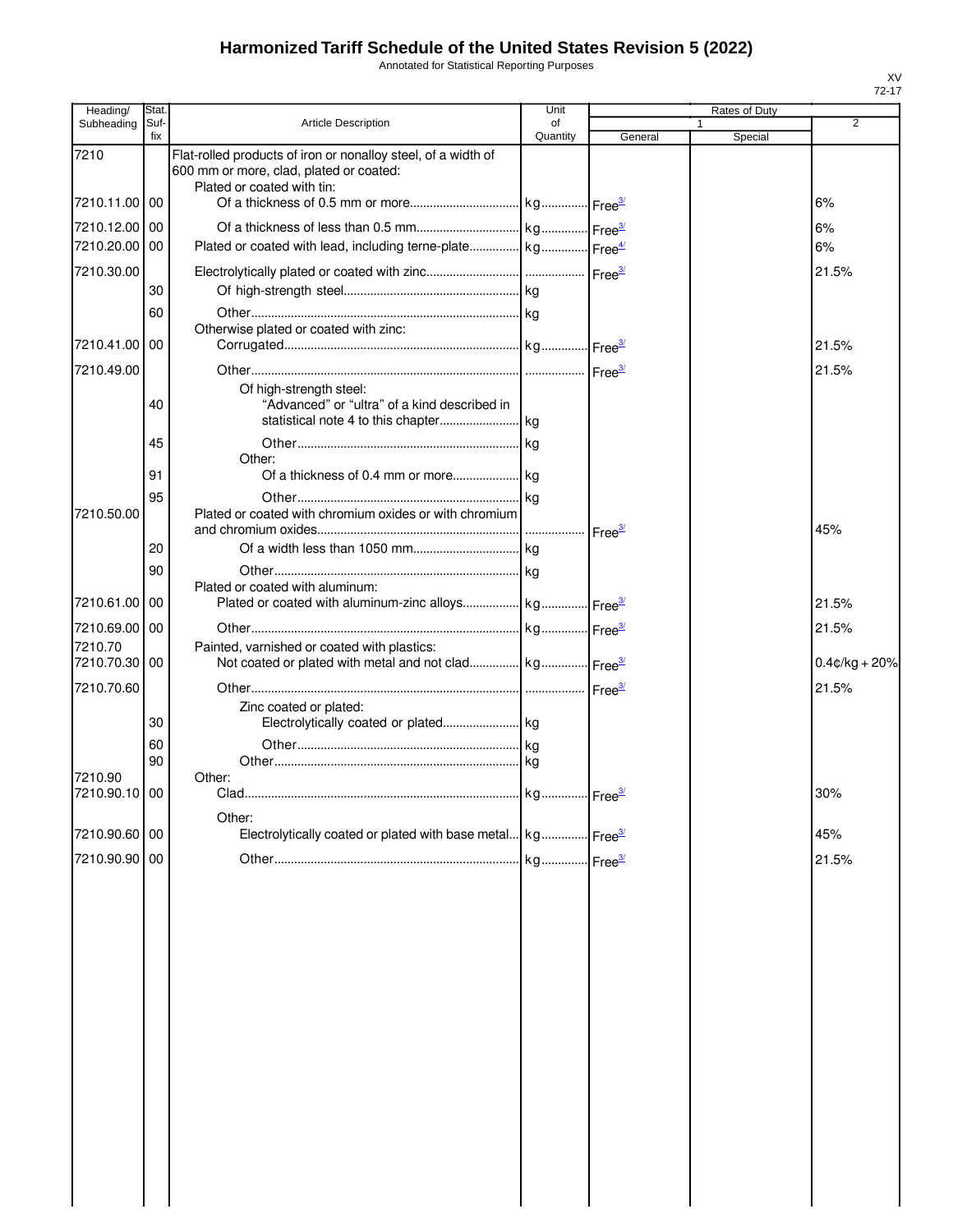Annotated for Statistical Reporting Purposes

| Heading/      | Stat.       |                                                                                                                                                       | Unit           |         | <b>Rates of Duty</b> |                  |
|---------------|-------------|-------------------------------------------------------------------------------------------------------------------------------------------------------|----------------|---------|----------------------|------------------|
| Subheading    | Suf-<br>fix | Article Description                                                                                                                                   | of<br>Quantity | General | 1<br>Special         | $\overline{2}$   |
| 7211          |             | Flat-rolled products of iron or nonalloy steel, of a width of less<br>than 600 mm, not clad, plated or coated:<br>Not further worked than hot-rolled: |                |         |                      |                  |
| 7211.13.00 00 |             |                                                                                                                                                       |                |         |                      | 20%              |
| 7211.14.00    |             |                                                                                                                                                       |                |         |                      | 20%              |
|               | 30          |                                                                                                                                                       |                |         |                      |                  |
|               |             | Other:                                                                                                                                                |                |         |                      |                  |
|               | 45          |                                                                                                                                                       |                |         |                      |                  |
|               | 90          |                                                                                                                                                       |                |         |                      |                  |
| 7211.19       |             | Other:                                                                                                                                                |                |         |                      |                  |
| 7211.19.15 00 |             | Of a width of less than 300 mm:                                                                                                                       |                |         |                      | 25%              |
|               |             | Other:                                                                                                                                                |                |         |                      |                  |
| 7211.19.20 00 |             | Of a thickness exceeding 1.25 mm kg Free <sup>3/</sup>                                                                                                |                |         |                      | 25%              |
| 7211.19.30 00 |             |                                                                                                                                                       |                |         |                      | 25%              |
| 7211.19.45 00 |             | Other:                                                                                                                                                |                |         |                      | 20%              |
|               |             |                                                                                                                                                       |                |         |                      |                  |
| 7211.19.60 00 |             | Other:                                                                                                                                                |                |         |                      | $0.4$ ¢/kg + 20% |
|               |             |                                                                                                                                                       |                |         |                      |                  |
| 7211.19.75    |             | In coils:                                                                                                                                             |                |         |                      | 20%              |
|               | 30          | With untrimmed edges kg                                                                                                                               |                |         |                      |                  |
|               | 60          |                                                                                                                                                       |                |         |                      |                  |
|               | 90          |                                                                                                                                                       |                |         |                      |                  |
|               |             |                                                                                                                                                       |                |         |                      |                  |
|               |             |                                                                                                                                                       |                |         |                      |                  |
|               |             |                                                                                                                                                       |                |         |                      |                  |
|               |             |                                                                                                                                                       |                |         |                      |                  |
|               |             |                                                                                                                                                       |                |         |                      |                  |
|               |             |                                                                                                                                                       |                |         |                      |                  |
|               |             |                                                                                                                                                       |                |         |                      |                  |
|               |             |                                                                                                                                                       |                |         |                      |                  |
|               |             |                                                                                                                                                       |                |         |                      |                  |
|               |             |                                                                                                                                                       |                |         |                      |                  |
|               |             |                                                                                                                                                       |                |         |                      |                  |
|               |             |                                                                                                                                                       |                |         |                      |                  |
|               |             |                                                                                                                                                       |                |         |                      |                  |
|               |             |                                                                                                                                                       |                |         |                      |                  |
|               |             |                                                                                                                                                       |                |         |                      |                  |
|               |             |                                                                                                                                                       |                |         |                      |                  |
|               |             |                                                                                                                                                       |                |         |                      |                  |
|               |             |                                                                                                                                                       |                |         |                      |                  |
|               |             |                                                                                                                                                       |                |         |                      |                  |
|               |             |                                                                                                                                                       |                |         |                      |                  |
|               |             |                                                                                                                                                       |                |         |                      |                  |
|               |             |                                                                                                                                                       |                |         |                      |                  |
|               |             |                                                                                                                                                       |                |         |                      |                  |
|               |             |                                                                                                                                                       |                |         |                      |                  |
|               |             |                                                                                                                                                       |                |         |                      |                  |
|               |             |                                                                                                                                                       |                |         |                      |                  |
|               |             |                                                                                                                                                       |                |         |                      |                  |
|               |             |                                                                                                                                                       |                |         |                      |                  |
|               |             |                                                                                                                                                       |                |         |                      |                  |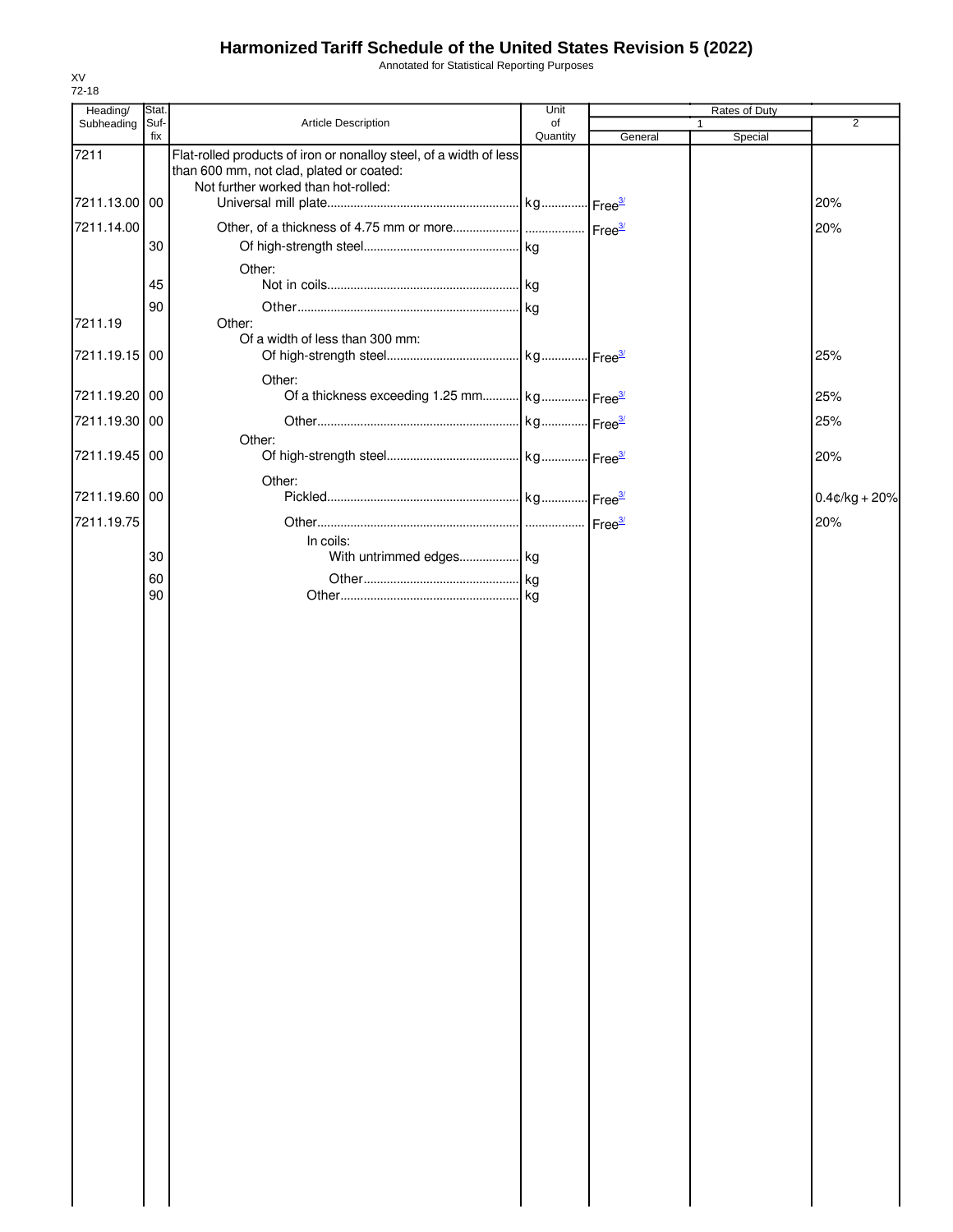Annotated for Statistical Reporting Purposes

| Heading/                    | Stat        |                                                                                                                                                                                                                                        | Unit           |         | Rates of Duty |                        |
|-----------------------------|-------------|----------------------------------------------------------------------------------------------------------------------------------------------------------------------------------------------------------------------------------------|----------------|---------|---------------|------------------------|
| Subheading                  | Suf-<br>fix | <b>Article Description</b>                                                                                                                                                                                                             | of<br>Quantity | General | 1<br>Special  | $\overline{2}$         |
| 7211 (con.)<br>7211.23      |             | Flat-rolled products of iron or nonalloy steel, of a width of less<br>than 600 mm, not clad, plated or coated: (con.)<br>Not further worked than cold-rolled (cold-reduced):<br>Containing by weight less than 0.25 percent of carbon: |                |         |               |                        |
| 7211.23.15 00               |             | Of a width of less than 300 mm:<br>Of a thickness exceeding 1.25 mm:                                                                                                                                                                   |                |         |               | 25%                    |
| 7211.23.20 00               |             |                                                                                                                                                                                                                                        |                |         |               | 25%                    |
| 7211.23.30 00               |             | Of a thickness exceeding 0.25 mm but not                                                                                                                                                                                               |                |         |               |                        |
|                             |             |                                                                                                                                                                                                                                        |                |         |               | 25%                    |
| 7211.23.45 00<br>7211.23.60 |             | Of a thickness not exceeding 0.25 mm kg Free <sup>3/</sup>                                                                                                                                                                             |                |         |               | 25%<br>$0.4¢/kg + 20%$ |
|                             | 30          |                                                                                                                                                                                                                                        |                |         |               |                        |
|                             | 60          | Of a thickness exceeding 0.25 mm but not                                                                                                                                                                                               |                |         |               |                        |
|                             | 90          | Of a thickness not exceeding 0.25 mm: kg                                                                                                                                                                                               |                |         |               |                        |
| 7211.29                     |             | Other:<br>Of a width of less than 300 mm:                                                                                                                                                                                              |                |         |               |                        |
| 7211.29.20                  | 30          | Of a width less than 51 mm, in coils kg                                                                                                                                                                                                |                |         |               | 25%                    |
|                             | 90          |                                                                                                                                                                                                                                        |                |         |               |                        |
| 7211.29.45 00               |             |                                                                                                                                                                                                                                        |                |         |               | 25%                    |
| 7211.29.60                  | 30          |                                                                                                                                                                                                                                        |                |         |               | $0.4$ ¢/kg + 20%       |
|                             | 80          |                                                                                                                                                                                                                                        |                |         |               |                        |
| 7211.90.00 00               |             |                                                                                                                                                                                                                                        |                |         |               | 20%                    |
| 7212                        |             | Flat-rolled products of iron or nonalloy steel, of a width of less<br>than 600 mm, clad, plated or coated:                                                                                                                             |                |         |               |                        |
| 7212.10.00 00               |             |                                                                                                                                                                                                                                        |                |         |               | 6%                     |
| 7212.20.00 00               |             |                                                                                                                                                                                                                                        |                |         |               | 21.5%                  |
| 7212.30                     |             | Otherwise plated or coated with zinc:<br>Of a width of less than 300 mm:                                                                                                                                                               |                |         |               |                        |
| 7212.30.10                  | 30          | Of a width less than 51 mm, in coils kg                                                                                                                                                                                                |                |         |               | 25%                    |
|                             | 90          |                                                                                                                                                                                                                                        |                |         |               |                        |
| 7212.30.30 00               |             |                                                                                                                                                                                                                                        |                |         |               | 25%                    |
| 7212.30.50 00<br>7212.40    |             | Painted, varnished or coated with plastics:                                                                                                                                                                                            |                |         |               | 21.5%                  |
| 7212.40.10 00               |             |                                                                                                                                                                                                                                        |                |         |               | 25%                    |
| 7212.40.50 00               |             |                                                                                                                                                                                                                                        |                |         |               | $0.4$ ¢/kg + 20%       |
| 7212.50.00 00               |             |                                                                                                                                                                                                                                        |                |         |               | 21.5%                  |
| 7212.60.00 00               |             |                                                                                                                                                                                                                                        |                |         |               | 30%                    |
|                             |             |                                                                                                                                                                                                                                        |                |         |               |                        |
|                             |             |                                                                                                                                                                                                                                        |                |         |               |                        |
|                             |             |                                                                                                                                                                                                                                        |                |         |               |                        |
|                             |             |                                                                                                                                                                                                                                        |                |         |               |                        |
|                             |             |                                                                                                                                                                                                                                        |                |         |               |                        |
|                             |             |                                                                                                                                                                                                                                        |                |         |               |                        |
|                             |             |                                                                                                                                                                                                                                        |                |         |               |                        |
|                             |             |                                                                                                                                                                                                                                        |                |         |               |                        |
|                             |             |                                                                                                                                                                                                                                        |                |         |               |                        |
|                             |             |                                                                                                                                                                                                                                        |                |         |               |                        |
|                             |             |                                                                                                                                                                                                                                        |                |         |               |                        |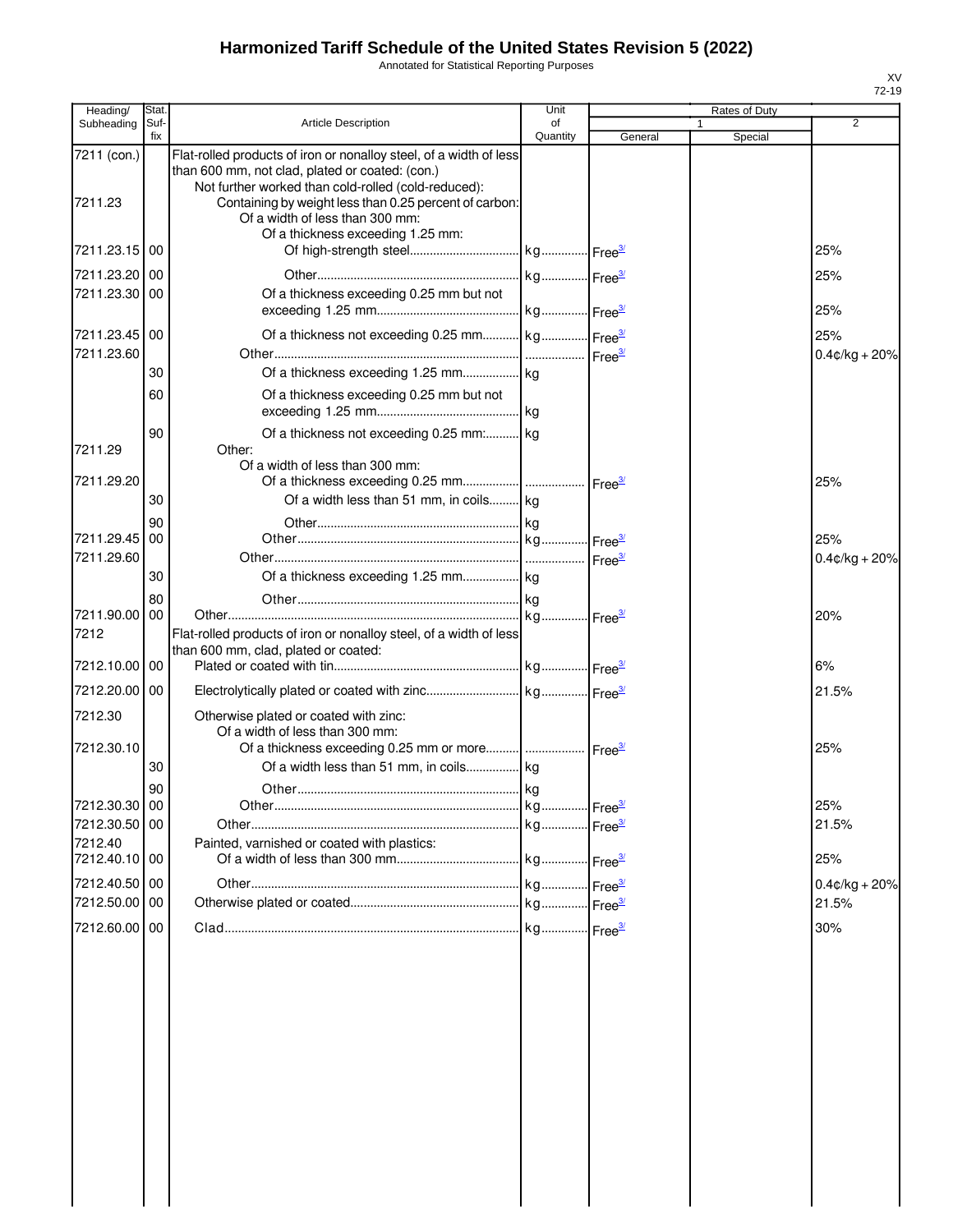Annotated for Statistical Reporting Purposes

| Heading/   | Stat.       |                                                                   | Unit           |         | Rates of Duty |                |
|------------|-------------|-------------------------------------------------------------------|----------------|---------|---------------|----------------|
| Subheading | Suf-<br>fix | Article Description                                               | of<br>Quantity | General | 1<br>Special  | $\overline{2}$ |
| 7213       |             | Bars and rods, hot-rolled, in irregularly wound coils, of iron or |                |         |               |                |
| 7213.10.00 | 00          | nonalloy steel:                                                   |                |         |               |                |
|            |             |                                                                   |                |         |               | 20%            |
| 7213.20.00 |             |                                                                   |                |         |               | 5.5%           |
|            | 10          | Containing by weight 0.1 percent or more of lead kg               |                |         |               |                |
|            | 80          | Other:                                                            |                |         |               |                |
| 7213.91    |             | Of circular cross section measuring less than 14 mm               |                |         |               |                |
|            |             | in diameter:                                                      |                |         |               |                |
| 7213.91.30 |             | Not tempered, not treated and not partly                          |                |         |               | 5.5%           |
|            | 11          | Tire cord-quality steel wire rod as defined in                    |                |         |               |                |
|            |             |                                                                   |                |         |               |                |
|            | 15          | Of Cold Heading Quality (CHQ) steel, as                           |                |         |               |                |
|            |             | defined in statistical note 5 to this chapter kg                  |                |         |               |                |
|            | 20          | Of welding quality wire rods as defined in                        |                |         |               |                |
|            |             |                                                                   |                |         |               |                |
|            | 93          | Other:                                                            |                |         |               |                |
| 7213.91.45 | 00          | Containing by weight 0.6 percent or more of                       |                |         |               |                |
|            |             |                                                                   |                |         |               | 5.5%           |
| 7213.91.60 | 00          |                                                                   |                |         |               | 6%             |
| 7213.99.00 |             |                                                                   |                |         |               | 5.5%           |
|            |             | Of circular cross section:                                        |                |         |               |                |
|            | 30          | With a diameter of 14 mm or more but less                         |                |         |               |                |
|            | 60          |                                                                   |                |         |               |                |
|            | 90          |                                                                   |                |         |               |                |
|            |             |                                                                   |                |         |               |                |
|            |             |                                                                   |                |         |               |                |
|            |             |                                                                   |                |         |               |                |
|            |             |                                                                   |                |         |               |                |
|            |             |                                                                   |                |         |               |                |
|            |             |                                                                   |                |         |               |                |
|            |             |                                                                   |                |         |               |                |
|            |             |                                                                   |                |         |               |                |
|            |             |                                                                   |                |         |               |                |
|            |             |                                                                   |                |         |               |                |
|            |             |                                                                   |                |         |               |                |
|            |             |                                                                   |                |         |               |                |
|            |             |                                                                   |                |         |               |                |
|            |             |                                                                   |                |         |               |                |
|            |             |                                                                   |                |         |               |                |
|            |             |                                                                   |                |         |               |                |
|            |             |                                                                   |                |         |               |                |
|            |             |                                                                   |                |         |               |                |
|            |             |                                                                   |                |         |               |                |
|            |             |                                                                   |                |         |               |                |
|            |             |                                                                   |                |         |               |                |
|            |             |                                                                   |                |         |               |                |
|            |             |                                                                   |                |         |               |                |
|            |             |                                                                   |                |         |               |                |
|            |             |                                                                   |                |         |               |                |
|            |             |                                                                   |                |         |               |                |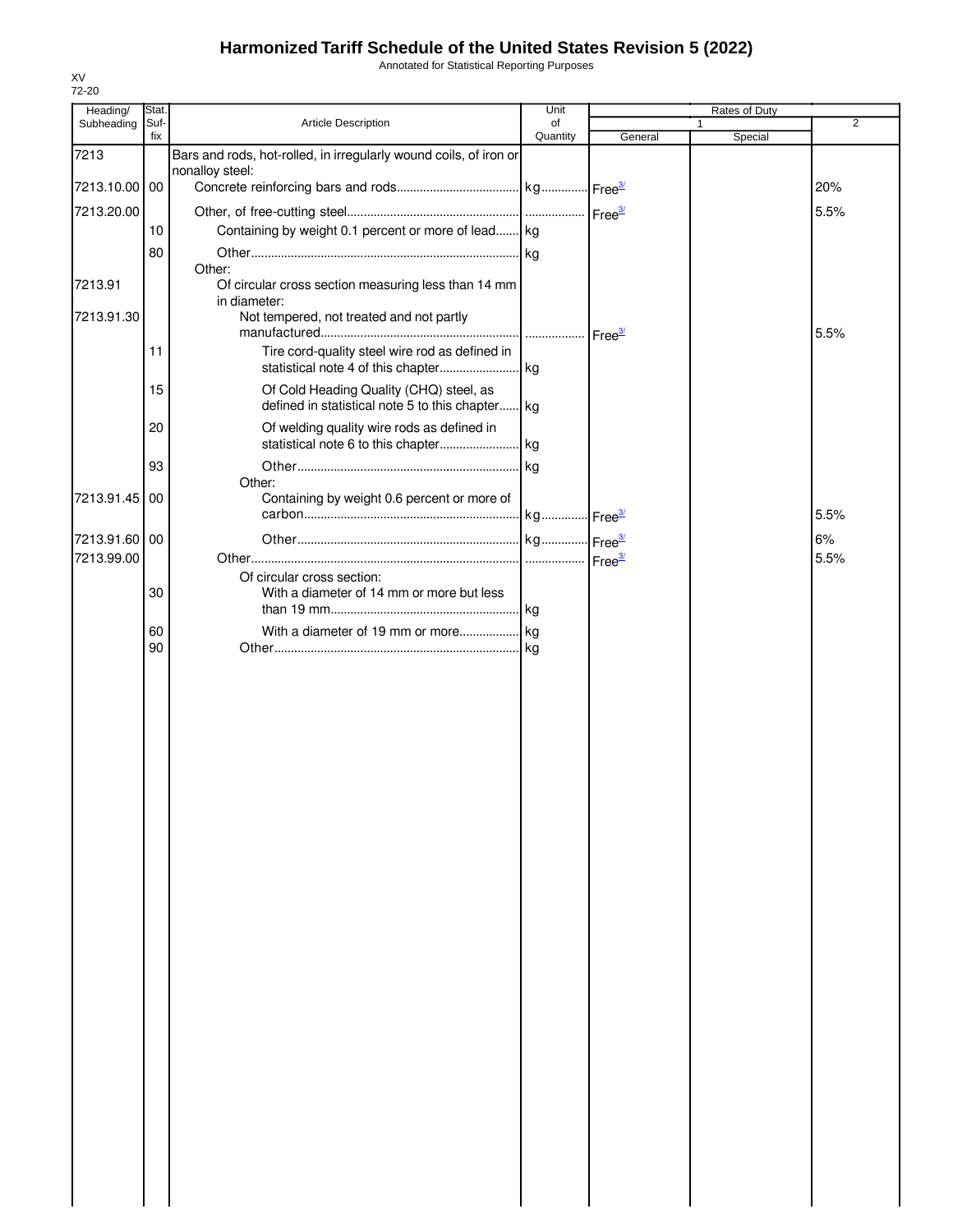Annotated for Statistical Reporting Purposes

| Heading/      | Stat.       |                                                                                                                                                                        | Unit           |         | Rates of Duty |     |
|---------------|-------------|------------------------------------------------------------------------------------------------------------------------------------------------------------------------|----------------|---------|---------------|-----|
| Subheading    | Suf-<br>fix | <b>Article Description</b>                                                                                                                                             | of<br>Quantity | General | Special       | 2   |
| 7214          |             | Other bars and rods of iron or nonalloy steel, not further worked<br>than forged, hot-rolled, hot-drawn or hot-extruded, but including<br>those twisted after rolling: |                |         |               |     |
| 7214.10.00 00 |             |                                                                                                                                                                        |                |         |               | 20% |
| 7214.20.00 00 |             |                                                                                                                                                                        |                |         |               | 20% |
| 7214.30.00    |             |                                                                                                                                                                        |                |         |               | 20% |
|               | 10          | Containing by weight 0.1 percent or more of lead kg                                                                                                                    |                |         |               |     |
|               | 80          |                                                                                                                                                                        |                |         |               |     |
|               |             | Other:                                                                                                                                                                 |                |         |               |     |
| 7214.91.00    |             | Of rectangular (other than square) cross-section    Free <sup>3/</sup><br>Containing by weight less than 0.25 percent of<br>carbon:                                    |                |         |               | 20% |
|               | 16          | With a maximum cross section less than 152                                                                                                                             |                |         |               |     |
|               | 20          | With a maximum cross section of 152 mm or                                                                                                                              |                |         |               |     |
|               | 60          | Containing by weight 0.25 percent or more but less                                                                                                                     |                |         |               |     |
|               | 90          | Containing by weight 0.6 percent or more of                                                                                                                            |                |         |               |     |
| 7214.99.00    |             |                                                                                                                                                                        |                |         |               | 20% |
|               | 16          | Rounds:<br>Containing by weight less than 0.25 percent<br>of carbon:<br>With a diameter less than 76 mm kg                                                             |                |         |               |     |
|               | 21          | With a diameter of 76 mm or more but not                                                                                                                               |                |         |               |     |
|               |             |                                                                                                                                                                        |                |         |               |     |
|               | 26<br>31    | With a diameter exceeding 152 mm kg<br>Containing by weight 0.25 percent or more but<br>less than 0.6 percent of carbon:<br>With a diameter less than 76 mm kg         |                |         |               |     |
|               | 36          | With a diameter of 76 mm or more but not                                                                                                                               |                |         |               |     |
|               |             |                                                                                                                                                                        |                |         |               |     |
|               | 40<br>45    | With a diameter exceeding 152 mm kg<br>Containing by weight 0.6 percent or more of                                                                                     |                |         |               |     |
|               |             | Other:                                                                                                                                                                 |                |         |               |     |
|               | 60          | Containing by weight less than 0.25 percent                                                                                                                            |                |         |               |     |
|               | 75          | Containing by weight 0.25 percent or more but                                                                                                                          |                |         |               |     |
|               | 90          | Containing by weight 0.6 percent or more of                                                                                                                            |                |         |               |     |
|               |             |                                                                                                                                                                        |                |         |               |     |
|               |             |                                                                                                                                                                        |                |         |               |     |
|               |             |                                                                                                                                                                        |                |         |               |     |
|               |             |                                                                                                                                                                        |                |         |               |     |
|               |             |                                                                                                                                                                        |                |         |               |     |
|               |             |                                                                                                                                                                        |                |         |               |     |
|               |             |                                                                                                                                                                        |                |         |               |     |
|               |             |                                                                                                                                                                        |                |         |               |     |
|               |             |                                                                                                                                                                        |                |         |               |     |
|               |             |                                                                                                                                                                        |                |         |               |     |
|               |             |                                                                                                                                                                        |                |         |               |     |
|               |             |                                                                                                                                                                        |                |         |               |     |
|               |             |                                                                                                                                                                        |                |         |               |     |
|               |             |                                                                                                                                                                        |                |         |               |     |

 $\begin{array}{c} \hline \end{array}$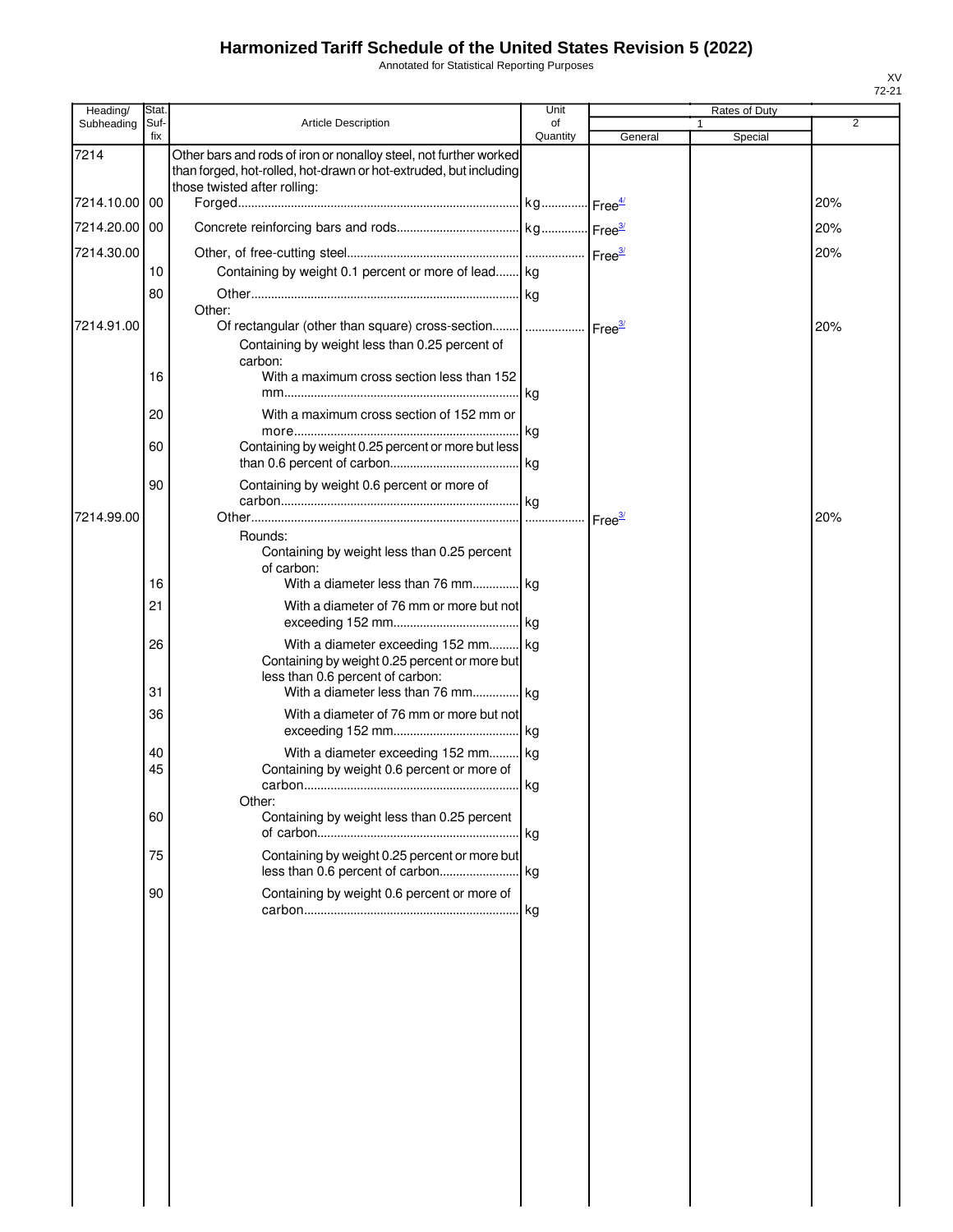Annotated for Statistical Reporting Purposes

| Heading/           | Stat.       |                                                                                                                                      | Unit           |                    | Rates of Duty |                  |
|--------------------|-------------|--------------------------------------------------------------------------------------------------------------------------------------|----------------|--------------------|---------------|------------------|
| Subheading         | Suf-<br>fix | Article Description                                                                                                                  | of<br>Quantity | General            | 1<br>Special  | 2                |
| 7215<br>7215.10.00 |             | Other bars and rods of iron or nonalloy steel:<br>Of free-cutting steel, not further worked than cold-formed                         |                | Free <sup>3/</sup> |               | $0.3$ ¢/kg + 20% |
|                    | 10          | Containing by weight 0.1 percent or more of lead kg                                                                                  |                |                    |               |                  |
|                    | 80          |                                                                                                                                      | kg             |                    |               |                  |
| 7215.50.00         |             | Other, not further worked than cold-formed or                                                                                        | .              | Free $\frac{3}{2}$ |               | $0.3$ ¢/kg + 20% |
|                    | 16          | Containing by weight less than 0.25 percent of carbon:<br>With a diameter or cross section measuring less                            | kg             |                    |               |                  |
|                    | 18          | With a diameter or cross section measuring 76<br>mm or more but not exceeding 228 mm                                                 | kg             |                    |               |                  |
|                    | 20          | With a diameter or cross section exceeding 228                                                                                       | kg             |                    |               |                  |
|                    | 61          | Containing by weight 0.25 percent or more but less<br>than 0.6 percent of carbon:<br>With a diameter or cross section measuring less |                |                    |               |                  |
|                    |             |                                                                                                                                      | kg             |                    |               |                  |
|                    | 63          | With a diameter or cross section measuring 76<br>mm or more but not exceeding 228 mm kg                                              |                |                    |               |                  |
|                    | 65          | With a diameter or cross section exceeding 228                                                                                       |                |                    |               |                  |
| 7215.90            | 90          | Containing by weight 0.6 percent or more of carbon kg<br>Other:                                                                      |                |                    |               |                  |
| 7215.90.10         | 00          | Plated or coated with metal:                                                                                                         |                |                    |               | $0.4$ ¢/kg + 20% |
| 7215.90.30 00      |             |                                                                                                                                      |                |                    |               | $0.3$ ¢/kg + 20% |
| 7215.90.50         | 00          |                                                                                                                                      |                |                    |               | $0.3$ ¢/kg + 20% |
|                    |             |                                                                                                                                      |                |                    |               |                  |
|                    |             |                                                                                                                                      |                |                    |               |                  |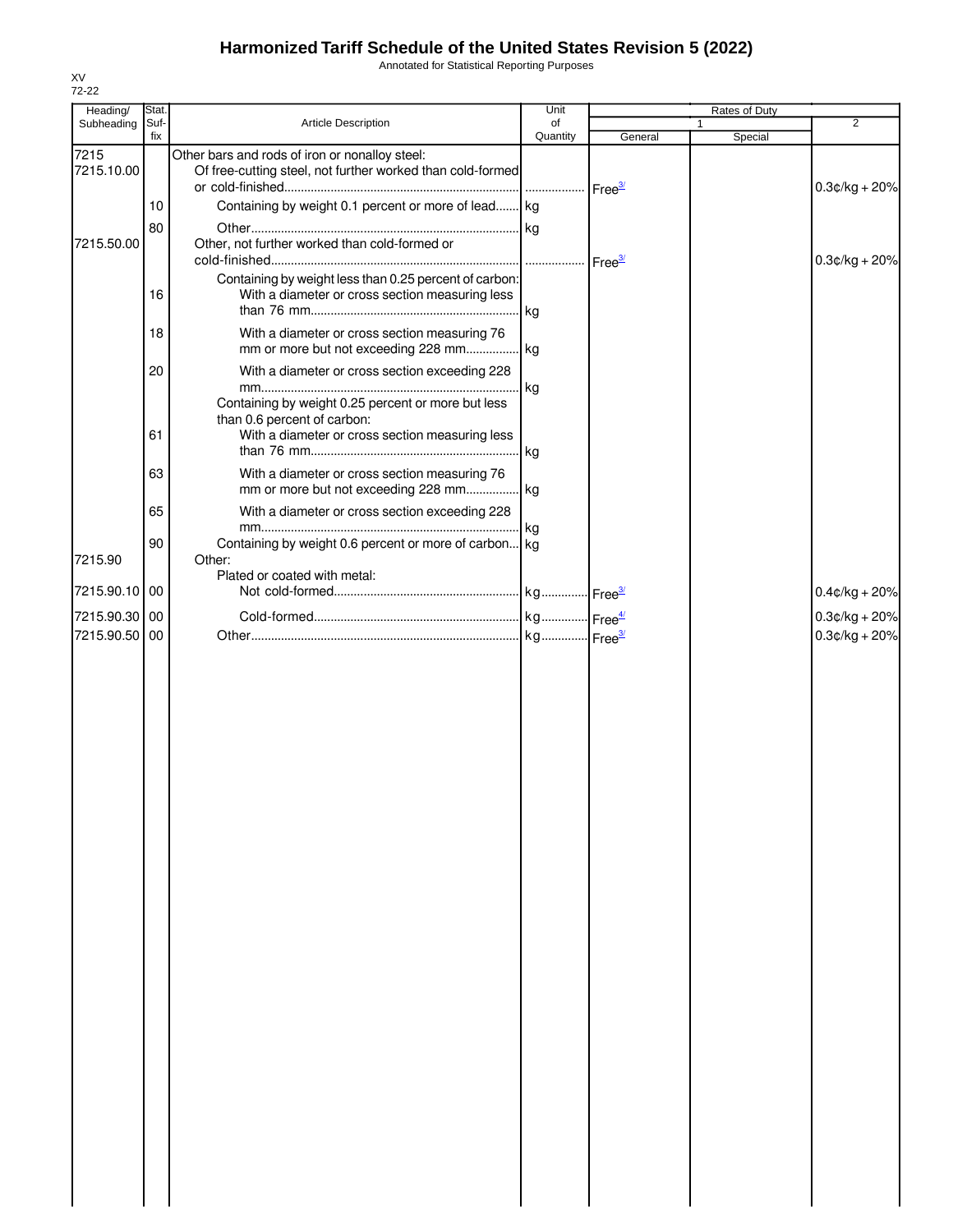Annotated for Statistical Reporting Purposes

| Heading/           | Stat.       |                                                                                                                   | Unit                  |                    | Rates of Duty |                |
|--------------------|-------------|-------------------------------------------------------------------------------------------------------------------|-----------------------|--------------------|---------------|----------------|
| Subheading         | Suf-<br>fix | <b>Article Description</b>                                                                                        | of<br>Quantity        | General            | Special       | $\overline{2}$ |
| 7216<br>7216.10.00 |             | Angles, shapes and sections of iron or nonalloy steel:<br>U, I or H sections, not further worked than hot-rolled, |                       |                    |               | 2%             |
|                    | 10          |                                                                                                                   | kg                    |                    |               |                |
|                    | 50          |                                                                                                                   | kg                    |                    |               |                |
|                    |             | L or T sections, not further worked than hot-rolled,                                                              |                       |                    |               |                |
| 7216.21.00 00      |             | hot-drawn or extruded, of a height of less than 80 mm:                                                            | kg Free <sup>3/</sup> |                    |               | 2%             |
|                    |             |                                                                                                                   |                       |                    |               |                |
| 7216.22.00 00      |             | U, I or H sections, not further worked than hot-rolled,<br>hot-drawn or extruded, of a height of 80 mm or more:   | kg Free <sup>3/</sup> |                    |               | 2%             |
| 7216.31.00 00      |             |                                                                                                                   |                       |                    |               | 2%             |
| 7216.32.00 00      |             |                                                                                                                   |                       |                    |               | 2%             |
| 7216.33.00         |             |                                                                                                                   |                       |                    |               | 2%             |
|                    | 30          | Weighing not more than 11.3 kg per 30.5 cm, with<br>a web depth measuring 102 mm to 356 mm                        |                       |                    |               |                |
|                    | 60          | Weighing more than 11.3 kg but not more than<br>27.2 kg per 30.5 cm, with a web depth measuring                   | <b>kg</b>             |                    |               |                |
|                    | 90          |                                                                                                                   | kg                    |                    |               |                |
| 7216.40.00         |             | L or T sections, not further worked than hot-rolled,                                                              |                       |                    |               | 2%             |
|                    | 10          |                                                                                                                   | kg                    |                    |               |                |
|                    | 50          |                                                                                                                   |                       |                    |               |                |
| 7216.50.00   00    |             | Other angles, shapes and sections, not further worked                                                             |                       |                    |               | 2%             |
|                    |             | Angles, shapes and sections, not further worked than<br>cold-formed or cold-finished:                             |                       |                    |               |                |
| 7216.61.00 00      |             |                                                                                                                   |                       |                    |               | 20%            |
| 7216.69.00 00      |             |                                                                                                                   |                       |                    |               | 20%            |
| 7216.91.00         |             | Other:<br>Cold-formed or cold-finished from flat-rolled                                                           |                       |                    |               | 20%            |
|                    | 10          | Drilled, notched, punched or cambered kg                                                                          |                       |                    |               |                |
|                    | 90          | Other.                                                                                                            | kg                    |                    |               |                |
| 7216.99.00         |             |                                                                                                                   |                       | Free <sup>3/</sup> |               | 20%            |
|                    | 10          | Drilled, notched, punched or cambered kg                                                                          |                       |                    |               |                |
|                    | 90          |                                                                                                                   | <b>Ikg</b>            |                    |               |                |
|                    |             |                                                                                                                   |                       |                    |               |                |
|                    |             |                                                                                                                   |                       |                    |               |                |
|                    |             |                                                                                                                   |                       |                    |               |                |
|                    |             |                                                                                                                   |                       |                    |               |                |
|                    |             |                                                                                                                   |                       |                    |               |                |
|                    |             |                                                                                                                   |                       |                    |               |                |
|                    |             |                                                                                                                   |                       |                    |               |                |
|                    |             |                                                                                                                   |                       |                    |               |                |
|                    |             |                                                                                                                   |                       |                    |               |                |
|                    |             |                                                                                                                   |                       |                    |               |                |
|                    |             |                                                                                                                   |                       |                    |               |                |
|                    |             |                                                                                                                   |                       |                    |               |                |
|                    |             |                                                                                                                   |                       |                    |               |                |
|                    |             |                                                                                                                   |                       |                    |               |                |
|                    |             |                                                                                                                   |                       |                    |               |                |
|                    |             |                                                                                                                   |                       |                    |               |                |
|                    |             |                                                                                                                   |                       |                    |               |                |
|                    |             |                                                                                                                   |                       |                    |               |                |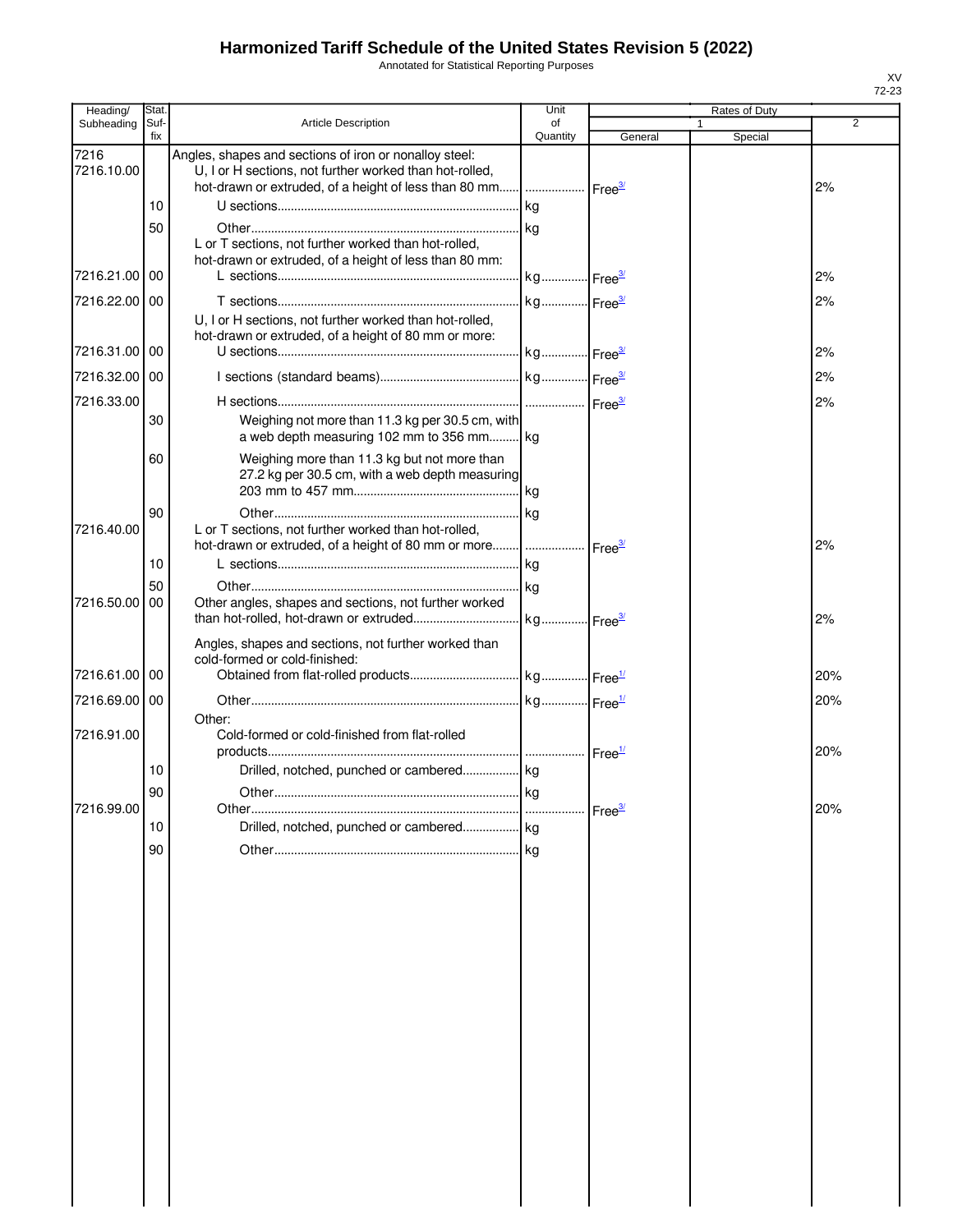Annotated for Statistical Reporting Purposes

| Heading/      | Stat.       |                                                                                                                        | Unit           |         | Rates of Duty |     |
|---------------|-------------|------------------------------------------------------------------------------------------------------------------------|----------------|---------|---------------|-----|
| Subheading    | Suf-<br>fix | <b>Article Description</b>                                                                                             | of<br>Quantity | General | 1<br>Special  | 2   |
| 7217          |             | Wire of iron or nonalloy steel:                                                                                        |                |         |               |     |
| 7217.10       |             | Not plated or coated, whether or not polished:<br>Containing by weight less than 0.25 percent of carbon:<br>Flat wire: |                |         |               |     |
| 7217.10.10    | 00          | Of a thickness not exceeding 0.25 mm kg Free <sup>3/</sup>                                                             |                |         |               | 25% |
| 7217.10.20 00 |             | Of a thickness exceeding 0.25 mm but not                                                                               |                |         |               | 25% |
| 7217.10.30 00 |             | Round wire:                                                                                                            |                |         |               | 25% |
| 7217.10.40    |             |                                                                                                                        |                |         |               | 25% |
|               | 40          | Heat treated:<br>In coils weighing not more than 2                                                                     |                |         |               |     |
|               | 45          |                                                                                                                        |                |         |               |     |
| 7217.10.50    | 90          |                                                                                                                        |                |         |               | 7%  |
|               | 30          |                                                                                                                        |                |         |               |     |
|               | 90          |                                                                                                                        |                |         |               |     |
| 7217.10.60    | 00          |                                                                                                                        |                |         |               | 25% |
|               |             | Other:                                                                                                                 |                |         |               |     |
| 7217.10.70 00 |             |                                                                                                                        |                |         |               | 25% |
| 7217.10.80    |             |                                                                                                                        |                |         |               | 25% |
|               |             | Containing by weight 0.25 percent or more but<br>less than 0.6 percent of carbon:                                      |                |         |               |     |
|               | 10          |                                                                                                                        |                |         |               |     |
|               | 20          |                                                                                                                        |                |         |               |     |
|               |             | Containing by weight 0.6 percent or more of<br>carbon:<br>Heat treated:                                                |                |         |               |     |
|               | 25          | With a diameter of less than 1.0                                                                                       |                |         |               |     |
|               | 30          | With a diameter of 1.0 mm or more but                                                                                  |                |         |               |     |
|               | 45          | With a diameter of 1.5 mm or more kg                                                                                   |                |         |               |     |
|               | 60          | Other:<br>With a diameter of less than 1.0                                                                             |                |         |               |     |
|               | 75          | With a diameter of 1.0 mm or more but                                                                                  |                |         |               |     |
|               | 90          | With a diameter of 1.5 mm or more kg                                                                                   |                |         |               |     |
| 7217.10.90    | 00          |                                                                                                                        |                |         |               | 25% |
|               |             |                                                                                                                        |                |         |               |     |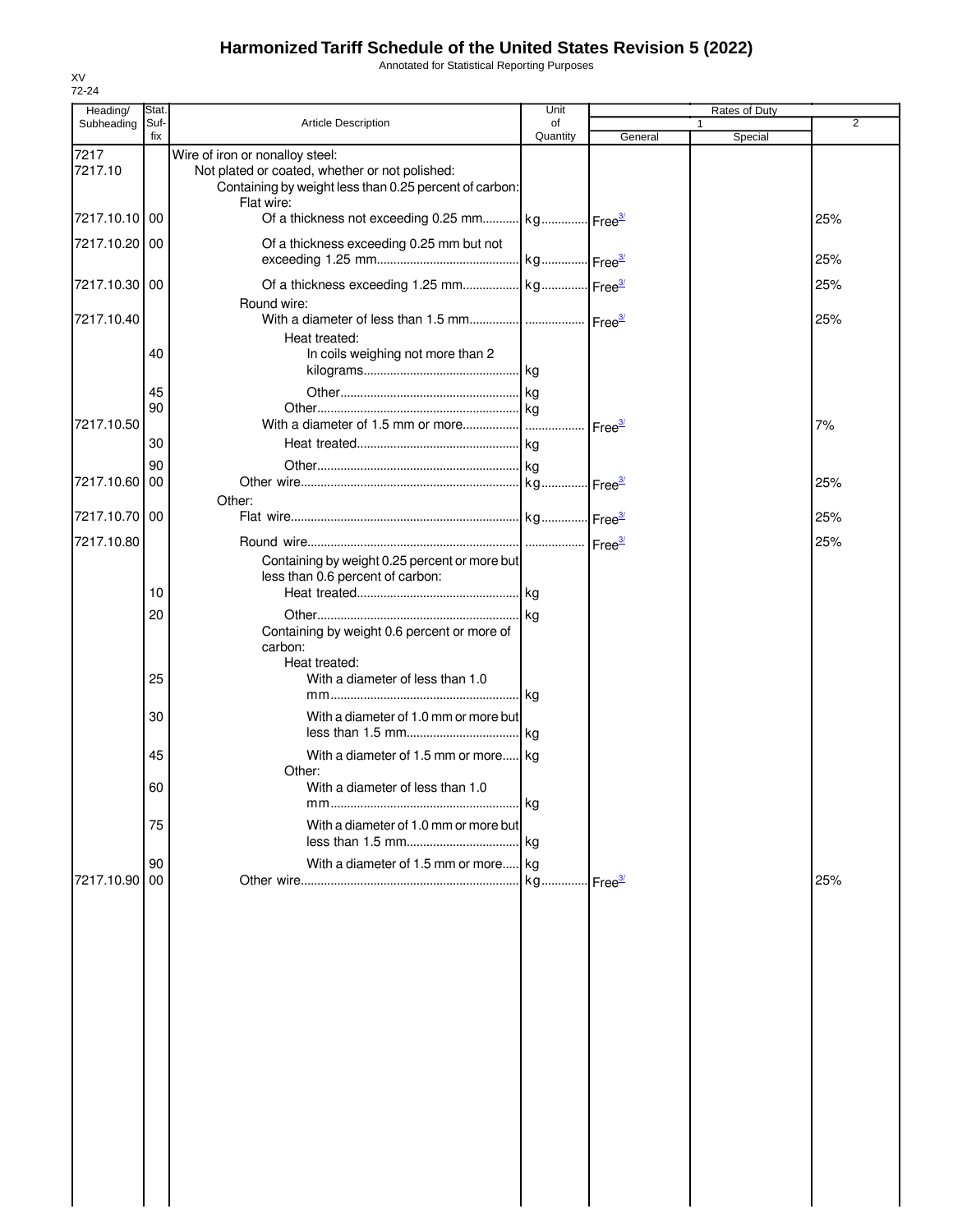Annotated for Statistical Reporting Purposes

| Heading/               | Stat. |                                                                                                                                                  | Unit     |         | Rates of Duty |                |
|------------------------|-------|--------------------------------------------------------------------------------------------------------------------------------------------------|----------|---------|---------------|----------------|
| Subheading             | Suf-  | Article Description                                                                                                                              | of       |         |               | $\overline{2}$ |
| 7217 (con.)<br>7217.20 | fix   | Wire of iron or nonalloy steel: (con.)<br>Plated or coated with zinc:                                                                            | Quantity | General | Special       |                |
| 7217.20.15 00          |       |                                                                                                                                                  |          |         |               | 26%            |
| 7217.20.30 00          |       | Round wire:<br>With a diameter of 1.5 mm or more and containing<br>by weight less than 0.25 percent of carbon <sup>5</sup> kg Free <sup>3/</sup> |          |         |               | 7%             |
| 7217.20.45             |       |                                                                                                                                                  |          |         |               | 25%            |
|                        | 10    | With a diameter of less than 1.0 mm:<br>Containing by weight less than 0.25                                                                      |          |         |               |                |
|                        | 20    | Containing by weight 0.25 percent or more<br>but less than 0.6 percent of carbon kg                                                              |          |         |               |                |
|                        | 30    | Containing by weight 0.6 percent or more                                                                                                         | . kg     |         |               |                |
|                        | 40    | With a diameter of 1.0 mm or more but less<br>than 1.5 mm:<br>Containing by weight less than 0.25                                                |          |         |               |                |
|                        | 50    | Containing by weight 0.25 percent or more<br>but less than 0.6 percent of carbon kg                                                              |          |         |               |                |
|                        | 60    | Containing by weight 0.6 percent or more<br>With a diameter of 1.5 mm or more:                                                                   |          |         |               |                |
|                        | 70    | Containing by weight 0.25 percent or more<br>but less than 0.6 percent of carbon kg                                                              |          |         |               |                |
|                        | 80    | Containing by weight 0.6 percent or more<br>Other:                                                                                               |          |         |               |                |
| 7217.20.60 00          |       | Containing by weight less than 0.25 percent of                                                                                                   |          |         |               | 25%            |
| 7217.20.75 00          |       |                                                                                                                                                  |          |         |               | 26%            |
|                        |       |                                                                                                                                                  |          |         |               |                |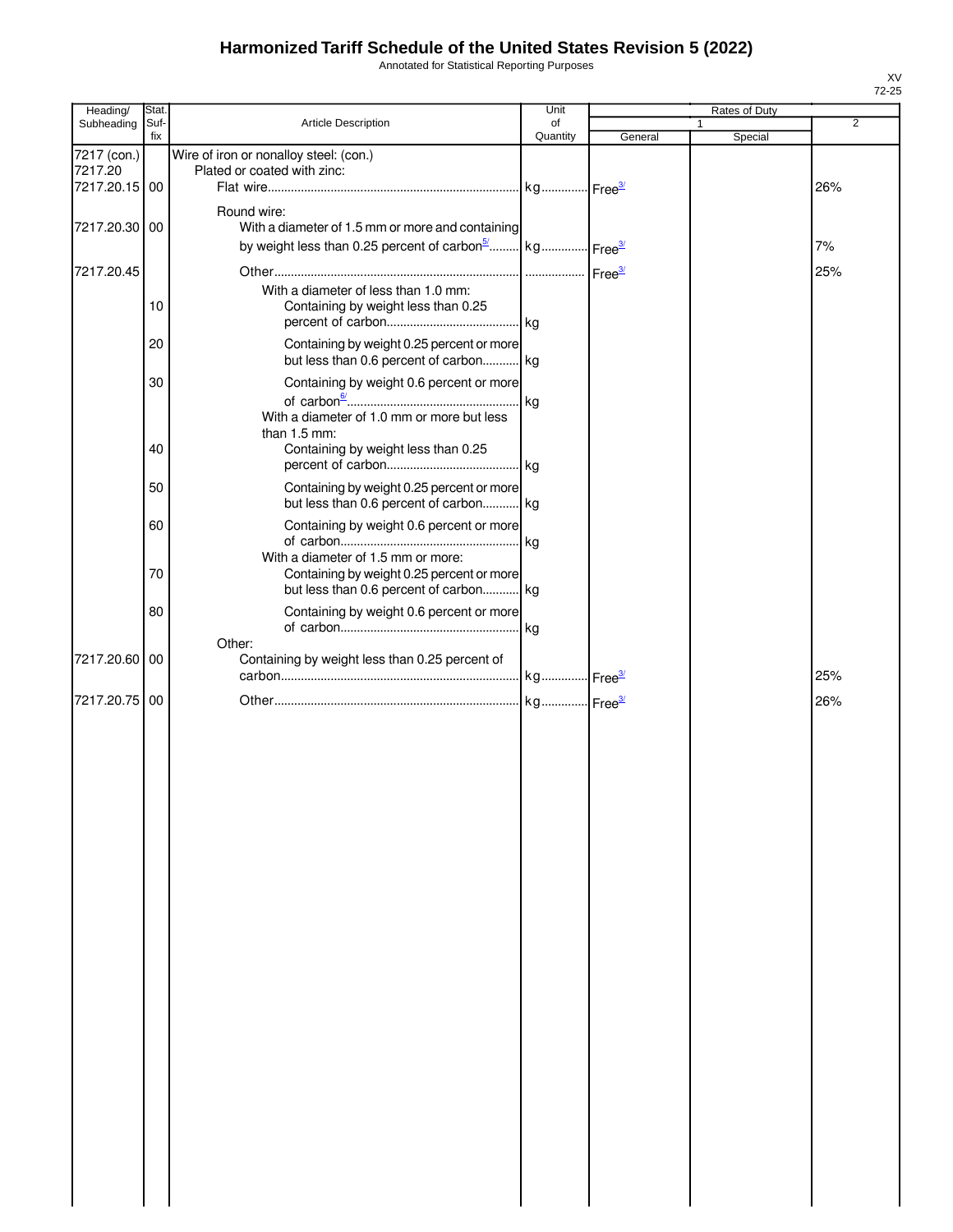Annotated for Statistical Reporting Purposes

| Heading/                 | Stat.       |                                                                                                                                     | Unit           |                                 | Rates of Duty           |     |
|--------------------------|-------------|-------------------------------------------------------------------------------------------------------------------------------------|----------------|---------------------------------|-------------------------|-----|
| Subheading               | Suf-<br>fix | <b>Article Description</b>                                                                                                          | of<br>Quantity | General                         | $\mathbf{1}$<br>Special | 2   |
| 7217 (con.)<br>7217.30   |             | Wire of iron or nonalloy steel: (con.)<br>Plated or coated with other base metals:                                                  |                |                                 |                         |     |
| 7217.30.15               |             |                                                                                                                                     |                | ⊶ Free <del><sup>3</sup>″</del> |                         | 26% |
|                          | 30          | Containing by weight 0.6 percent or more of                                                                                         |                |                                 |                         |     |
|                          | 60          |                                                                                                                                     |                |                                 |                         |     |
| 7217.30.30               | 00          | Round wire:<br>With a diameter of 1.5 mm or more and containing<br>by weight less than 0.25 percent of carbon kg Free <sup>3/</sup> |                |                                 |                         | 7%  |
|                          |             |                                                                                                                                     |                |                                 |                         |     |
| 7217.30.45               | 04          | Containing by weight less than 0.20 percent<br>of carbon, and suitable for electric arc                                             |                |                                 |                         | 25% |
|                          |             | Other:                                                                                                                              |                |                                 |                         |     |
|                          | 11          | With a diameter of less than 1.0 mm:<br>Containing by weight less than 0.25                                                         |                |                                 |                         |     |
|                          | 20          | Containing by weight 0.25 percent or<br>more but less than 0.6 percent or                                                           | .lkg           |                                 |                         |     |
|                          | 30          | Containing by weight 0.6 percent or<br>With a diameter of 1.0 mm or more but less                                                   |                |                                 |                         |     |
|                          | 41          | than 1.5 mm:<br>Containing by weight less than 0.25                                                                                 |                |                                 |                         |     |
|                          | 50          | Containing by weight 0.25 percent or<br>more but less than 0.6 percent of                                                           | kg             |                                 |                         |     |
|                          | 60          | Containing by weight 0.6 percent or                                                                                                 |                |                                 |                         |     |
|                          | 90          | With a diameter of 1.5 mm or more kg<br>Other:                                                                                      |                |                                 |                         |     |
| 7217.30.60               | 00          | Containing by weight less than 0.25 percent of                                                                                      |                |                                 |                         | 25% |
| 7217.30.75               | 00          |                                                                                                                                     |                |                                 |                         | 26% |
| 7217.90<br>7217.90.10 00 |             | Other:                                                                                                                              |                |                                 |                         | 2%  |
| 7217.90.50               |             |                                                                                                                                     |                |                                 |                         | 35% |
|                          | 30          | Containing by weight less than 0.25 percent of                                                                                      |                |                                 |                         |     |
|                          | 60          | Containing by weight 0.25 percent or more but less                                                                                  |                |                                 |                         |     |
|                          | 90          | Containing by weight 0.6 percent or more of                                                                                         | kg             |                                 |                         |     |
|                          |             |                                                                                                                                     |                |                                 |                         |     |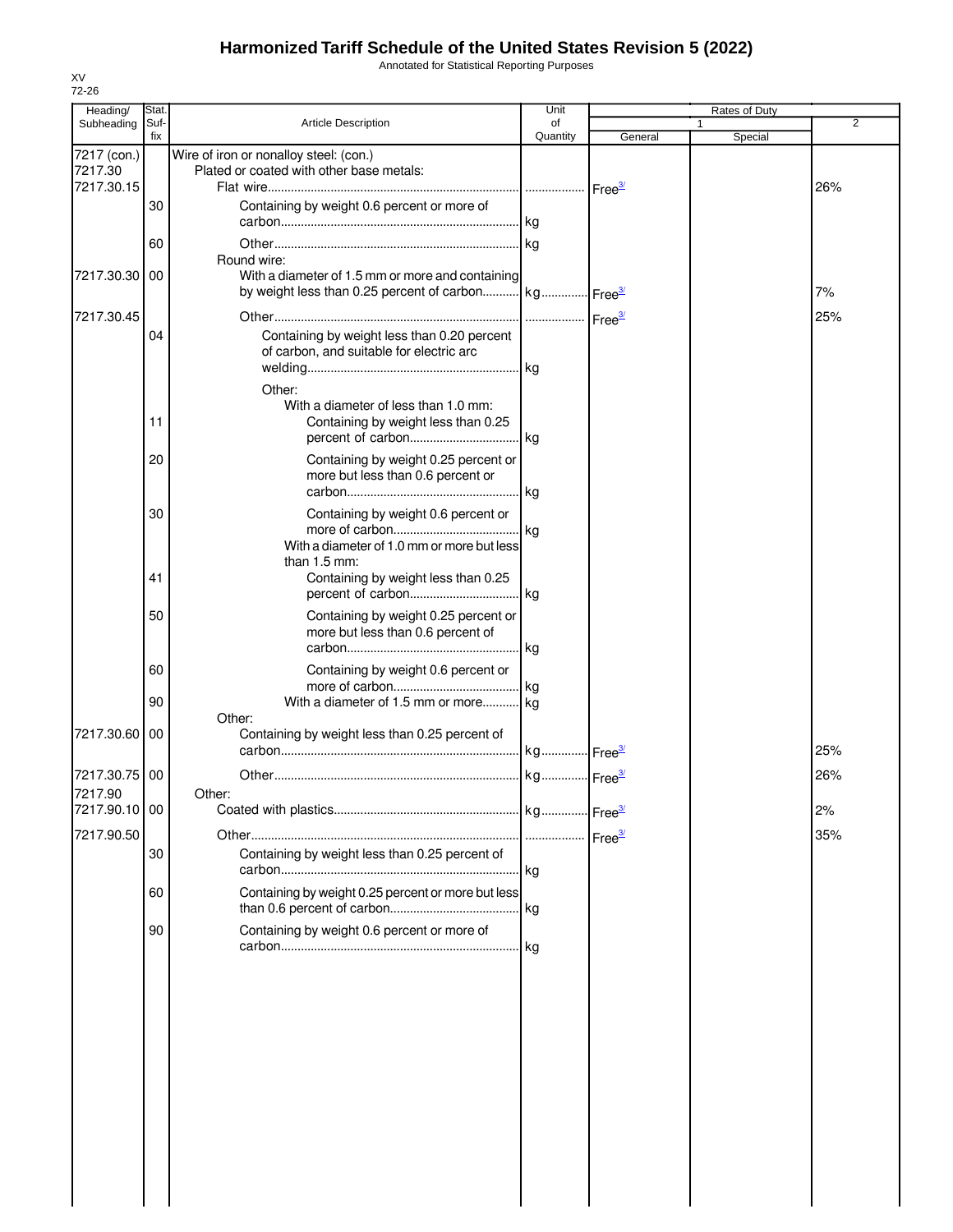Annotated for Statistical Reporting Purposes

| Heading/      | Stat.       |                                                                                                  | Unit           |         | Rates of Duty |     |
|---------------|-------------|--------------------------------------------------------------------------------------------------|----------------|---------|---------------|-----|
| Subheading    | Suf-<br>fix | Article Description                                                                              | of<br>Quantity | General | 1<br>Special  | 2   |
|               |             | <b>III. STAINLESS STEEL</b>                                                                      |                |         |               |     |
|               |             |                                                                                                  |                |         |               |     |
| 7218          |             | Stainless steel in ingots or other primary forms; semi-finished<br>products of stainless steel:  |                |         |               |     |
| 7218.10.00 00 |             |                                                                                                  |                |         |               | 29% |
|               |             | Other:                                                                                           |                |         |               |     |
| 7218.91.00    |             | Of rectangular (other than square) cross-section    Free3                                        |                |         |               | 29% |
|               | 15          | Having a width less than four times the thickness:<br>Having a cross-sectional area of less than |                |         |               |     |
|               |             |                                                                                                  |                |         |               |     |
|               | 30          | Having a cross-sectional area of 232 cm <sup>2</sup> or                                          |                |         |               |     |
|               |             |                                                                                                  |                |         |               |     |
|               | 60          | Having a width at least four times the thickness kg                                              |                |         |               |     |
| 7218.99.00    |             |                                                                                                  |                |         |               | 29% |
|               | 15          | Of square cross section:<br>Having a cross-sectional area of less than                           |                |         |               |     |
|               |             |                                                                                                  |                |         |               |     |
|               | 30          | Having a cross-sectional area of 232 cm <sup>2</sup> or                                          |                |         |               |     |
|               |             |                                                                                                  |                |         |               |     |
|               |             | Of circular cross section:                                                                       |                |         |               |     |
|               | 45          | Having a cross-sectional area of less than                                                       |                |         |               |     |
|               | 60          |                                                                                                  |                |         |               |     |
|               |             | Having a cross-sectional area of 232 cm <sup>2</sup> or                                          |                |         |               |     |
|               | 90          |                                                                                                  |                |         |               |     |
| 7219          |             | Flat-rolled products of stainless steel, of a width of 600 mm or                                 |                |         |               |     |
|               |             | more:<br>Not further worked than hot-rolled, in coils:                                           |                |         |               |     |
| 7219.11.00    |             |                                                                                                  |                |         |               | 29% |
|               | 30          |                                                                                                  |                |         |               |     |
|               | 60          |                                                                                                  |                |         |               |     |
|               |             |                                                                                                  |                |         |               |     |
|               |             |                                                                                                  |                |         |               |     |
|               |             |                                                                                                  |                |         |               |     |
|               |             |                                                                                                  |                |         |               |     |
|               |             |                                                                                                  |                |         |               |     |
|               |             |                                                                                                  |                |         |               |     |
|               |             |                                                                                                  |                |         |               |     |
|               |             |                                                                                                  |                |         |               |     |
|               |             |                                                                                                  |                |         |               |     |
|               |             |                                                                                                  |                |         |               |     |
|               |             |                                                                                                  |                |         |               |     |
|               |             |                                                                                                  |                |         |               |     |
|               |             |                                                                                                  |                |         |               |     |
|               |             |                                                                                                  |                |         |               |     |
|               |             |                                                                                                  |                |         |               |     |
|               |             |                                                                                                  |                |         |               |     |
|               |             |                                                                                                  |                |         |               |     |
|               |             |                                                                                                  |                |         |               |     |
|               |             |                                                                                                  |                |         |               |     |
|               |             |                                                                                                  |                |         |               |     |
|               |             |                                                                                                  |                |         |               |     |
|               |             |                                                                                                  |                |         |               |     |
|               |             |                                                                                                  |                |         |               |     |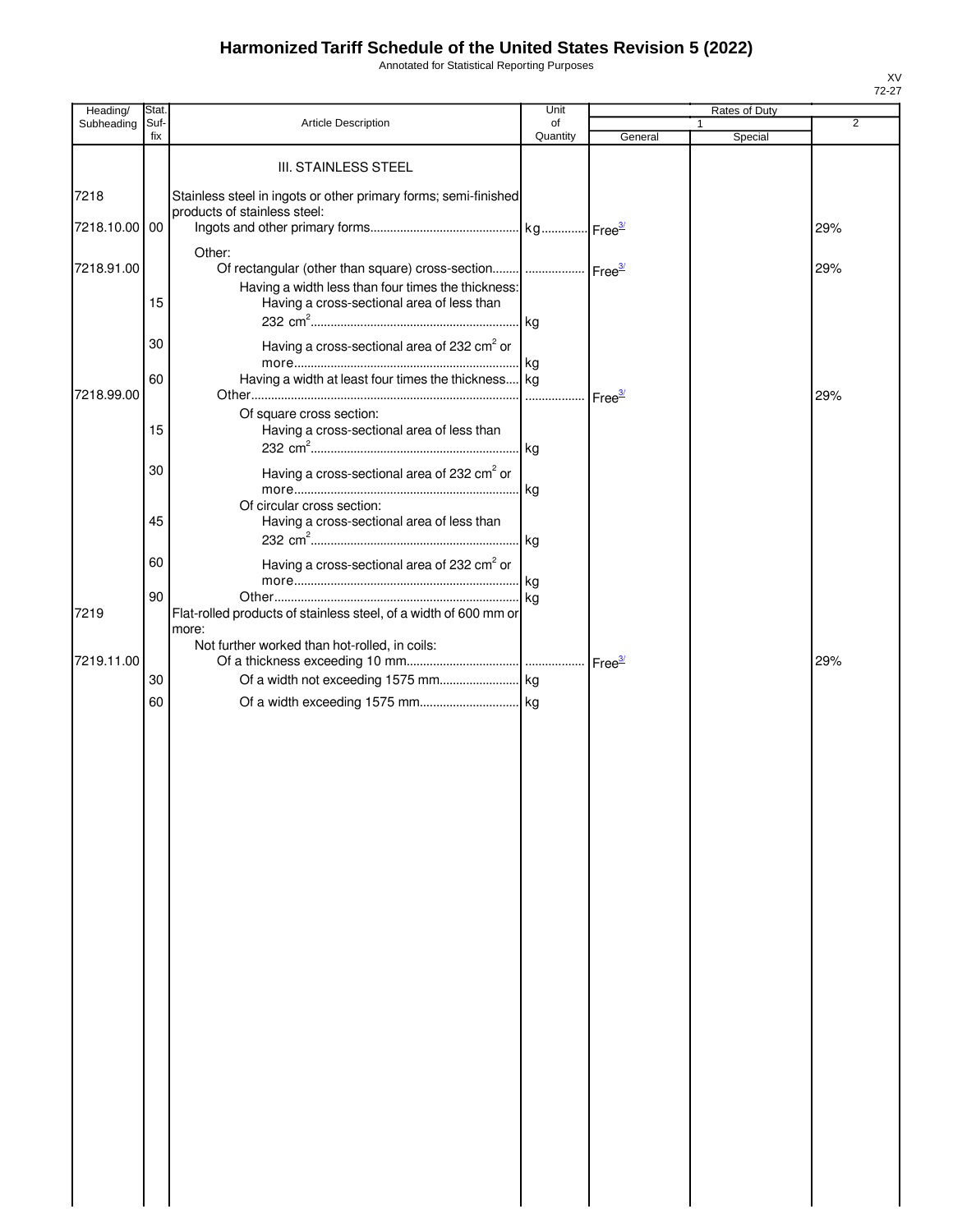Annotated for Statistical Reporting Purposes

| Heading/    | Stat.       |                                                                  | Unit           |                    | Rates of Duty |     |
|-------------|-------------|------------------------------------------------------------------|----------------|--------------------|---------------|-----|
| Subheading  | Suf-<br>fix | <b>Article Description</b>                                       | of<br>Quantity | General            | 1<br>Special  | 2   |
| 7219 (con.) |             | Flat-rolled products of stainless steel, of a width of 600 mm or |                |                    |               |     |
|             |             | more: (con.)                                                     |                |                    |               |     |
|             |             | Not further worked than hot-rolled, in coils: (con.)             |                |                    |               |     |
| 7219.12.00  |             | Of a thickness of 4.75 mm or more but not exceeding              |                |                    |               |     |
|             |             |                                                                  |                |                    |               | 29% |
|             | 02          |                                                                  |                |                    |               |     |
|             |             |                                                                  |                |                    |               |     |
|             | 06          | Other:                                                           |                |                    |               |     |
|             |             |                                                                  |                |                    |               |     |
|             |             | Other:                                                           |                |                    |               |     |
|             |             | Of a width of 1370 mm or more:                                   |                |                    |               |     |
|             |             | Of a thickness exceeding 6.8 mm:                                 |                |                    |               |     |
|             | 21          | Of a width not exceeding                                         |                |                    |               |     |
|             |             |                                                                  |                |                    |               |     |
|             | 26          | Of a width exceeding 1575 mm kg                                  |                |                    |               |     |
|             |             | Other:                                                           |                |                    |               |     |
|             | 51          | Of a width not exceeding                                         |                |                    |               |     |
|             |             |                                                                  |                |                    |               |     |
|             | 56          | Of a width exceeding 1575 mm kg                                  |                |                    |               |     |
|             |             | Other:                                                           |                |                    |               |     |
|             |             | Containing more than 0.5 percent by                              |                |                    |               |     |
|             |             | weight of nickel:                                                |                |                    |               |     |
|             | 66          | Containing more than 1.5 percent                                 |                |                    |               |     |
|             |             | but less than 5 percent by weight                                |                |                    |               |     |
|             |             |                                                                  |                |                    |               |     |
|             | 71          |                                                                  |                |                    |               |     |
|             | 81          |                                                                  |                |                    |               |     |
| 7219.13.00  |             | Of a thickness of 3 mm or more but less than                     |                |                    |               |     |
|             |             |                                                                  |                | Free <sup>3/</sup> |               | 29% |
|             | 02          |                                                                  |                |                    |               |     |
|             |             | Other:                                                           |                |                    |               |     |
|             | 31          |                                                                  |                |                    |               |     |
|             |             | Other:                                                           |                |                    |               |     |
|             |             | Containing more than 0.5 percent but less                        |                |                    |               |     |
|             |             | than 24 percent by weight of nickel:                             |                |                    |               |     |
|             | 51          | Containing more than 1.5 percent but                             |                |                    |               |     |
|             |             | less than 5 percent by weight of                                 |                |                    |               |     |
|             |             |                                                                  |                |                    |               |     |
|             | 71          |                                                                  |                |                    |               |     |
|             | 81          |                                                                  |                |                    |               |     |
| 7219.14.00  |             |                                                                  |                | Free <sup>3/</sup> |               | 29% |
|             | 30          |                                                                  |                |                    |               |     |
|             |             | Other:                                                           |                |                    |               |     |
|             | 65          |                                                                  |                |                    |               |     |
|             | 90          |                                                                  |                |                    |               |     |
|             |             |                                                                  |                |                    |               |     |
|             |             |                                                                  |                |                    |               |     |
|             |             |                                                                  |                |                    |               |     |
|             |             |                                                                  |                |                    |               |     |
|             |             |                                                                  |                |                    |               |     |
|             |             |                                                                  |                |                    |               |     |
|             |             |                                                                  |                |                    |               |     |
|             |             |                                                                  |                |                    |               |     |
|             |             |                                                                  |                |                    |               |     |
|             |             |                                                                  |                |                    |               |     |
|             |             |                                                                  |                |                    |               |     |
|             |             |                                                                  |                |                    |               |     |
|             |             |                                                                  |                |                    |               |     |
|             |             |                                                                  |                |                    |               |     |
|             |             |                                                                  |                |                    |               |     |
|             |             |                                                                  |                |                    |               |     |
|             |             |                                                                  |                |                    |               |     |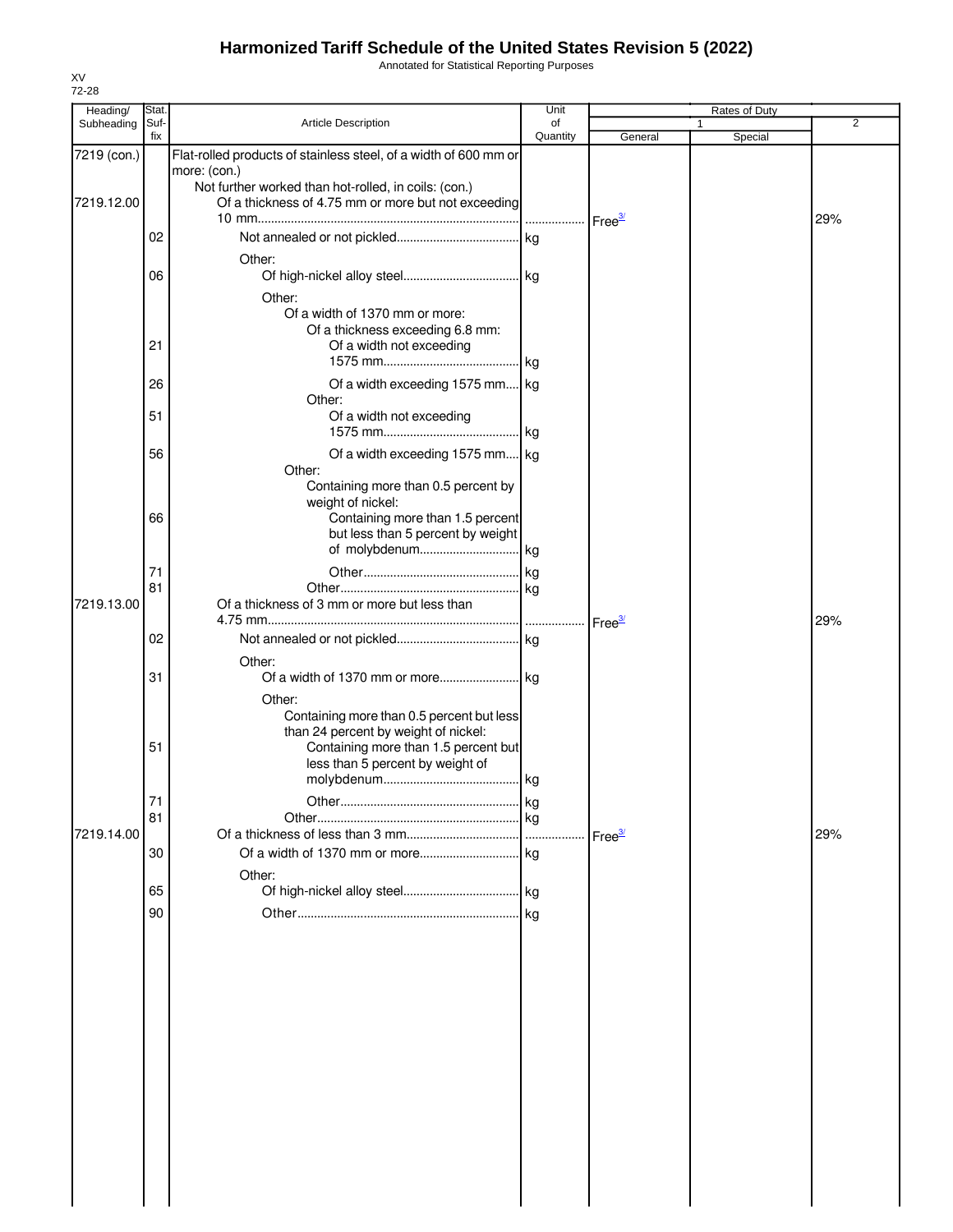Annotated for Statistical Reporting Purposes

| Heading/    | Stat        |                                                                                                                                                                                                   | Unit           |                    | Rates of Duty |     |
|-------------|-------------|---------------------------------------------------------------------------------------------------------------------------------------------------------------------------------------------------|----------------|--------------------|---------------|-----|
| Subheading  | Suf-<br>fix | <b>Article Description</b>                                                                                                                                                                        | of<br>Quantity | General            | Special       | 2   |
| 7219 (con.) |             | Flat-rolled products of stainless steel, of a width of 600 mm or<br>more: (con.)<br>Not further worked than hot-rolled, not in coils:                                                             |                |                    |               |     |
| 7219.21.00  |             |                                                                                                                                                                                                   |                |                    |               | 29% |
|             | 05          | Other:                                                                                                                                                                                            |                |                    |               |     |
|             | 20          |                                                                                                                                                                                                   |                |                    |               |     |
|             | 40          | Of a width exceeding 1575 mm but not                                                                                                                                                              |                |                    |               |     |
| 7219.22.00  | 60          | Of a thickness of 4.75 mm or more but not exceeding                                                                                                                                               |                | Free <sup>37</sup> |               | 29% |
|             | 05          |                                                                                                                                                                                                   |                |                    |               |     |
|             | 15          | Other:<br>Containing more than 0.5 percent by weight<br>of nickel:<br>Containing more than 1.5 percent but less<br>than 5 percent by weight of molybdenum:<br>Of a width not exceeding 1575 mm kg |                |                    |               |     |
|             | 20          | Of a width exceeding 1575 mm but not                                                                                                                                                              |                |                    |               |     |
|             | 25          | Of a width exceeding 1880 mm kg<br>Other:                                                                                                                                                         |                |                    |               |     |
|             | 35          | Of a width not exceeding 1575 mm kg                                                                                                                                                               |                |                    |               |     |
|             | 40          | Of a width exceeding 1575 mm but not<br>exceeding 1880 mm                                                                                                                                         | kg             |                    |               |     |
|             | 45          | Of a width exceeding 1880 mm kg<br>Other:                                                                                                                                                         |                |                    |               |     |
|             | 70          | Of a width not exceeding 1575 mm kg                                                                                                                                                               |                |                    |               |     |
|             | 75          | Of a width exceeding 1575 mm but not                                                                                                                                                              | l kg           |                    |               |     |
| 7219.23.00  | 80          | Of a width exceeding 1880 mm kg<br>Of a thickness of 3 mm or more but less than                                                                                                                   |                | Free <sup>3/</sup> |               | 29% |
|             | 30          |                                                                                                                                                                                                   | kg             |                    |               |     |
| 7219.24.00  | 60          | <mark>kg</mark><br>∩ther                                                                                                                                                                          |                |                    |               | 29% |
|             | 30          |                                                                                                                                                                                                   |                |                    |               |     |
|             | 60          |                                                                                                                                                                                                   |                |                    |               |     |
|             |             |                                                                                                                                                                                                   |                |                    |               |     |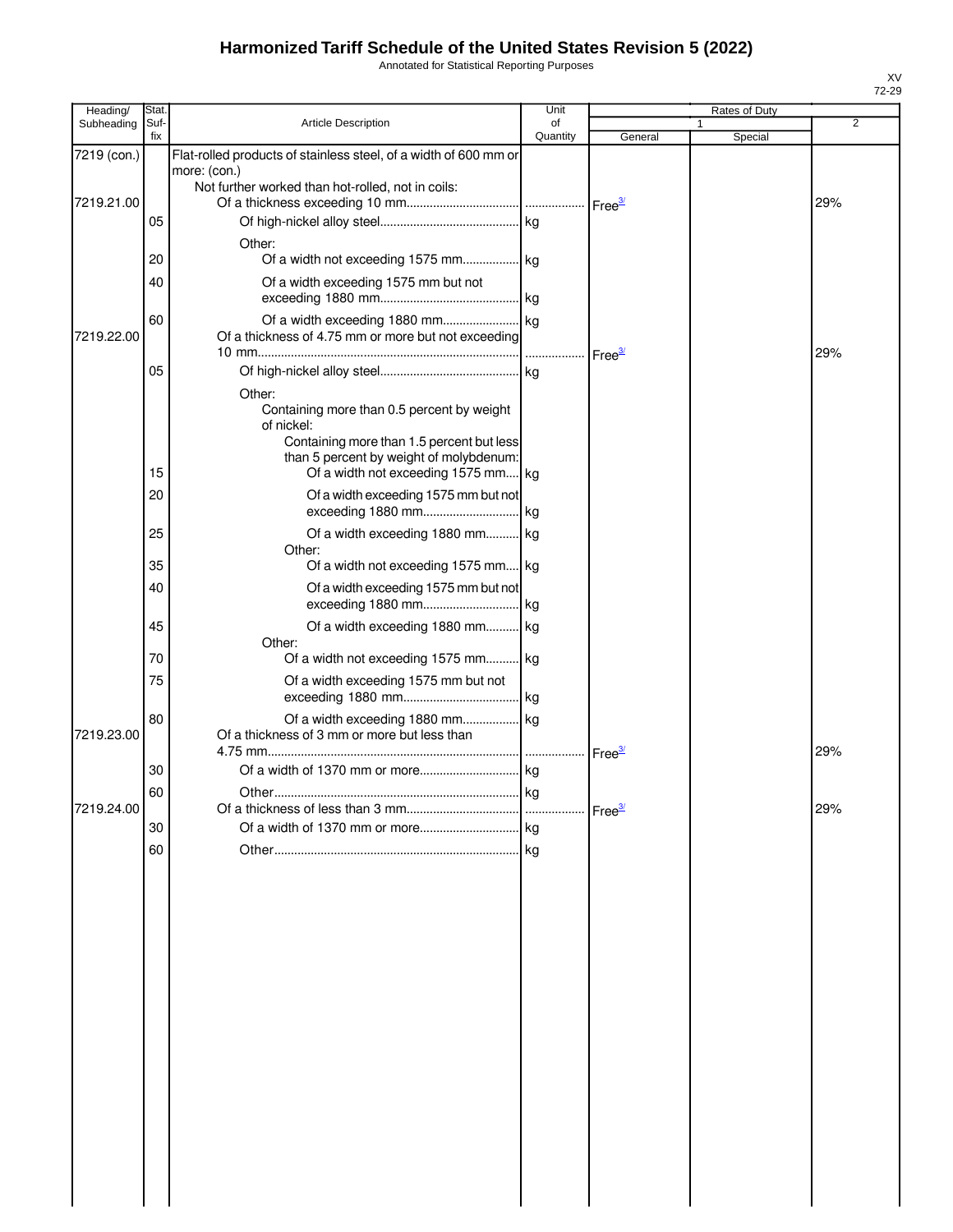Annotated for Statistical Reporting Purposes

| Heading/    | Stat. |                                                                  | Unit     |         | Rates of Duty |     |
|-------------|-------|------------------------------------------------------------------|----------|---------|---------------|-----|
| Subheading  | Suf-  | Article Description                                              | of       |         |               | 2   |
|             | fix   |                                                                  | Quantity | General | Special       |     |
| 7219 (con.) |       | Flat-rolled products of stainless steel, of a width of 600 mm or |          |         |               |     |
|             |       | more: (con.)                                                     |          |         |               |     |
|             |       | Not further worked than cold-rolled (cold-reduced):              |          |         |               |     |
| 7219.31.00  |       |                                                                  |          |         |               | 29% |
|             |       |                                                                  |          |         |               |     |
|             | 10    |                                                                  |          |         |               |     |
|             | 50    |                                                                  |          |         |               |     |
| 7219.32.00  |       | Of a thickness of 3 mm or more but less than                     |          |         |               |     |
|             |       |                                                                  |          |         |               | 29% |
|             |       | In coils:                                                        |          |         |               |     |
|             |       | Of a width of 1370 mm or more:                                   |          |         |               |     |
|             | 05    |                                                                  |          |         |               |     |
|             |       | Of high-nickel alloy steel kg                                    |          |         |               |     |
|             |       | Other:                                                           |          |         |               |     |
|             | 20    | Containing more than 0.5 percent by                              |          |         |               |     |
|             |       |                                                                  |          |         |               |     |
|             |       |                                                                  |          |         |               |     |
|             | 25    |                                                                  | kg       |         |               |     |
|             |       | Other:                                                           |          |         |               |     |
|             | 35    |                                                                  |          |         |               |     |
|             |       | Other:                                                           |          |         |               |     |
|             |       | Containing more than 0.5 percent by                              |          |         |               |     |
|             |       | weight of nickel:                                                |          |         |               |     |
|             | 36    | Containing more than 1.5 percent                                 |          |         |               |     |
|             |       | but less than 5 percent by weight                                |          |         |               |     |
|             |       | of molybdenum kg                                                 |          |         |               |     |
|             |       |                                                                  |          |         |               |     |
|             | 38    |                                                                  |          |         |               |     |
|             |       | Other:                                                           |          |         |               |     |
|             | 42    | Containing less than 15 percent                                  |          |         |               |     |
|             |       | by weight of chromium kg                                         |          |         |               |     |
|             | 44    |                                                                  |          |         |               |     |
|             |       | Not in coils:                                                    |          |         |               |     |
|             | 45    |                                                                  |          |         |               |     |
|             |       |                                                                  |          |         |               |     |
|             | 60    |                                                                  | . kg     |         |               |     |
|             |       |                                                                  |          |         |               |     |
|             |       |                                                                  |          |         |               |     |
|             |       |                                                                  |          |         |               |     |
|             |       |                                                                  |          |         |               |     |
|             |       |                                                                  |          |         |               |     |
|             |       |                                                                  |          |         |               |     |
|             |       |                                                                  |          |         |               |     |
|             |       |                                                                  |          |         |               |     |
|             |       |                                                                  |          |         |               |     |
|             |       |                                                                  |          |         |               |     |
|             |       |                                                                  |          |         |               |     |
|             |       |                                                                  |          |         |               |     |
|             |       |                                                                  |          |         |               |     |
|             |       |                                                                  |          |         |               |     |
|             |       |                                                                  |          |         |               |     |
|             |       |                                                                  |          |         |               |     |
|             |       |                                                                  |          |         |               |     |
|             |       |                                                                  |          |         |               |     |
|             |       |                                                                  |          |         |               |     |
|             |       |                                                                  |          |         |               |     |
|             |       |                                                                  |          |         |               |     |
|             |       |                                                                  |          |         |               |     |
|             |       |                                                                  |          |         |               |     |
|             |       |                                                                  |          |         |               |     |
|             |       |                                                                  |          |         |               |     |
|             |       |                                                                  |          |         |               |     |
|             |       |                                                                  |          |         |               |     |
|             |       |                                                                  |          |         |               |     |
|             |       |                                                                  |          |         |               |     |
|             |       |                                                                  |          |         |               |     |
|             |       |                                                                  |          |         |               |     |
|             |       |                                                                  |          |         |               |     |
|             |       |                                                                  |          |         |               |     |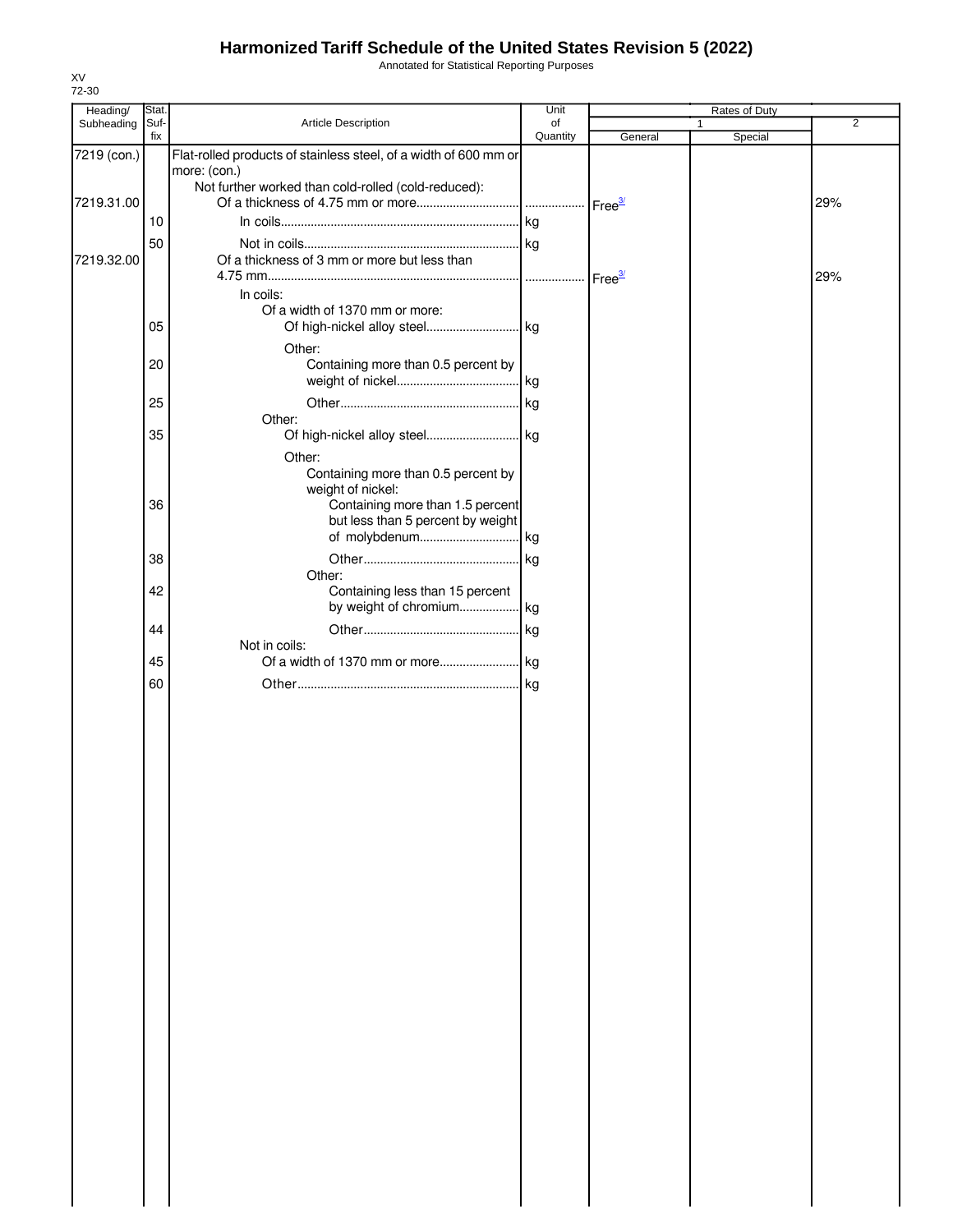Annotated for Statistical Reporting Purposes

| Heading/    | Stat.    |                                                                  | Unit               |                    | Rates of Duty |     |
|-------------|----------|------------------------------------------------------------------|--------------------|--------------------|---------------|-----|
| Subheading  | Suf-     | <b>Article Description</b>                                       | of                 |                    | 1             | 2   |
|             | fix      |                                                                  | Quantity           | General            | Special       |     |
| 7219 (con.) |          | Flat-rolled products of stainless steel, of a width of 600 mm or |                    |                    |               |     |
|             |          | more: (con.)                                                     |                    |                    |               |     |
|             |          | Not further worked than cold-rolled (cold-reduced): (con.)       |                    |                    |               |     |
| 7219.33.00  |          | Of a thickness exceeding 1 mm but less than 3 mm                 | Free <sup>3/</sup> |                    |               | 29% |
|             |          | In coils:                                                        |                    |                    |               |     |
|             |          | Of a width of 1370 mm or more:                                   |                    |                    |               |     |
|             | 05       |                                                                  |                    |                    |               |     |
|             |          | Other:                                                           |                    |                    |               |     |
|             | 20       | Containing more than 0.5 percent by                              |                    |                    |               |     |
|             |          |                                                                  |                    |                    |               |     |
|             | 25       |                                                                  |                    |                    |               |     |
|             |          | Other:                                                           |                    |                    |               |     |
|             | 35       |                                                                  |                    |                    |               |     |
|             |          |                                                                  |                    |                    |               |     |
|             |          | Other:                                                           |                    |                    |               |     |
|             |          | Containing more than 0.5 percent by                              |                    |                    |               |     |
|             |          | weight of nickel:                                                |                    |                    |               |     |
|             | 36       | Containing more than 1.5 percent                                 |                    |                    |               |     |
|             |          | but less than 5 percent by weight                                |                    |                    |               |     |
|             |          |                                                                  |                    |                    |               |     |
|             | 38       |                                                                  |                    |                    |               |     |
|             |          | Other:                                                           |                    |                    |               |     |
|             | 42       | Containing less than 15 percent                                  |                    |                    |               |     |
|             |          | by weight of chromium kg                                         |                    |                    |               |     |
|             | 44       |                                                                  |                    |                    |               |     |
|             |          | Not in coils:                                                    |                    |                    |               |     |
|             | 45       |                                                                  |                    |                    |               |     |
|             |          | Other:                                                           |                    |                    |               |     |
|             | 70       | Containing more than 0.5 percent but less                        |                    |                    |               |     |
|             |          | than 24 percent by weight of nickel kg                           |                    |                    |               |     |
|             |          |                                                                  |                    |                    |               |     |
|             | 80       |                                                                  |                    |                    |               |     |
| 7219.34.00  |          | Of a thickness of 0.5 mm or more but not exceeding               |                    |                    |               |     |
|             |          |                                                                  |                    | Free <sup>3/</sup> |               | 29% |
|             |          | In coils:                                                        |                    |                    |               |     |
|             | 05       |                                                                  |                    |                    |               |     |
|             |          | Other:                                                           |                    |                    |               |     |
|             |          | Containing more than 0.5 percent by                              |                    |                    |               |     |
|             |          | weight of nickel:                                                |                    |                    |               |     |
|             | 20       | Containing more than 1.5 percent but                             |                    |                    |               |     |
|             |          | less than 5 percent by weight of                                 |                    |                    |               |     |
|             |          |                                                                  |                    |                    |               |     |
|             | 25       |                                                                  |                    |                    |               |     |
|             |          | Other:                                                           |                    |                    |               |     |
|             | 30       | Containing less than 15 percent by                               |                    |                    |               |     |
|             |          |                                                                  |                    |                    |               |     |
|             |          |                                                                  |                    |                    |               |     |
|             | 35<br>50 |                                                                  |                    |                    |               |     |
|             |          |                                                                  |                    |                    |               |     |
|             |          |                                                                  |                    |                    |               |     |
|             |          |                                                                  |                    |                    |               |     |
|             |          |                                                                  |                    |                    |               |     |
|             |          |                                                                  |                    |                    |               |     |
|             |          |                                                                  |                    |                    |               |     |
|             |          |                                                                  |                    |                    |               |     |
|             |          |                                                                  |                    |                    |               |     |
|             |          |                                                                  |                    |                    |               |     |
|             |          |                                                                  |                    |                    |               |     |
|             |          |                                                                  |                    |                    |               |     |
|             |          |                                                                  |                    |                    |               |     |
|             |          |                                                                  |                    |                    |               |     |
|             |          |                                                                  |                    |                    |               |     |
|             |          |                                                                  |                    |                    |               |     |
|             |          |                                                                  |                    |                    |               |     |
|             |          |                                                                  |                    |                    |               |     |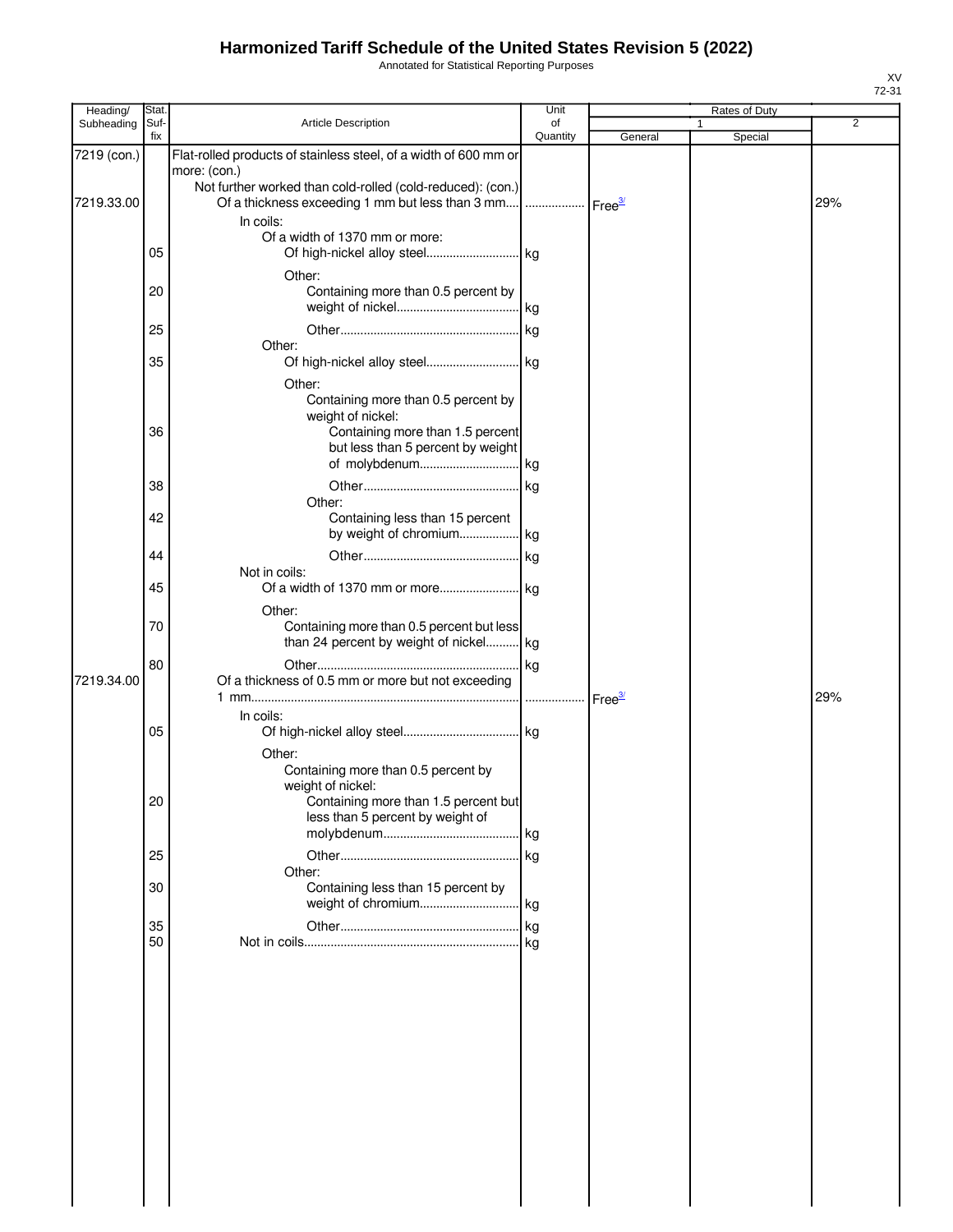Annotated for Statistical Reporting Purposes

| Heading/    | Stat. |                                                                  | Unit     |                      | Rates of Duty |     |
|-------------|-------|------------------------------------------------------------------|----------|----------------------|---------------|-----|
| Subheading  | Suf-  | Article Description                                              | of       |                      |               | 2   |
|             | fix   |                                                                  | Quantity | General              | Special       |     |
| 7219 (con.) |       | Flat-rolled products of stainless steel, of a width of 600 mm or |          |                      |               |     |
|             |       | more: (con.)                                                     |          |                      |               |     |
|             |       | Not further worked than cold-rolled (cold-reduced): (con.)       |          |                      |               |     |
| 7219.35.00  |       |                                                                  |          |                      |               | 29% |
|             |       | In coils:                                                        |          |                      |               |     |
|             |       | Containing more than 0.5 percent but less than                   |          |                      |               |     |
|             |       | 24 percent by weight of nickel:                                  |          |                      |               |     |
|             | 05    | Containing more than 1.5 percent but less                        |          |                      |               |     |
|             |       | than 5 percent by weight of                                      |          |                      |               |     |
|             |       |                                                                  |          |                      |               |     |
|             |       |                                                                  |          |                      |               |     |
|             | 15    |                                                                  |          |                      |               |     |
|             |       | Other:                                                           |          |                      |               |     |
|             | 30    | Containing less than 15 percent by weight                        |          |                      |               |     |
|             |       |                                                                  |          |                      |               |     |
|             |       |                                                                  |          |                      |               |     |
|             | 35    |                                                                  |          |                      |               |     |
|             | 50    |                                                                  |          |                      |               |     |
| 7219.90.00  |       |                                                                  |          | $Free^{\frac{3}{2}}$ |               | 29% |
|             | 10    |                                                                  |          |                      |               |     |
|             |       |                                                                  |          |                      |               |     |
|             |       | Other:                                                           |          |                      |               |     |
|             |       | Containing more than 0.5 percent by weight of                    |          |                      |               |     |
|             |       | nickel:                                                          |          |                      |               |     |
|             | 20    | Containing more than 1.5 percent but less than                   |          |                      |               |     |
|             |       | 5 percent by weight of molybdenum kg                             |          |                      |               |     |
|             |       |                                                                  |          |                      |               |     |
|             | 25    |                                                                  |          |                      |               |     |
|             |       | Other:                                                           |          |                      |               |     |
|             | 60    | Containing less than 15 percent by weight of                     |          |                      |               |     |
|             |       |                                                                  |          |                      |               |     |
|             | 80    |                                                                  |          |                      |               |     |
|             |       |                                                                  |          |                      |               |     |
|             |       |                                                                  |          |                      |               |     |
|             |       |                                                                  |          |                      |               |     |
|             |       |                                                                  |          |                      |               |     |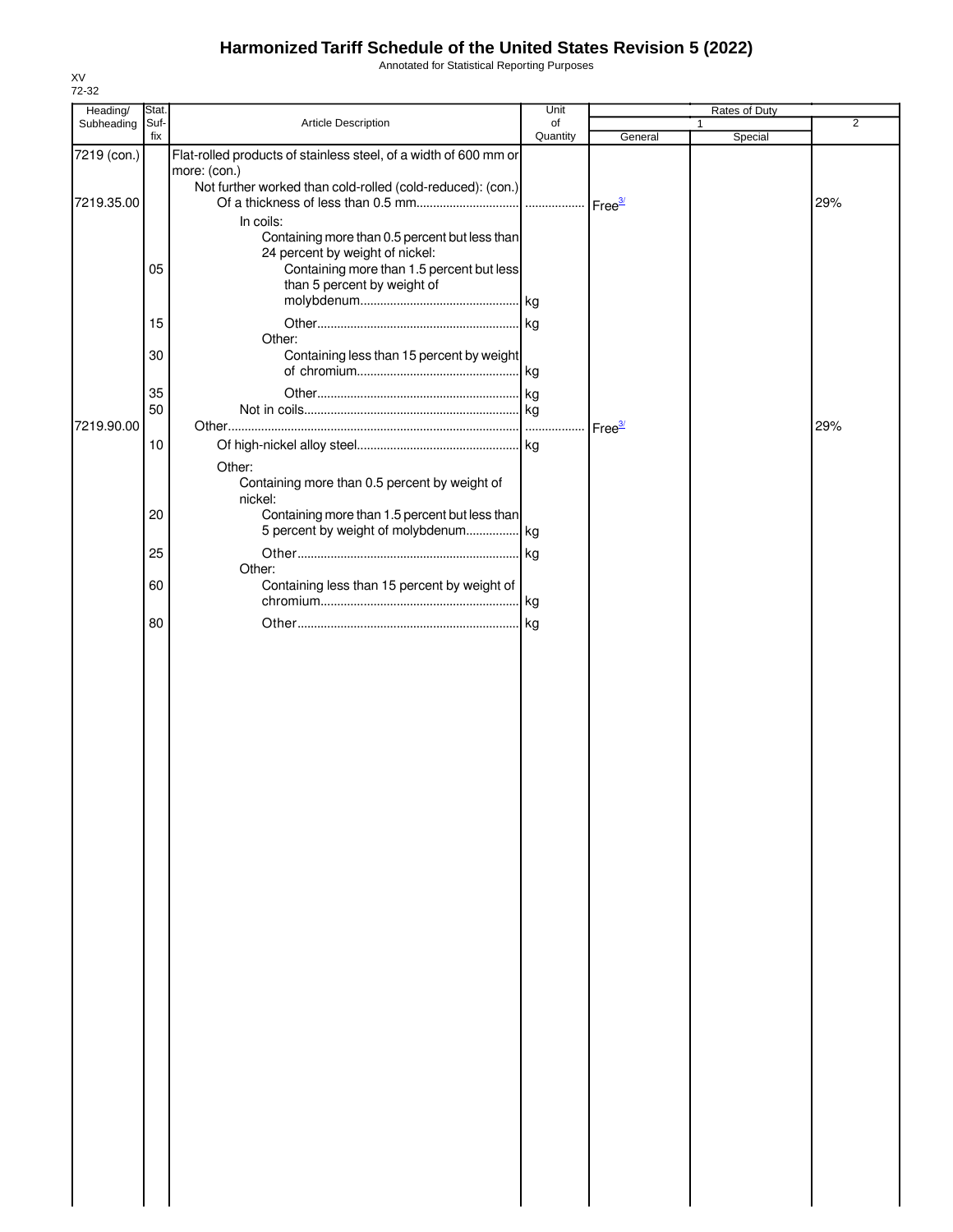Annotated for Statistical Reporting Purposes

| Heading/      | Stat.       |                                                                  | Unit                  |         | Rates of Duty           |                |
|---------------|-------------|------------------------------------------------------------------|-----------------------|---------|-------------------------|----------------|
| Subheading    | Suf-<br>fix | Article Description                                              | $\circ$ f<br>Quantity | General | $\mathbf{1}$<br>Special | $\overline{2}$ |
| 7220          |             | Flat-rolled products of stainless steel, of a width of less than |                       |         |                         |                |
|               |             | 600 mm:                                                          |                       |         |                         |                |
| 7220.11.00 00 |             | Not further worked than hot-rolled:                              |                       |         |                         | 29%            |
| 7220.12       |             | Of a thickness of less than 4.75 mm:                             |                       |         |                         |                |
| 7220.12.10 00 |             |                                                                  |                       |         |                         | 29%            |
| 7220.12.50 00 |             |                                                                  |                       |         |                         | 34%            |
|               |             |                                                                  |                       |         |                         |                |
|               |             |                                                                  |                       |         |                         |                |
|               |             |                                                                  |                       |         |                         |                |
|               |             |                                                                  |                       |         |                         |                |
|               |             |                                                                  |                       |         |                         |                |
|               |             |                                                                  |                       |         |                         |                |
|               |             |                                                                  |                       |         |                         |                |
|               |             |                                                                  |                       |         |                         |                |
|               |             |                                                                  |                       |         |                         |                |
|               |             |                                                                  |                       |         |                         |                |
|               |             |                                                                  |                       |         |                         |                |
|               |             |                                                                  |                       |         |                         |                |
|               |             |                                                                  |                       |         |                         |                |
|               |             |                                                                  |                       |         |                         |                |
|               |             |                                                                  |                       |         |                         |                |
|               |             |                                                                  |                       |         |                         |                |
|               |             |                                                                  |                       |         |                         |                |
|               |             |                                                                  |                       |         |                         |                |
|               |             |                                                                  |                       |         |                         |                |
|               |             |                                                                  |                       |         |                         |                |
|               |             |                                                                  |                       |         |                         |                |
|               |             |                                                                  |                       |         |                         |                |
|               |             |                                                                  |                       |         |                         |                |
|               |             |                                                                  |                       |         |                         |                |
|               |             |                                                                  |                       |         |                         |                |
|               |             |                                                                  |                       |         |                         |                |
|               |             |                                                                  |                       |         |                         |                |
|               |             |                                                                  |                       |         |                         |                |
|               |             |                                                                  |                       |         |                         |                |
|               |             |                                                                  |                       |         |                         |                |
|               |             |                                                                  |                       |         |                         |                |
|               |             |                                                                  |                       |         |                         |                |
|               |             |                                                                  |                       |         |                         |                |
|               |             |                                                                  |                       |         |                         |                |
|               |             |                                                                  |                       |         |                         |                |
|               |             |                                                                  |                       |         |                         |                |
|               |             |                                                                  |                       |         |                         |                |
|               |             |                                                                  |                       |         |                         |                |
|               |             |                                                                  |                       |         |                         |                |
|               |             |                                                                  |                       |         |                         |                |
|               |             |                                                                  |                       |         |                         |                |
|               |             |                                                                  |                       |         |                         |                |
|               |             |                                                                  |                       |         |                         |                |
|               |             |                                                                  |                       |         |                         |                |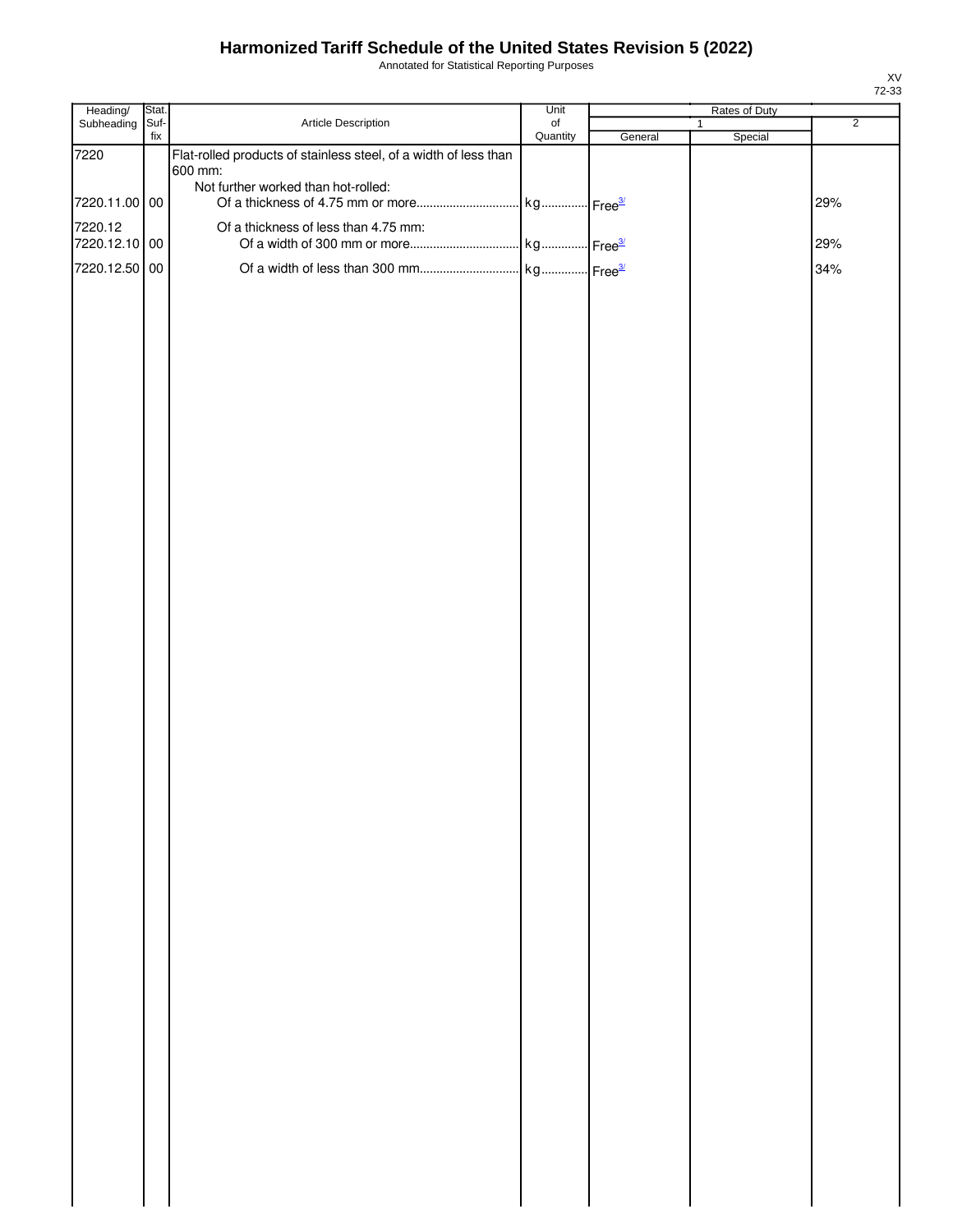Annotated for Statistical Reporting Purposes

| Heading/                    | Stat.       |                                                                                                                                      | Unit           |         | Rates of Duty |            |
|-----------------------------|-------------|--------------------------------------------------------------------------------------------------------------------------------------|----------------|---------|---------------|------------|
| Subheading                  | Suf-<br>fix | <b>Article Description</b>                                                                                                           | οf<br>Quantity | General | 1<br>Special  | 2          |
| 7220 (con.)                 |             | Flat-rolled products of stainless steel, of a width of less than<br>600 mm: (con.)                                                   |                |         |               |            |
| 7220.20<br>7220.20.10       |             | Not further worked than cold-rolled (cold-reduced):                                                                                  |                |         |               | 29%        |
|                             |             | Containing more than 0.5 percent but less than 24<br>percent by weight of nickel:                                                    |                |         |               |            |
|                             | 10          | Containing more than 1.5 percent but less than<br>5 percent by weight of molybdenum kg                                               |                |         |               |            |
|                             | 15<br>60    | Other:<br>Containing less than 15 percent by weight of                                                                               |                |         |               |            |
|                             | 80          |                                                                                                                                      |                |         |               |            |
| 7220.20.60                  |             | Of a width of less than 300 mm:                                                                                                      |                |         |               | 34%        |
|                             | 05          | Other:                                                                                                                               |                |         |               |            |
|                             | 10          | Containing more than 0.5 percent by<br>weight of nickel:<br>Containing more than 1.5 percent but                                     |                |         |               |            |
|                             |             | less than 5 percent by weight of                                                                                                     |                |         |               |            |
|                             | 15<br>60    | Other:                                                                                                                               |                |         |               |            |
|                             | 80          | Containing less than 15 percent by                                                                                                   |                |         |               |            |
| 7220.20.70                  |             | Of a thickness exceeding 0.25 mm but not                                                                                             |                |         |               | 34%        |
|                             | 05          | Other:                                                                                                                               |                |         |               |            |
|                             | 10          | Containing more than 0.5 percent by<br>weight of nickel:<br>Containing more than 1.5 percent but<br>less than 5 percent by weight of |                |         |               |            |
|                             | 15          | Other:                                                                                                                               |                |         |               |            |
|                             | 60          | Containing less than 15 percent by                                                                                                   |                |         |               |            |
|                             | 80          | Of a thickness not exceeding 0.25 mm:                                                                                                |                |         |               |            |
| 7220.20.80 00<br>7220.20.90 |             |                                                                                                                                      |                |         |               | 34%<br>34% |
|                             | 30          | Containing more than 0.5 percent but less<br>than 24 percent by weight of nickel kg                                                  |                |         |               |            |
|                             | 60          |                                                                                                                                      |                |         |               |            |
|                             |             |                                                                                                                                      |                |         |               |            |
|                             |             |                                                                                                                                      |                |         |               |            |
|                             |             |                                                                                                                                      |                |         |               |            |
|                             |             |                                                                                                                                      |                |         |               |            |
|                             |             |                                                                                                                                      |                |         |               |            |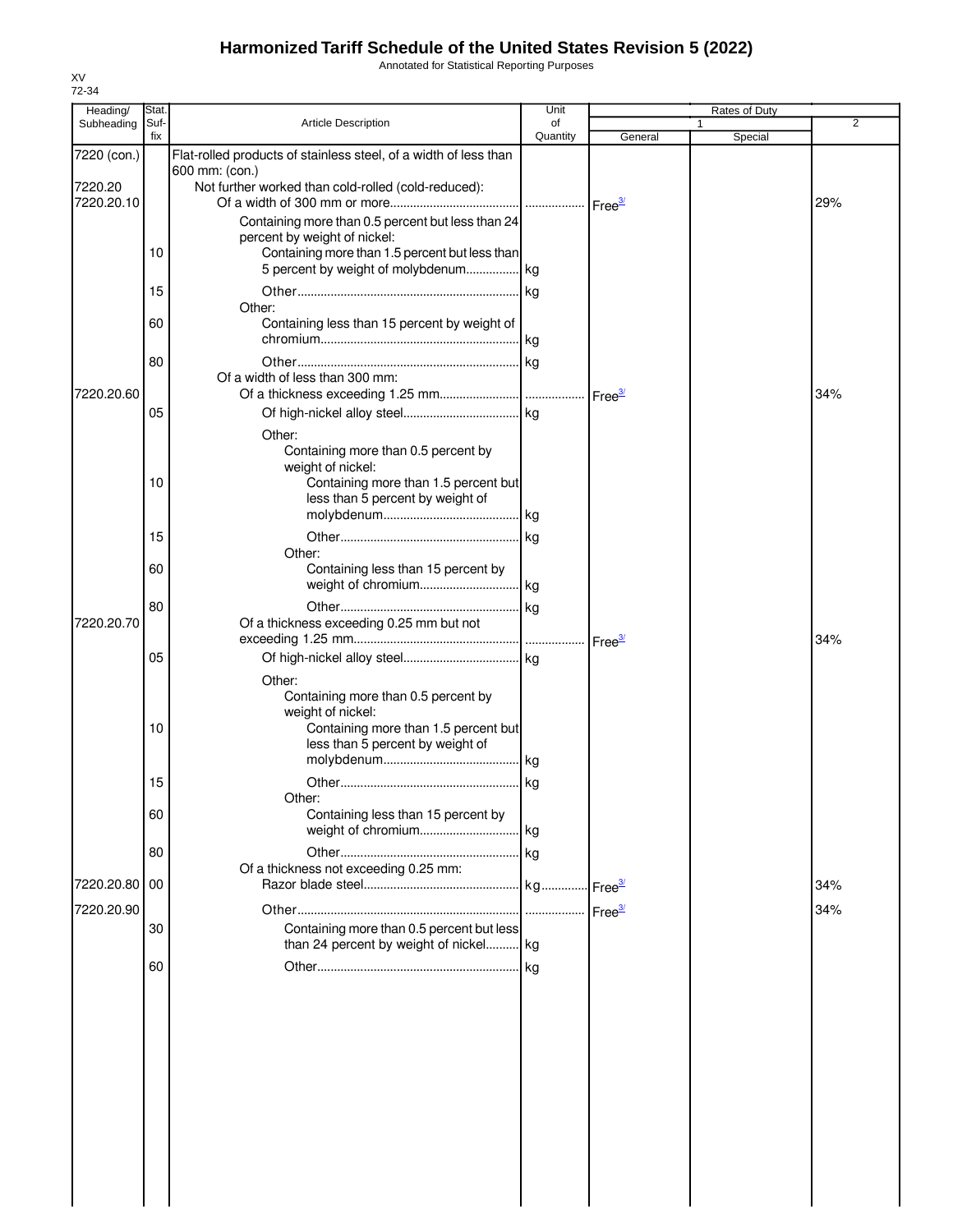Annotated for Statistical Reporting Purposes

| Heading/    | Stat.       |                                                                     | Unit           |         | Rates of Duty |                |
|-------------|-------------|---------------------------------------------------------------------|----------------|---------|---------------|----------------|
| Subheading  | Suf-<br>fix | Article Description                                                 | of<br>Quantity | General | 1<br>Special  | $\overline{2}$ |
| 7220 (con.) |             | Flat-rolled products of stainless steel, of a width of less than    |                |         |               |                |
| 7220.90.00  |             | 600 mm: (con.)                                                      |                |         |               | 46%            |
|             |             | Containing more than 0.5 percent but less than 24                   |                |         |               |                |
|             |             | percent by weight of nickel:                                        |                |         |               |                |
|             | 10          | Containing more than 1.5 percent but less than 5                    |                |         |               |                |
|             |             |                                                                     |                |         |               |                |
|             | 15          | Other:                                                              |                |         |               |                |
|             | 60          | Containing less than 15 percent by weight of                        |                |         |               |                |
|             |             |                                                                     |                |         |               |                |
|             | 80          |                                                                     |                |         |               |                |
| 7221.00.00  |             | Bars and rods, hot-rolled, in irregularly wound coils, of stainless |                |         |               | 11%            |
|             | 05          |                                                                     |                |         |               |                |
|             |             | Other:                                                              |                |         |               |                |
|             |             | Of circular cross section:                                          |                |         |               |                |
|             |             | With a diameter of less than 14 mm:                                 |                |         |               |                |
|             | 17          | Containing less than 8 percent by weight of                         |                |         |               |                |
|             | 18          | Containing 8 percent or more but less than 24                       |                |         |               |                |
|             |             |                                                                     |                |         |               |                |
|             | 30          | With a diameter of 14 mm or more but less than                      |                |         |               |                |
|             |             |                                                                     |                |         |               |                |
|             | 45<br>75    |                                                                     |                |         |               |                |
|             |             |                                                                     |                |         |               |                |
|             |             |                                                                     |                |         |               |                |
|             |             |                                                                     |                |         |               |                |
|             |             |                                                                     |                |         |               |                |
|             |             |                                                                     |                |         |               |                |
|             |             |                                                                     |                |         |               |                |
|             |             |                                                                     |                |         |               |                |
|             |             |                                                                     |                |         |               |                |
|             |             |                                                                     |                |         |               |                |
|             |             |                                                                     |                |         |               |                |
|             |             |                                                                     |                |         |               |                |
|             |             |                                                                     |                |         |               |                |
|             |             |                                                                     |                |         |               |                |
|             |             |                                                                     |                |         |               |                |
|             |             |                                                                     |                |         |               |                |
|             |             |                                                                     |                |         |               |                |
|             |             |                                                                     |                |         |               |                |
|             |             |                                                                     |                |         |               |                |
|             |             |                                                                     |                |         |               |                |
|             |             |                                                                     |                |         |               |                |
|             |             |                                                                     |                |         |               |                |
|             |             |                                                                     |                |         |               |                |
|             |             |                                                                     |                |         |               |                |
|             |             |                                                                     |                |         |               |                |
|             |             |                                                                     |                |         |               |                |
|             |             |                                                                     |                |         |               |                |
|             |             |                                                                     |                |         |               |                |
|             |             |                                                                     |                |         |               |                |
|             |             |                                                                     |                |         |               |                |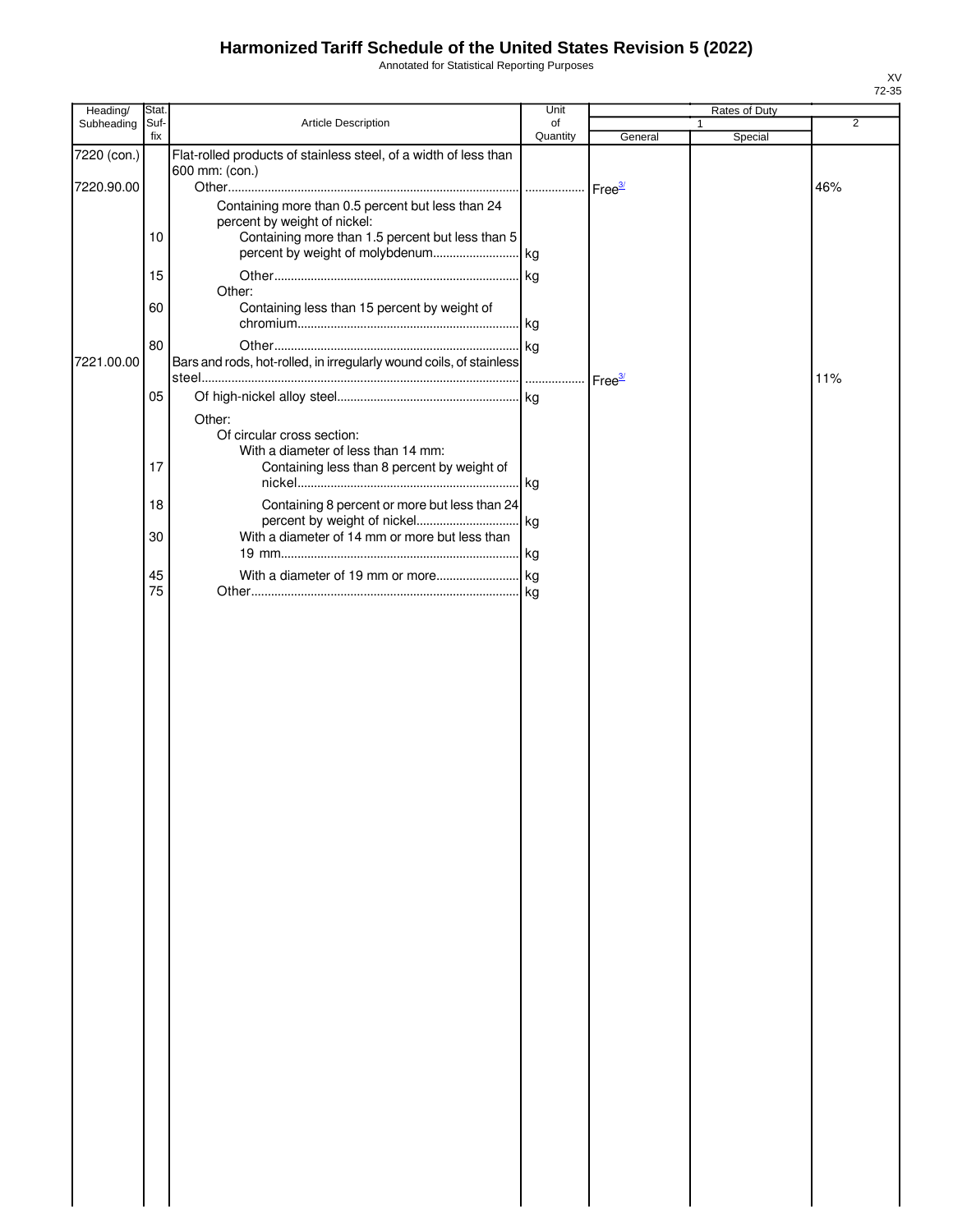Annotated for Statistical Reporting Purposes

| Heading/   | Stat.       |                                                                                                                                                                            | Unit           | Rates of Duty      |              |                |
|------------|-------------|----------------------------------------------------------------------------------------------------------------------------------------------------------------------------|----------------|--------------------|--------------|----------------|
| Subheading | Suf-<br>fix | Article Description                                                                                                                                                        | of<br>Quantity | General            | 1<br>Special | $\overline{2}$ |
| 7222       |             | Other bars and rods of stainless steel; angles, shapes and<br>sections of stainless steel:<br>Bars and rods, not further worked than hot-rolled,<br>hot-drawn or extruded: |                |                    |              |                |
| 7222.11.00 |             |                                                                                                                                                                            |                | Free <sup>3/</sup> |              | 29%            |
|            | 01          |                                                                                                                                                                            |                |                    |              |                |
|            | 06<br>57    | Other:<br>With a maximum cross-sectional dimension of<br>less than 152.4 mm:<br>Containing less than 8 percent by weight                                                   |                |                    |              |                |
|            |             |                                                                                                                                                                            |                |                    |              |                |
|            | 59<br>82    | Containing 8 percent or more but less than<br>With a maximum cross-sectional dimension of<br>152.4 mm or more:<br>Containing less than 8 percent by weight                 |                |                    |              |                |
|            |             |                                                                                                                                                                            |                |                    |              |                |
|            | 84          | Containing 8 percent or more but less than                                                                                                                                 |                |                    |              |                |
| 7222.19.00 | 01          |                                                                                                                                                                            |                | Free <sup>3/</sup> |              | 29%            |
|            |             | Other:                                                                                                                                                                     |                |                    |              |                |
|            | 06          | Other:                                                                                                                                                                     |                |                    |              |                |
|            | 52          | Containing less than 8 percent by weight                                                                                                                                   |                |                    |              |                |
|            | 54          | Containing 8 percent or more but less than                                                                                                                                 |                |                    |              |                |
|            |             |                                                                                                                                                                            |                |                    |              |                |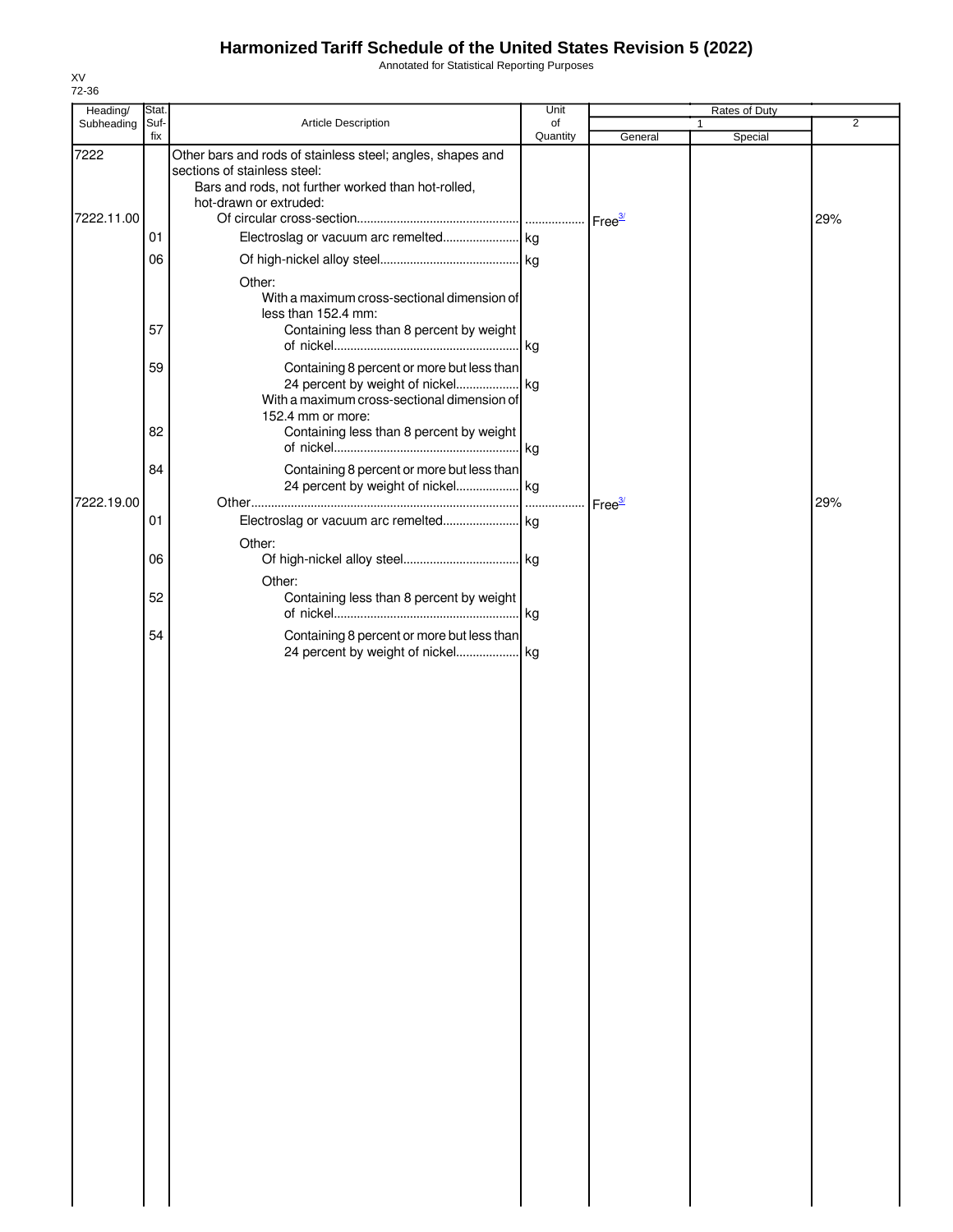Annotated for Statistical Reporting Purposes

| Heading/    | Stat        |                                                                                                                                                                                                                                 | Unit           |                    | Rates of Duty |                |
|-------------|-------------|---------------------------------------------------------------------------------------------------------------------------------------------------------------------------------------------------------------------------------|----------------|--------------------|---------------|----------------|
| Subheading  | Suf-<br>fix | <b>Article Description</b>                                                                                                                                                                                                      | of<br>Quantity |                    |               | $\overline{2}$ |
| 7222 (con.) |             | Other bars and rods of stainless steel; angles, shapes and                                                                                                                                                                      |                | General            | Special       |                |
| 7222.20.00  |             | sections of stainless steel: (con.)<br>Bars and rods, not further worked than cold-formed or                                                                                                                                    |                | Free <sup>3/</sup> |               | 29%            |
|             | 01          |                                                                                                                                                                                                                                 | .              |                    |               |                |
|             | 06          |                                                                                                                                                                                                                                 |                |                    |               |                |
|             | 41          | Other:<br>Of a circular cross-section:<br>With a maximum circular cross-sectional<br>dimension of less than 18 mm:<br>Containing less than 8 percent by weight                                                                  |                |                    |               |                |
|             | 43<br>62    | Containing 8 percent or more but less than<br>24 percent by weight of nickel kg<br>With a maximum circular cross-sectional<br>dimension of 18 mm or more and less than<br>152.4 mm:<br>Containing less than 8 percent by weight |                |                    |               |                |
|             |             |                                                                                                                                                                                                                                 |                |                    |               |                |
|             | 64          | Containing 8 percent or more but less than<br>24 percent by weight of nickel kg<br>With a maximum circular cross-sectional                                                                                                      |                |                    |               |                |
|             | 67          | dimension of 152.4 mm or more:<br>Containing less than 8 percent by weight                                                                                                                                                      |                |                    |               |                |
|             | 69          | Containing 8 percent or more but less than<br>24 percent by weight of nickel kg                                                                                                                                                 |                |                    |               |                |
|             | 71          | Other:<br>Containing less than 8 percent by weight of                                                                                                                                                                           |                |                    |               |                |
| 7222.30.00  | 73          | Containing 8 percent or more but less than 24                                                                                                                                                                                   |                |                    |               | 29%            |
|             | 01          |                                                                                                                                                                                                                                 |                | Free <sup>37</sup> |               |                |
|             | 12          |                                                                                                                                                                                                                                 |                |                    |               |                |
|             | 22          | Other:<br>With a maximum cross-sectional dimension of less<br>than 152.4 mm:<br>Containing less than 8 percent by weight of                                                                                                     |                |                    |               |                |
|             | 24          | Containing 8 percent or more but less than 24                                                                                                                                                                                   |                |                    |               |                |
|             | 82          | With a maximum cross-sectional dimension of<br>152.4 mm or more:<br>Containing less than 8 percent by weight of                                                                                                                 |                |                    |               |                |
|             | 84          | Containing 8 percent or more but less than 24                                                                                                                                                                                   |                |                    |               |                |
|             |             |                                                                                                                                                                                                                                 |                |                    |               |                |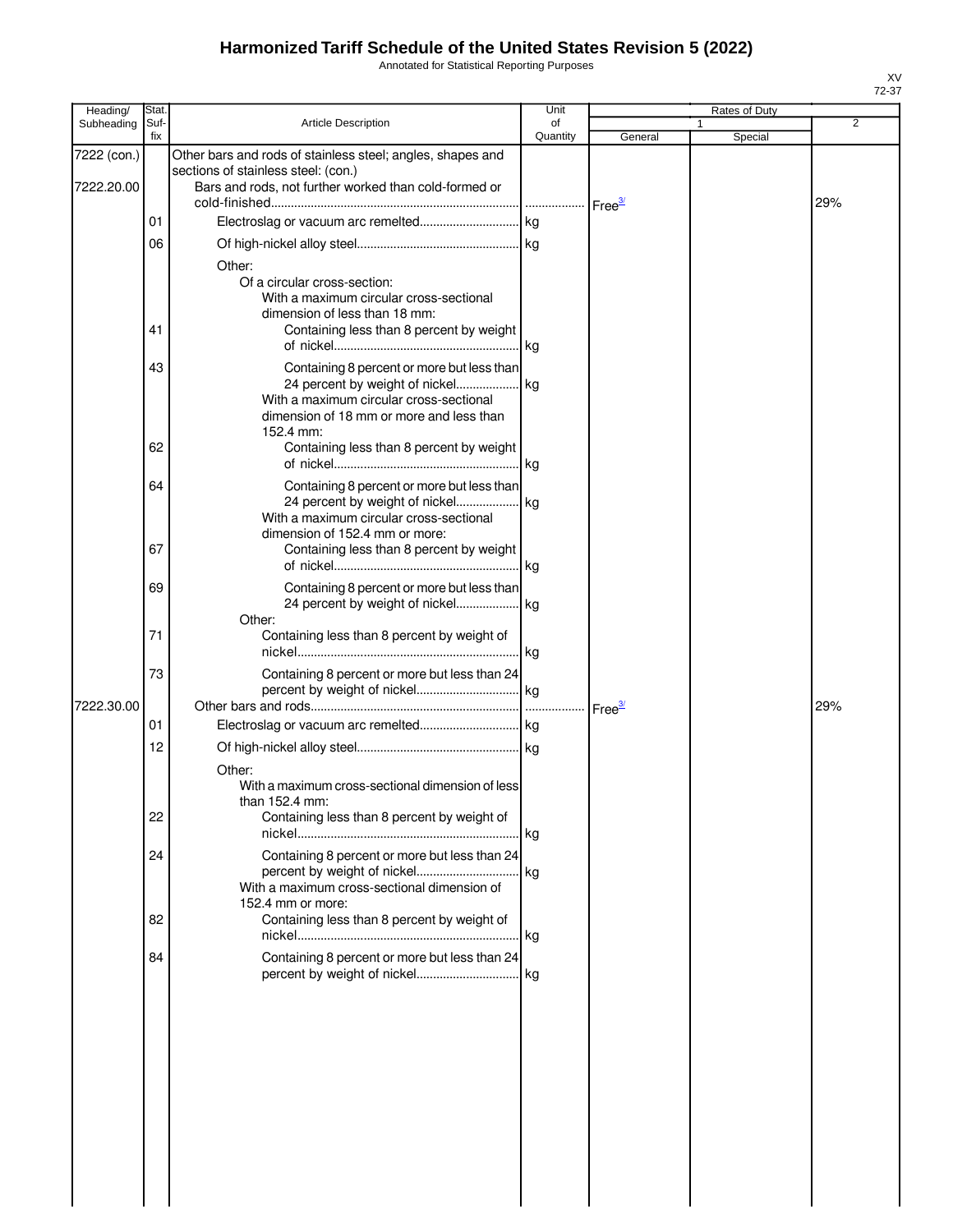Annotated for Statistical Reporting Purposes

| Heading/               | Stat.       |                                                                                                   | Unit                                  |         | Rates of Duty |     |
|------------------------|-------------|---------------------------------------------------------------------------------------------------|---------------------------------------|---------|---------------|-----|
| Subheading             | Suf-<br>fix | Article Description                                                                               | of<br>Quantity                        | General | Special       | 2   |
| 7222 (con.)<br>7222.40 |             | Other bars and rods of stainless steel; angles, shapes and<br>sections of stainless steel: (con.) |                                       |         |               |     |
| 7222.40.30             |             | Angles, shapes and sections:<br>Hot-rolled, not drilled, not punched and not otherwise            | ------------------ Free <sup>3/</sup> |         |               | 10% |
|                        | 25          | With a maximum cross-sectional dimension of<br>80 mm or more:                                     |                                       |         |               |     |
|                        | 45          | With a maximum cross-sectional dimension of less                                                  |                                       |         |               |     |
|                        | 65          | than 80 mm:                                                                                       |                                       |         |               |     |
| 7222.40.60             | 85<br>00    |                                                                                                   |                                       |         |               | 28% |
| 7223.00                |             | Wire of stainless steel:                                                                          |                                       |         |               |     |
| 7223.00.10             | 05          |                                                                                                   |                                       |         |               | 34% |
|                        | 16          | Other:                                                                                            |                                       |         |               |     |
|                        | 31          | With a diameter of 0.25 mm or more but less than                                                  |                                       |         |               |     |
|                        | 46          | With a diameter of 0.76 mm or more but less than                                                  |                                       |         |               |     |
|                        | 61          | With a diameter of 1.52 mm or more but less than                                                  |                                       |         |               |     |
| 7223.00.50             | 76<br>00    |                                                                                                   |                                       |         |               | 34% |
| 7223.00.90 00          |             |                                                                                                   |                                       |         |               | 34% |
|                        |             |                                                                                                   |                                       |         |               |     |
|                        |             |                                                                                                   |                                       |         |               |     |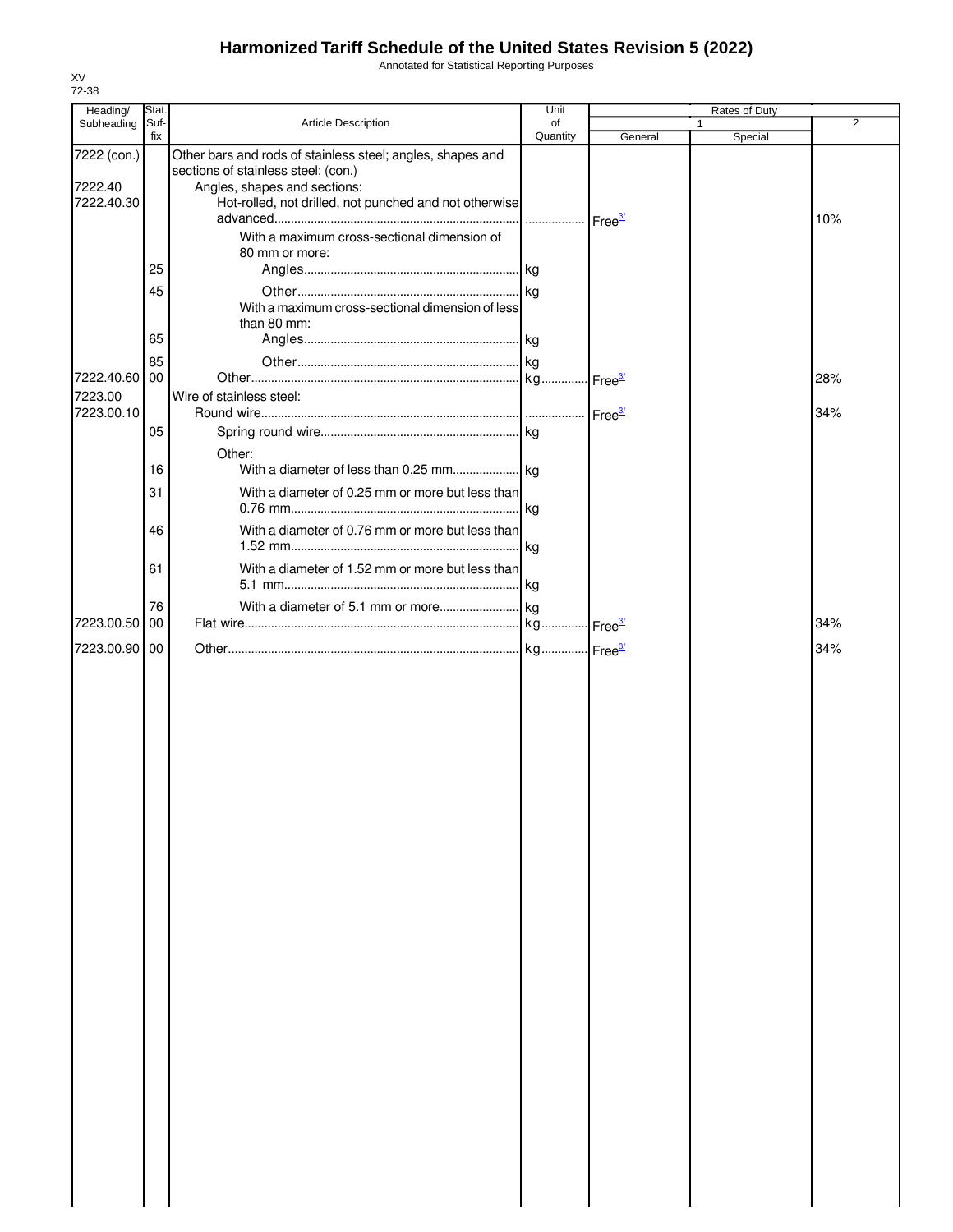Annotated for Statistical Reporting Purposes

| Heading/   | Stat.       |                                                                                                     | Unit           |                    | Rates of Duty |                |
|------------|-------------|-----------------------------------------------------------------------------------------------------|----------------|--------------------|---------------|----------------|
| Subheading | Suf-<br>fix | Article Description                                                                                 | of<br>Quantity | General            | 1<br>Special  | $\overline{2}$ |
|            |             | IV. OTHER ALLOY STEEL; HOLLOW DRILL BARS AND<br>RODS, OF ALLOY OR NONALLOY STEEL                    |                |                    |               |                |
| 7224       |             | Other alloy steel in ingots or other primary forms; semi-finished<br>products of other alloy steel: |                |                    |               |                |
| 7224.10.00 | 05          |                                                                                                     |                |                    |               | 28%            |
|            | 45          | Other:                                                                                              |                |                    |               |                |
| 7224.90.00 | 75          |                                                                                                     |                | Free <sup>3/</sup> |               | 28%            |
|            | 05          | Other:<br>Of tool steel:<br>Of rectangular (including square) cross<br>section:                     |                |                    |               |                |
|            | 15          | Having a width less than four times the                                                             | kg             |                    |               |                |
|            | 25          | Having a width at least four times the                                                              | kg             |                    |               |                |
|            | 35          | Other:<br>Of rectangular (including square) cross<br>section:                                       | lkg.           |                    |               |                |
|            | 45          | Having a width less than four times the                                                             |                |                    |               |                |
|            | 55          | Having a width at least four times the                                                              | kg.            |                    |               |                |
|            | 65          |                                                                                                     |                |                    |               |                |
|            | 75          |                                                                                                     | kg.            |                    |               |                |
|            |             |                                                                                                     |                |                    |               |                |
|            |             |                                                                                                     |                |                    |               |                |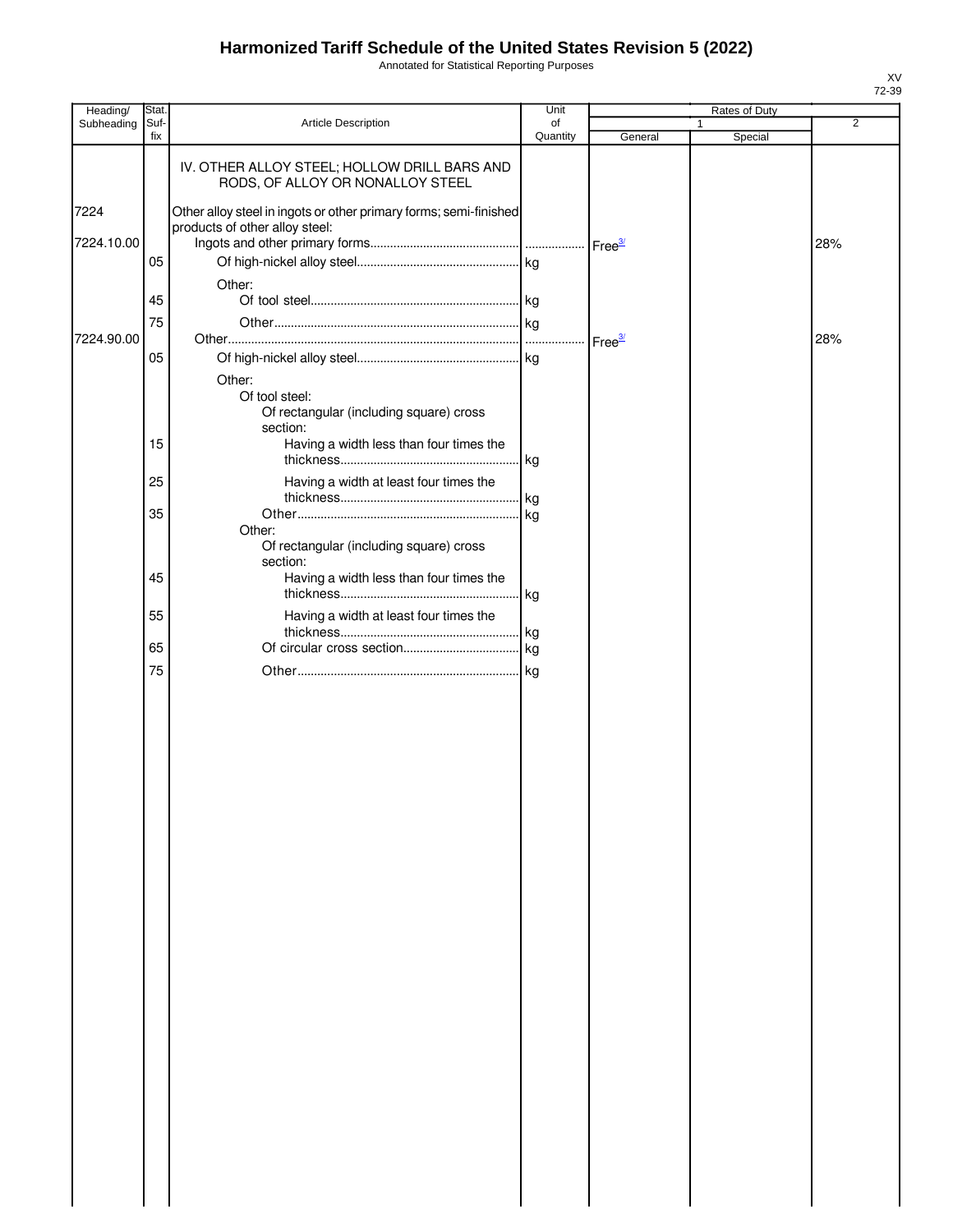Annotated for Statistical Reporting Purposes

| Heading/              | Stat        |                                                                 | Unit           |                    | Rates of Duty |     |
|-----------------------|-------------|-----------------------------------------------------------------|----------------|--------------------|---------------|-----|
| Subheading            | Suf-<br>fix | <b>Article Description</b>                                      | of<br>Quantity | General            | 1<br>Special  | 2   |
| 7225                  |             | Flat-rolled products of other alloy steel, of a width of 600 mm |                |                    |               |     |
|                       |             | or more:<br>Of silicon electrical steel:                        |                |                    |               |     |
| 7225.11.00 00         |             |                                                                 |                |                    |               | 28% |
| 7225.19.00   00       |             |                                                                 |                |                    |               | 28% |
| 7225.30               |             | Other, not further worked than hot-rolled, in coils:            |                |                    |               |     |
|                       |             | Of a thickness of 4.75 mm or more:                              |                |                    |               |     |
| 7225.30.11            |             |                                                                 |                |                    |               | 29% |
|                       | 10          |                                                                 |                |                    |               |     |
| 7225.30.30            | 80          |                                                                 |                | Free <sup>37</sup> |               | 28% |
|                       | 05          |                                                                 |                |                    |               |     |
|                       | 50          |                                                                 |                |                    |               |     |
|                       |             | Of a thickness of less than 4.75 mm:                            |                |                    |               |     |
| 7225.30.51            |             |                                                                 |                | Free <sup>3/</sup> |               | 29% |
|                       | 10          |                                                                 |                |                    |               |     |
| 7225.30.70 00         | 80          |                                                                 |                |                    |               | 28% |
| 7225.40               |             | Other, not further worked than hot-rolled, not in coils:        |                |                    |               |     |
|                       |             | Of a thickness of 4.75 mm or more:                              |                |                    |               |     |
| 7225.40.11            |             |                                                                 |                |                    |               | 29% |
|                       | 10          |                                                                 |                |                    |               |     |
|                       | 80          |                                                                 |                |                    |               |     |
| 7225.40.30            | 05          |                                                                 |                | Free <sup>3/</sup> |               | 28% |
|                       |             |                                                                 |                |                    |               |     |
|                       | 50          | Of a thickness of less than 4.75 mm:                            |                |                    |               |     |
| 7225.40.51            |             |                                                                 |                | Free <sup>3/</sup> |               | 29% |
|                       | 10          |                                                                 |                |                    |               |     |
|                       | 30          |                                                                 |                |                    |               |     |
|                       | 60          |                                                                 |                |                    |               |     |
| 7225.40.70            | 00          |                                                                 |                |                    |               | 28% |
| 7225.50<br>7225.50.11 |             | Other, not further worked than cold-rolled (cold-reduced):      |                |                    |               | 29% |
|                       | 10          |                                                                 |                |                    |               |     |
|                       | 30          |                                                                 |                |                    |               |     |
|                       | 60          |                                                                 |                |                    |               |     |
|                       |             | Other:                                                          |                |                    |               |     |
| 7225.50.60 00         |             |                                                                 |                |                    |               | 28% |
|                       |             | Of a thickness of less than 4.75 mm:                            |                |                    |               |     |
| 7225.50.70 00         |             |                                                                 |                |                    |               | 29% |
| 7225.50.80            |             |                                                                 |                | Free <sup>3/</sup> |               | 28% |
|                       | 10          |                                                                 |                |                    |               |     |
|                       | 80          |                                                                 |                |                    |               |     |
|                       |             |                                                                 |                |                    |               |     |
|                       |             |                                                                 |                |                    |               |     |
|                       |             |                                                                 |                |                    |               |     |
|                       |             |                                                                 |                |                    |               |     |
|                       |             |                                                                 |                |                    |               |     |
|                       |             |                                                                 |                |                    |               |     |
|                       |             |                                                                 |                |                    |               |     |
|                       |             |                                                                 |                |                    |               |     |
|                       |             |                                                                 |                |                    |               |     |
|                       |             |                                                                 |                |                    |               |     |
|                       |             |                                                                 |                |                    |               |     |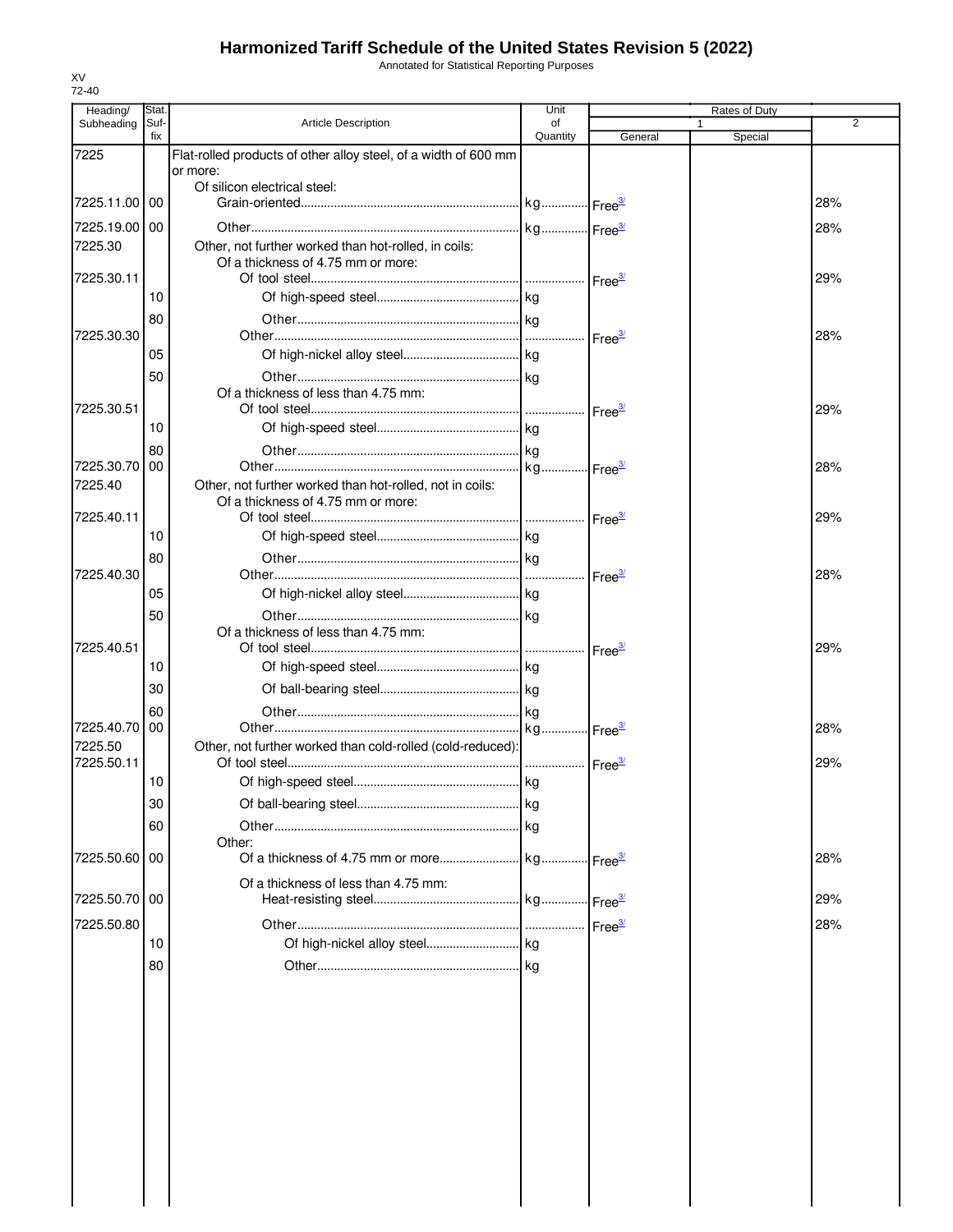Annotated for Statistical Reporting Purposes

| Heading/                 | Stat.       |                                                                                    | Unit           |         | Rates of Duty |                |
|--------------------------|-------------|------------------------------------------------------------------------------------|----------------|---------|---------------|----------------|
| Subheading               | Suf-<br>fix | Article Description                                                                | of<br>Quantity | General | Special       | $\overline{2}$ |
| 7225 (con.)              |             | Flat-rolled products of other alloy steel, of a width of 600 mm<br>or more: (con.) |                |         |               |                |
| 7225.91.00 00            |             | Other:                                                                             |                |         |               | 28%            |
| 7225.92.00 00            |             |                                                                                    |                |         |               | 28%            |
| 7225.99.00               |             |                                                                                    |                |         |               | 28%            |
|                          | 10          |                                                                                    |                |         |               |                |
|                          | 90          |                                                                                    |                |         |               |                |
| 7226                     |             | Flat-rolled products of other alloy steel, of a width of less than<br>600 mm:      |                |         |               |                |
|                          |             | Of silicon electrical steel:                                                       |                |         |               |                |
| 7226.11<br>7226.11.10 00 |             | Grain-oriented:                                                                    |                |         |               | 28%            |
|                          |             |                                                                                    |                |         |               |                |
| 7226.11.90               | 30          | Of thickness not exceeding 0.25 mm kg                                              |                |         |               | 33%            |
|                          | 60          |                                                                                    |                |         |               |                |
| 7226.19                  |             | Other:                                                                             |                |         |               |                |
| 7226.19.10 00            |             |                                                                                    |                |         |               | 28%            |
| 7226.19.90 00            |             |                                                                                    |                |         |               | 33%            |
| 7226.20.00 00            |             |                                                                                    |                |         |               | 37%            |
|                          |             |                                                                                    |                |         |               |                |
|                          |             |                                                                                    |                |         |               |                |
|                          |             |                                                                                    |                |         |               |                |
|                          |             |                                                                                    |                |         |               |                |
|                          |             |                                                                                    |                |         |               |                |
|                          |             |                                                                                    |                |         |               |                |
|                          |             |                                                                                    |                |         |               |                |
|                          |             |                                                                                    |                |         |               |                |
|                          |             |                                                                                    |                |         |               |                |
|                          |             |                                                                                    |                |         |               |                |
|                          |             |                                                                                    |                |         |               |                |
|                          |             |                                                                                    |                |         |               |                |
|                          |             |                                                                                    |                |         |               |                |
|                          |             |                                                                                    |                |         |               |                |
|                          |             |                                                                                    |                |         |               |                |
|                          |             |                                                                                    |                |         |               |                |
|                          |             |                                                                                    |                |         |               |                |
|                          |             |                                                                                    |                |         |               |                |
|                          |             |                                                                                    |                |         |               |                |
|                          |             |                                                                                    |                |         |               |                |
|                          |             |                                                                                    |                |         |               |                |
|                          |             |                                                                                    |                |         |               |                |
|                          |             |                                                                                    |                |         |               |                |
|                          |             |                                                                                    |                |         |               |                |
|                          |             |                                                                                    |                |         |               |                |
|                          |             |                                                                                    |                |         |               |                |
|                          |             |                                                                                    |                |         |               |                |
|                          |             |                                                                                    |                |         |               |                |
|                          |             |                                                                                    |                |         |               |                |
|                          |             |                                                                                    |                |         |               |                |
|                          |             |                                                                                    |                |         |               |                |
|                          |             |                                                                                    |                |         |               |                |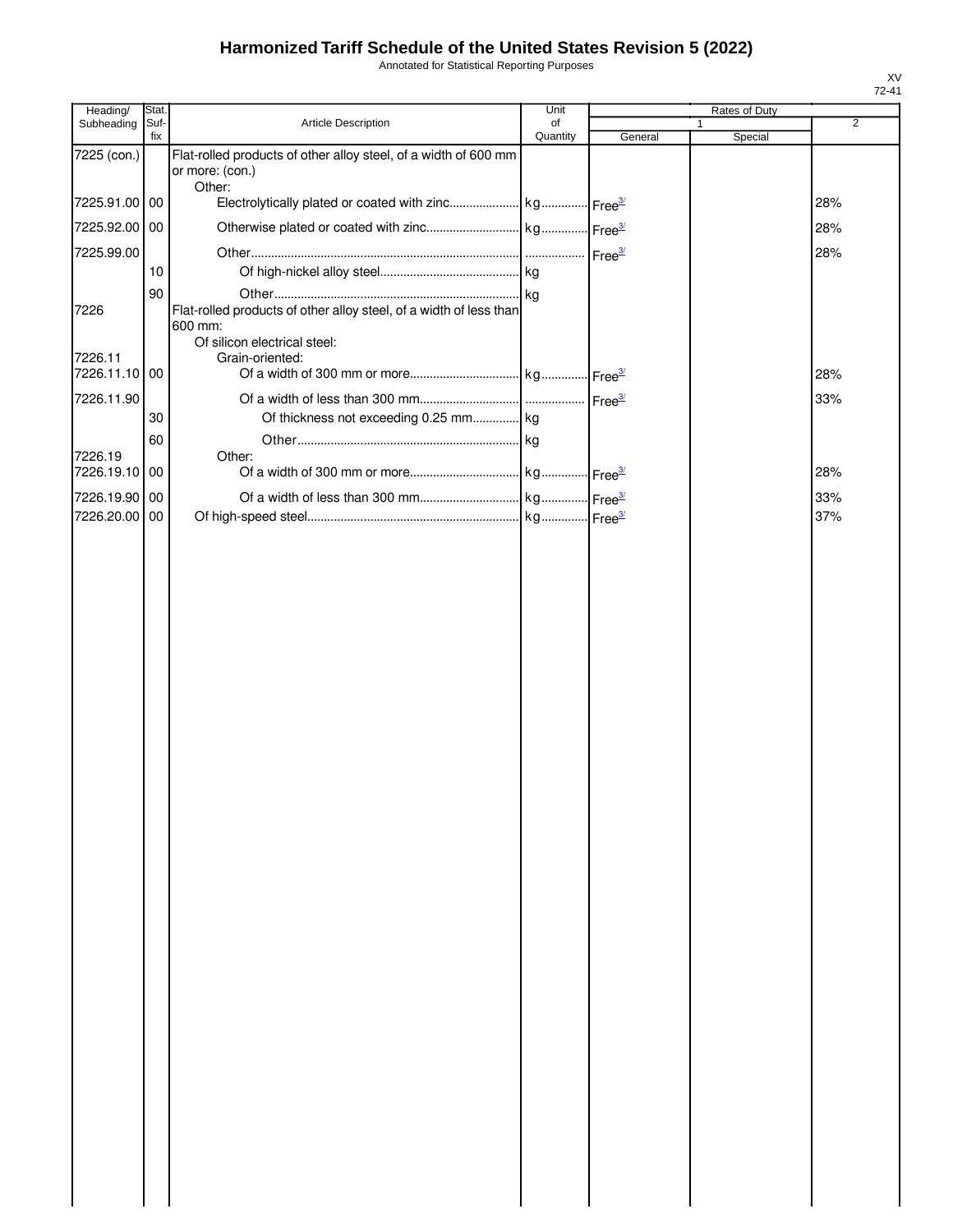Annotated for Statistical Reporting Purposes

| Heading/      | Stat.       |                                                                                                     | Unit           |                    | Rates of Duty           |                  |
|---------------|-------------|-----------------------------------------------------------------------------------------------------|----------------|--------------------|-------------------------|------------------|
| Subheading    | Suf-<br>fix | Article Description                                                                                 | of<br>Quantity | General            | $\mathbf{1}$<br>Special | 2                |
| 7226 (con.)   |             | Flat-rolled products of other alloy steel, of a width of less than<br>600 mm: (con.)                |                |                    |                         |                  |
| 7226.91       |             | Other:<br>Not further worked than hot-rolled:                                                       |                |                    |                         |                  |
| 7226.91.05 00 |             | Of tool steel (other than high-speed steel):                                                        |                |                    |                         | 34%              |
| 7226.91.15    |             | Other:                                                                                              |                |                    |                         | 29%              |
|               | 30          |                                                                                                     |                |                    |                         |                  |
| 7226.91.25    | 60          |                                                                                                     | .              | Free <sup>3/</sup> |                         | 34%              |
|               | 30          | Of ball-bearing steel kg                                                                            |                |                    |                         |                  |
|               | 60          |                                                                                                     |                |                    |                         |                  |
| 7226.91.50 00 |             | Other:                                                                                              |                |                    |                         | 28%              |
| 7226.91.70 00 |             | Of a thickness of less than 4.75 mm:                                                                |                |                    |                         | 28%              |
| 7226.91.80 00 |             |                                                                                                     |                |                    |                         | 33%              |
| 7226.92       |             | Not further worked than cold-rolled (cold-reduced):<br>Of tool steel (other than high-speed steel): |                |                    |                         |                  |
| 7226.92.10    |             |                                                                                                     |                |                    |                         | $0.4$ ¢/kg + 29% |
|               | 30          |                                                                                                     |                |                    |                         |                  |
|               | 60          |                                                                                                     |                |                    |                         |                  |
| 7226.92.30    |             |                                                                                                     |                |                    |                         | 34%              |
|               | 30          |                                                                                                     |                |                    |                         |                  |
|               | 60          |                                                                                                     |                |                    |                         |                  |
| 7226.92.50    | 00          | Other:                                                                                              |                |                    |                         | $0.4$ ¢/kg + 28% |
| 7226.92.70    |             | Of a width of less than 300 mm:<br>Of a thickness not exceeding 0.25 mm  Free <sup>3/</sup>         |                |                    |                         | 33%              |
|               | 05          |                                                                                                     |                |                    |                         |                  |
|               | 50          |                                                                                                     |                |                    |                         |                  |
| 7226.92.80    |             |                                                                                                     |                |                    |                         | 33%              |
|               | 05          |                                                                                                     |                |                    |                         |                  |
|               | 50          |                                                                                                     | kg             |                    |                         |                  |
| 7226.99.01    |             |                                                                                                     | $\cdots$       | Free <sup>3/</sup> |                         | 33%              |
|               | 10          | Electrolytically plated or coated with zinc kg                                                      |                |                    |                         |                  |
|               | 30          |                                                                                                     |                |                    |                         |                  |
|               | 80          |                                                                                                     |                |                    |                         |                  |
|               |             |                                                                                                     |                |                    |                         |                  |
|               |             |                                                                                                     |                |                    |                         |                  |
|               |             |                                                                                                     |                |                    |                         |                  |
|               |             |                                                                                                     |                |                    |                         |                  |
|               |             |                                                                                                     |                |                    |                         |                  |
|               |             |                                                                                                     |                |                    |                         |                  |
|               |             |                                                                                                     |                |                    |                         |                  |
|               |             |                                                                                                     |                |                    |                         |                  |
|               |             |                                                                                                     |                |                    |                         |                  |
|               |             |                                                                                                     |                |                    |                         |                  |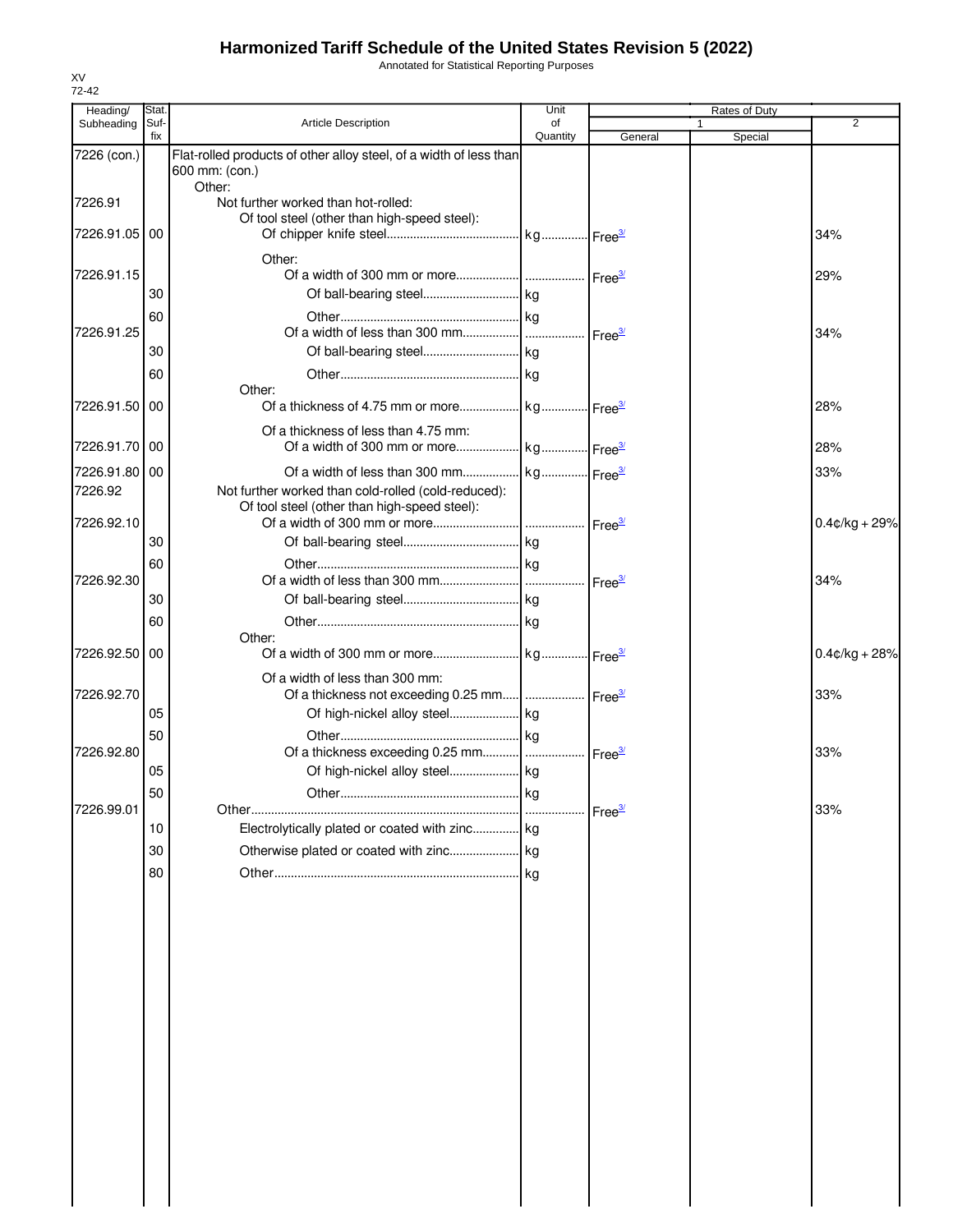Annotated for Statistical Reporting Purposes

| Heading/              | Stat. |                                                                                           | Unit     |                    | Rates of Duty |         |                |
|-----------------------|-------|-------------------------------------------------------------------------------------------|----------|--------------------|---------------|---------|----------------|
| Subheading            | Suf-  | Article Description                                                                       | of       |                    | 1             |         | $\overline{2}$ |
|                       | fix   |                                                                                           | Quantity | General            |               | Special |                |
| 7227                  |       | Bars and rods, hot-rolled, in irregularly wound coils, of other<br>alloy steel:           |          |                    |               |         |                |
| 7227.10.00 00         |       |                                                                                           |          |                    |               |         | 14%            |
|                       |       |                                                                                           |          |                    |               |         |                |
| 7227.20.00            |       |                                                                                           |          |                    |               |         | 10%            |
|                       | 30    | Of welding quality wire rods as defined in statistical                                    |          |                    |               |         |                |
|                       |       |                                                                                           |          |                    |               |         |                |
|                       | 80    | Other:                                                                                    |          |                    |               |         |                |
| 7227.90<br>7227.90.10 |       | Of tool steel (other than high-speed steel):<br>Not tempered, not treated, and not partly |          |                    |               |         |                |
|                       |       |                                                                                           |          |                    |               |         | 12%            |
|                       | 30    |                                                                                           |          |                    |               |         |                |
|                       | 60    |                                                                                           |          |                    |               |         |                |
| 7227.90.20            |       |                                                                                           |          | Free <sup>3/</sup> |               |         | 11%            |
|                       | 30    |                                                                                           |          |                    |               |         |                |
|                       | 60    |                                                                                           |          |                    |               |         |                |
| 7227.90.60            |       |                                                                                           |          |                    |               |         | 10%            |
|                       | 05    |                                                                                           |          |                    |               |         |                |
|                       | 10    | Of Cold Heading Quality (CHQ) steel, as defined                                           |          |                    |               |         |                |
|                       | 20    | Of welding quality wire rods as defined in statistical                                    | kg       |                    |               |         |                |
|                       | 30    | Of a circular cross section:                                                              |          |                    |               |         |                |
|                       | 35    | With a diameter of 14 mm or more but less                                                 |          |                    |               |         |                |
|                       |       |                                                                                           |          |                    |               |         |                |
|                       | 40    |                                                                                           |          |                    |               |         |                |
|                       | 90    |                                                                                           |          |                    |               |         |                |
|                       |       |                                                                                           |          |                    |               |         |                |
|                       |       |                                                                                           |          |                    |               |         |                |
|                       |       |                                                                                           |          |                    |               |         |                |
|                       |       |                                                                                           |          |                    |               |         |                |
|                       |       |                                                                                           |          |                    |               |         |                |
|                       |       |                                                                                           |          |                    |               |         |                |
|                       |       |                                                                                           |          |                    |               |         |                |
|                       |       |                                                                                           |          |                    |               |         |                |
|                       |       |                                                                                           |          |                    |               |         |                |
|                       |       |                                                                                           |          |                    |               |         |                |
|                       |       |                                                                                           |          |                    |               |         |                |
|                       |       |                                                                                           |          |                    |               |         |                |
|                       |       |                                                                                           |          |                    |               |         |                |
|                       |       |                                                                                           |          |                    |               |         |                |
|                       |       |                                                                                           |          |                    |               |         |                |
|                       |       |                                                                                           |          |                    |               |         |                |
|                       |       |                                                                                           |          |                    |               |         |                |
|                       |       |                                                                                           |          |                    |               |         |                |
|                       |       |                                                                                           |          |                    |               |         |                |
|                       |       |                                                                                           |          |                    |               |         |                |
|                       |       |                                                                                           |          |                    |               |         |                |
|                       |       |                                                                                           |          |                    |               |         |                |
|                       |       |                                                                                           |          |                    |               |         |                |
|                       |       |                                                                                           |          |                    |               |         |                |
|                       |       |                                                                                           |          |                    |               |         |                |
|                       |       |                                                                                           |          |                    |               |         |                |
|                       |       |                                                                                           |          |                    |               |         |                |
|                       |       |                                                                                           |          |                    |               |         |                |
|                       |       |                                                                                           |          |                    |               |         |                |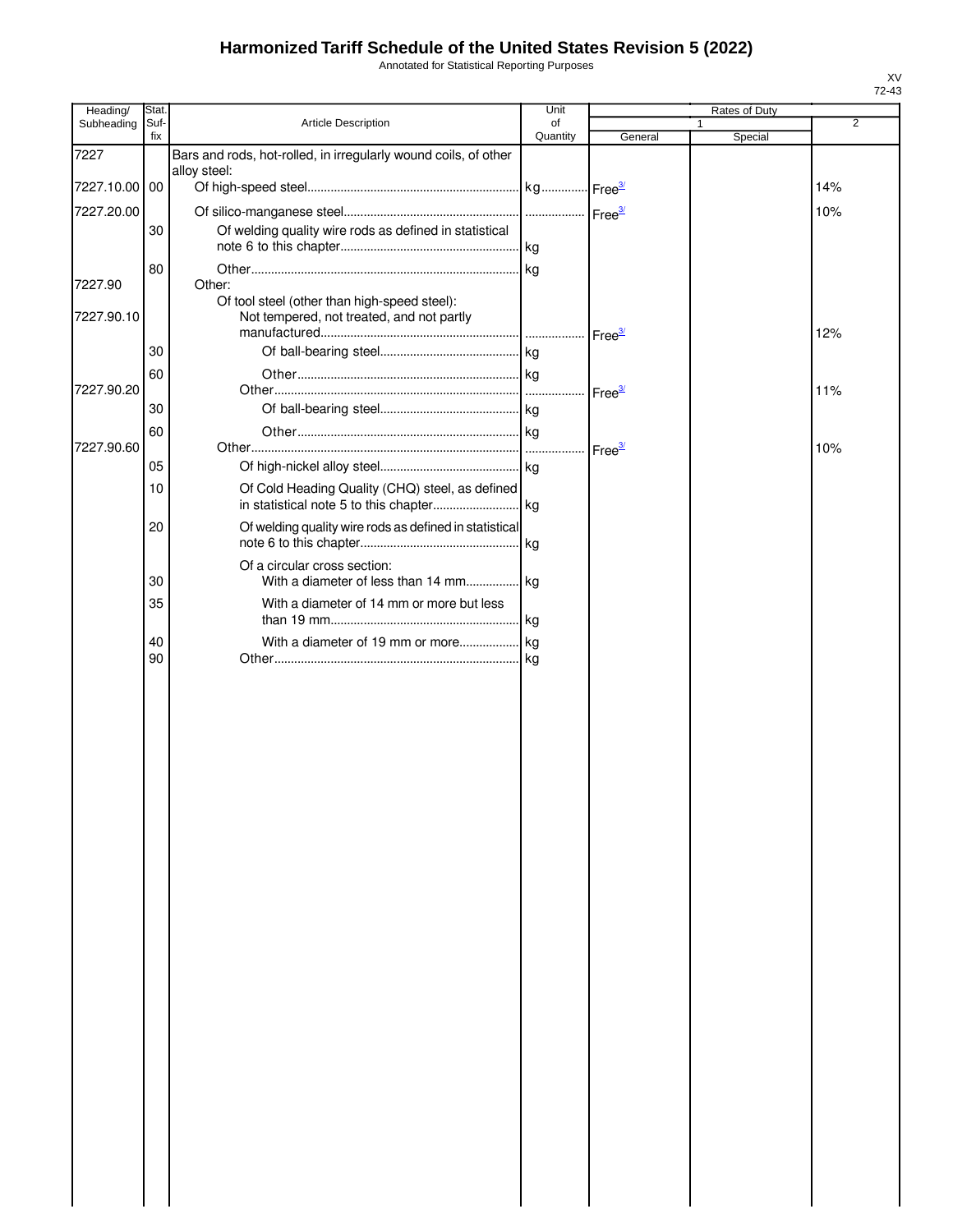Annotated for Statistical Reporting Purposes

| Heading/                    | Stat.       |                                                                                                                                                            | Unit           |         | Rates of Duty |            |
|-----------------------------|-------------|------------------------------------------------------------------------------------------------------------------------------------------------------------|----------------|---------|---------------|------------|
| Subheading                  | Suf-<br>fix | <b>Article Description</b>                                                                                                                                 | of<br>Quantity | General | Special       | 2          |
| 7228<br>7228.10.00          |             | Other bars and rods of other alloy steel; angles, shapes and<br>sections, of other alloy steel; hollow drill bars and rods, of alloy<br>or nonalloy steel: |                |         |               |            |
|                             | 10          |                                                                                                                                                            |                |         |               | 32%        |
|                             | 30          | Cold-formed:<br>With a maximum cross-sectional dimension of less                                                                                           | l ka           |         |               |            |
|                             | 60          | With a maximum cross-sectional dimension of                                                                                                                |                |         |               |            |
| 7228.20<br>7228.20.10 00    |             | Bars and rods, of silico-manganese steel:                                                                                                                  |                |         |               | 28%        |
| 7228.20.50 00               |             |                                                                                                                                                            |                |         |               | 28%        |
|                             |             | Other bars and rods, not further worked than hot-rolled,<br>hot-drawn or extruded:                                                                         |                |         |               |            |
| 7228.30<br>7228.30.20 00    |             | Of tool steel (other than high-speed steel):                                                                                                               |                |         |               | 29%        |
| 7228.30.40                  | 00          |                                                                                                                                                            |                |         |               | 28%        |
| 7228.30.60 00<br>7228.30.80 |             |                                                                                                                                                            |                |         |               | 29%<br>28% |
|                             | 05          |                                                                                                                                                            |                |         |               |            |
|                             | 10          |                                                                                                                                                            |                |         |               |            |
|                             | 15          | Other:<br>With a diameter or cross section measuring                                                                                                       |                |         |               |            |
|                             | 41          | With a diameter or cross section measuring<br>76 mm or more but not exceeding 152 mm kg                                                                    |                |         |               |            |
|                             | 45          | With a diameter or cross section measuring<br>152 mm or more but not exceeding 228 mm kg                                                                   |                |         |               |            |
|                             | 70          | With a diameter or cross section exceeding                                                                                                                 | .lka           |         |               |            |
| 7228.40.00                  | 00          | Other bars and rods, not further worked than forged kg Free <sup>31</sup>                                                                                  |                |         |               | 28%        |
|                             |             |                                                                                                                                                            |                |         |               |            |
|                             |             |                                                                                                                                                            |                |         |               |            |
|                             |             |                                                                                                                                                            |                |         |               |            |
|                             |             |                                                                                                                                                            |                |         |               |            |
|                             |             |                                                                                                                                                            |                |         |               |            |
|                             |             |                                                                                                                                                            |                |         |               |            |
|                             |             |                                                                                                                                                            |                |         |               |            |
|                             |             |                                                                                                                                                            |                |         |               |            |
|                             |             |                                                                                                                                                            |                |         |               |            |
|                             |             |                                                                                                                                                            |                |         |               |            |
|                             |             |                                                                                                                                                            |                |         |               |            |
|                             |             |                                                                                                                                                            |                |         |               |            |

XV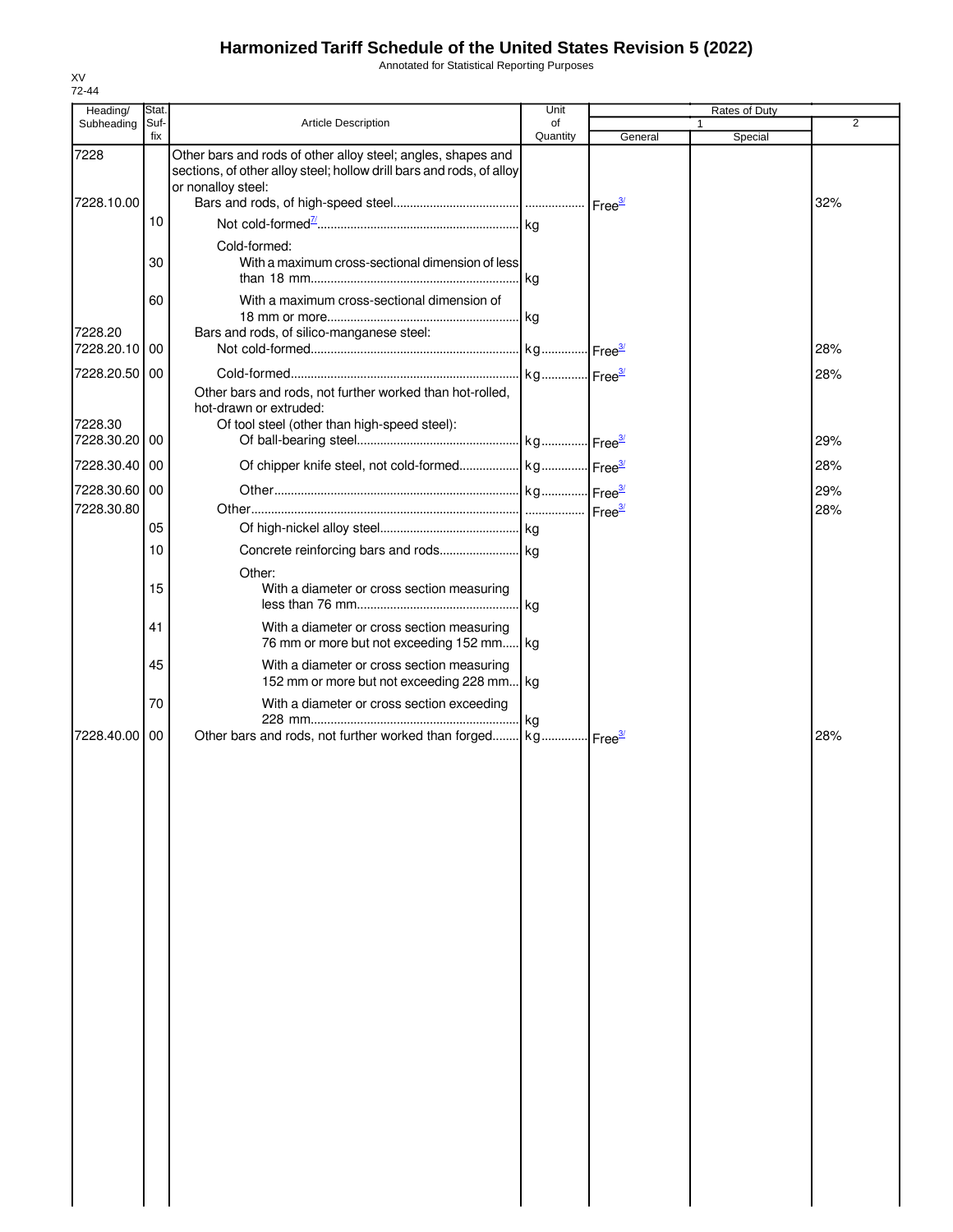Annotated for Statistical Reporting Purposes

| Heading/              | Stat.       |                                                                                                                                                         | Unit           |                      | Rates of Duty |     |
|-----------------------|-------------|---------------------------------------------------------------------------------------------------------------------------------------------------------|----------------|----------------------|---------------|-----|
| Subheading            | Suf-<br>fix | <b>Article Description</b>                                                                                                                              | of<br>Quantity | General              | 1             | 2   |
| 7228 (con.)           |             | Other bars and rods of other alloy steel; angles, shapes and<br>sections, of other alloy steel; hollow drill bars and rods, of alloy                    |                |                      | Special       |     |
| 7228.50               |             | or nonalloy steel: (con.)<br>Other bars and rods, not further worked than cold-formed<br>or cold-finished:                                              |                |                      |               |     |
| 7228.50.10            |             |                                                                                                                                                         |                |                      |               | 29% |
|                       | 10          | Other:                                                                                                                                                  |                |                      |               |     |
|                       | 20          | With a maximum cross-sectional dimension of<br>less than 18 mm:<br>Of round or rectangular cross section with<br>surfaces ground, milled or polished kg |                |                      |               |     |
|                       | 40          | With a maximum cross-sectional dimension of                                                                                                             | kg             |                      |               |     |
|                       | 60          | 18 mm or more:<br>Of round or rectangular cross section with<br>surfaces ground, milled or polished kg                                                  |                |                      |               |     |
| 7228.50.50            | 80          |                                                                                                                                                         |                | Free <sup>37</sup>   |               | 28% |
|                       | 05          |                                                                                                                                                         |                |                      |               |     |
|                       | 15          | Other:<br>With a diameter or cross section measuring                                                                                                    | l kg           |                      |               |     |
|                       | 40          | With a diameter or cross section measuring<br>76 mm or more but not exceeding 228 mm kg                                                                 |                |                      |               |     |
| 7228.60               | 70          | With a diameter or cross section exceeding<br>Other bars and rods:                                                                                      | kg             |                      |               |     |
| 7228.60.10            |             |                                                                                                                                                         |                | Free <sup>3/</sup>   |               | 29% |
|                       | 30<br>60    |                                                                                                                                                         |                |                      |               |     |
| 7228.60.60 00         |             | Other:                                                                                                                                                  |                |                      |               | 28% |
| 7228.60.80 00         |             |                                                                                                                                                         |                |                      |               | 28% |
| 7228.70<br>7228.70.30 |             | Angles, shapes and sections:<br>Hot-rolled, not drilled, not punched and not otherwise<br>advanced                                                      |                | Free <sup>3/</sup>   |               | 10% |
|                       | 10          | Other:                                                                                                                                                  |                |                      |               |     |
|                       | 20          | With a maximum cross-sectional dimension of<br>76 mm or more:                                                                                           |                |                      |               |     |
|                       | 41          | With a maximum cross-sectional dimension of<br>less than 76 mm:                                                                                         |                |                      |               |     |
|                       | 60          |                                                                                                                                                         |                |                      |               |     |
| 7228.70.60 00         | 81          |                                                                                                                                                         |                | Free <sup>3/</sup>   |               | 28% |
| 7228.80.00 00         |             |                                                                                                                                                         |                | - Free <sup>3/</sup> |               | 30% |
|                       |             |                                                                                                                                                         |                |                      |               |     |
|                       |             |                                                                                                                                                         |                |                      |               |     |
|                       |             |                                                                                                                                                         |                |                      |               |     |
|                       |             |                                                                                                                                                         |                |                      |               |     |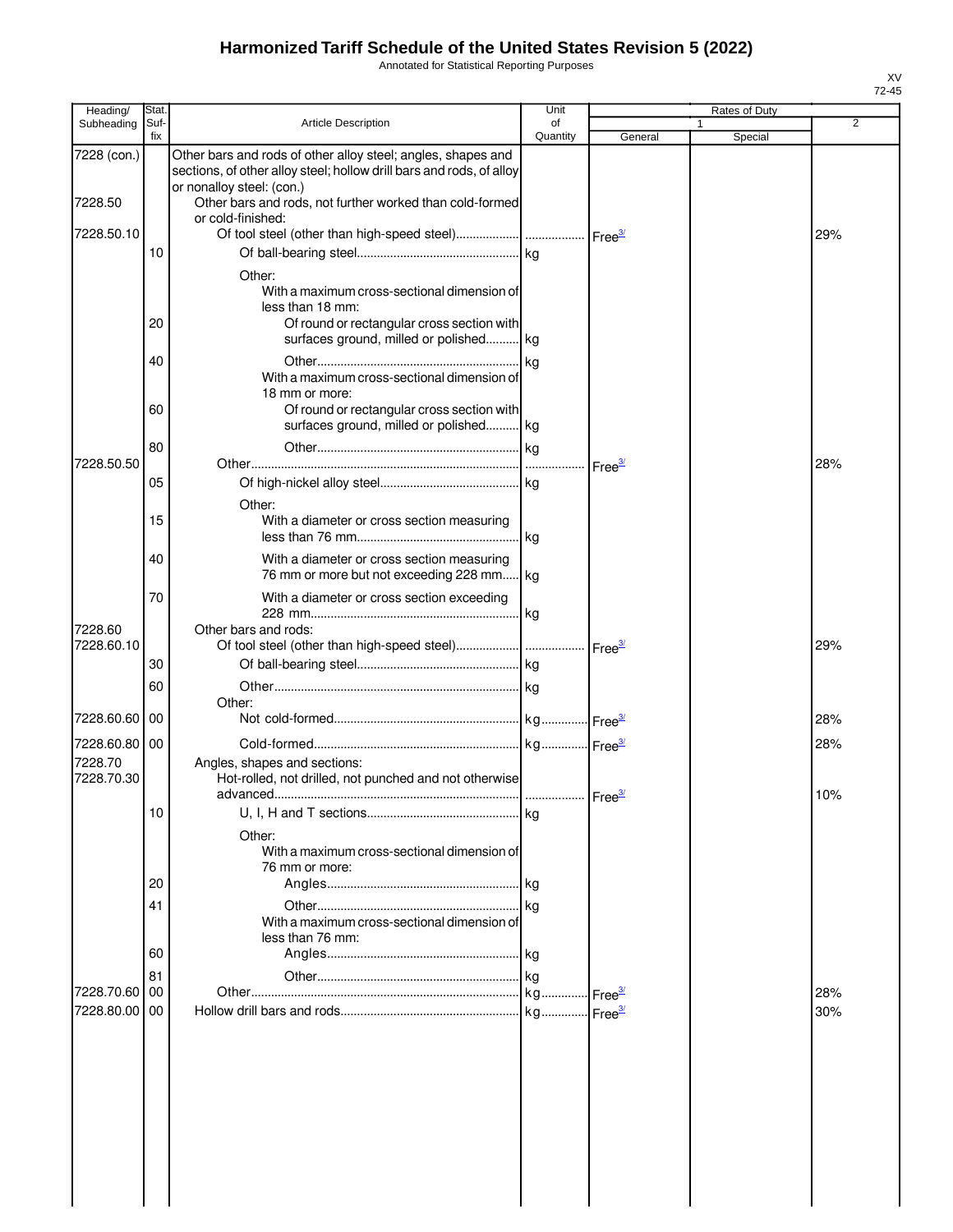Annotated for Statistical Reporting Purposes

| Heading/      | Stat. |                                                                   | Unit     | Rates of Duty |         |     |
|---------------|-------|-------------------------------------------------------------------|----------|---------------|---------|-----|
| Subheading    | Suf-  | <b>Article Description</b>                                        | of       |               |         | 2   |
|               | fix   |                                                                   | Quantity | General       | Special |     |
| 7229          |       | Wire of other alloy steel:                                        |          |               |         |     |
| 7229.20.00    |       |                                                                   |          |               |         | 33% |
|               |       | Round, with a diameter of less than or equal to 1.6 mm,           |          |               |         |     |
|               |       | containing by weight less than 0.20 percent of carbon,            |          |               |         |     |
|               |       | more than 0.9 percent of manganese, and more than                 |          |               |         |     |
|               |       | 0.6 percent of silicon, and suitable for electric arc<br>welding: |          |               |         |     |
|               | 10    |                                                                   |          |               |         |     |
|               |       |                                                                   |          |               |         |     |
|               | 15    |                                                                   |          |               |         |     |
|               | 90    |                                                                   |          |               |         |     |
| 7229.90       |       | Other:                                                            |          |               |         |     |
| 7229.90.05 00 |       |                                                                   |          |               |         | 37% |
|               |       | Other:                                                            |          |               |         |     |
| 7229.90.10 00 |       |                                                                   |          |               |         | 33% |
| 7229.90.50    |       |                                                                   |          |               |         | 33% |
|               |       | With a diameter of less than or equal to                          |          |               |         |     |
|               |       | 1.6 mm, containing by weight less than 0.20                       |          |               |         |     |
|               |       | percent of carbon and more than 0.3 percent                       |          |               |         |     |
|               |       | of nickel or more than 0.08 percent of                            |          |               |         |     |
|               |       | molybdenum, and suitable for electric arc                         |          |               |         |     |
|               |       | welding:                                                          |          |               |         |     |
|               | 06    |                                                                   |          |               |         |     |
|               | 08    |                                                                   |          |               |         |     |
|               |       | Other:                                                            |          |               |         |     |
|               | 16    | With a diameter of less than 1.0 mm kg                            |          |               |         |     |
|               | 31    | With a diameter of 1.0 mm or more but less                        |          |               |         |     |
|               |       |                                                                   |          |               |         |     |
|               | 51    | With a diameter of 1.5 mm or more kg                              |          |               |         |     |
| 7229.90.90    | 00    |                                                                   |          |               |         | 33% |
|               |       |                                                                   |          |               |         |     |
|               |       |                                                                   |          |               |         |     |
|               |       |                                                                   |          |               |         |     |
|               |       |                                                                   |          |               |         |     |
|               |       |                                                                   |          |               |         |     |
|               |       |                                                                   |          |               |         |     |
|               |       |                                                                   |          |               |         |     |
|               |       |                                                                   |          |               |         |     |
|               |       |                                                                   |          |               |         |     |
|               |       |                                                                   |          |               |         |     |
|               |       |                                                                   |          |               |         |     |
|               |       |                                                                   |          |               |         |     |
|               |       |                                                                   |          |               |         |     |
|               |       |                                                                   |          |               |         |     |
|               |       |                                                                   |          |               |         |     |
|               |       |                                                                   |          |               |         |     |
|               |       |                                                                   |          |               |         |     |
|               |       |                                                                   |          |               |         |     |
|               |       |                                                                   |          |               |         |     |
|               |       |                                                                   |          |               |         |     |
|               |       |                                                                   |          |               |         |     |
|               |       |                                                                   |          |               |         |     |
|               |       |                                                                   |          |               |         |     |
|               |       |                                                                   |          |               |         |     |
|               |       |                                                                   |          |               |         |     |
|               |       |                                                                   |          |               |         |     |
|               |       |                                                                   |          |               |         |     |
|               |       |                                                                   |          |               |         |     |
|               |       |                                                                   |          |               |         |     |
|               |       |                                                                   |          |               |         |     |
|               |       |                                                                   |          |               |         |     |
|               |       |                                                                   |          |               |         |     |